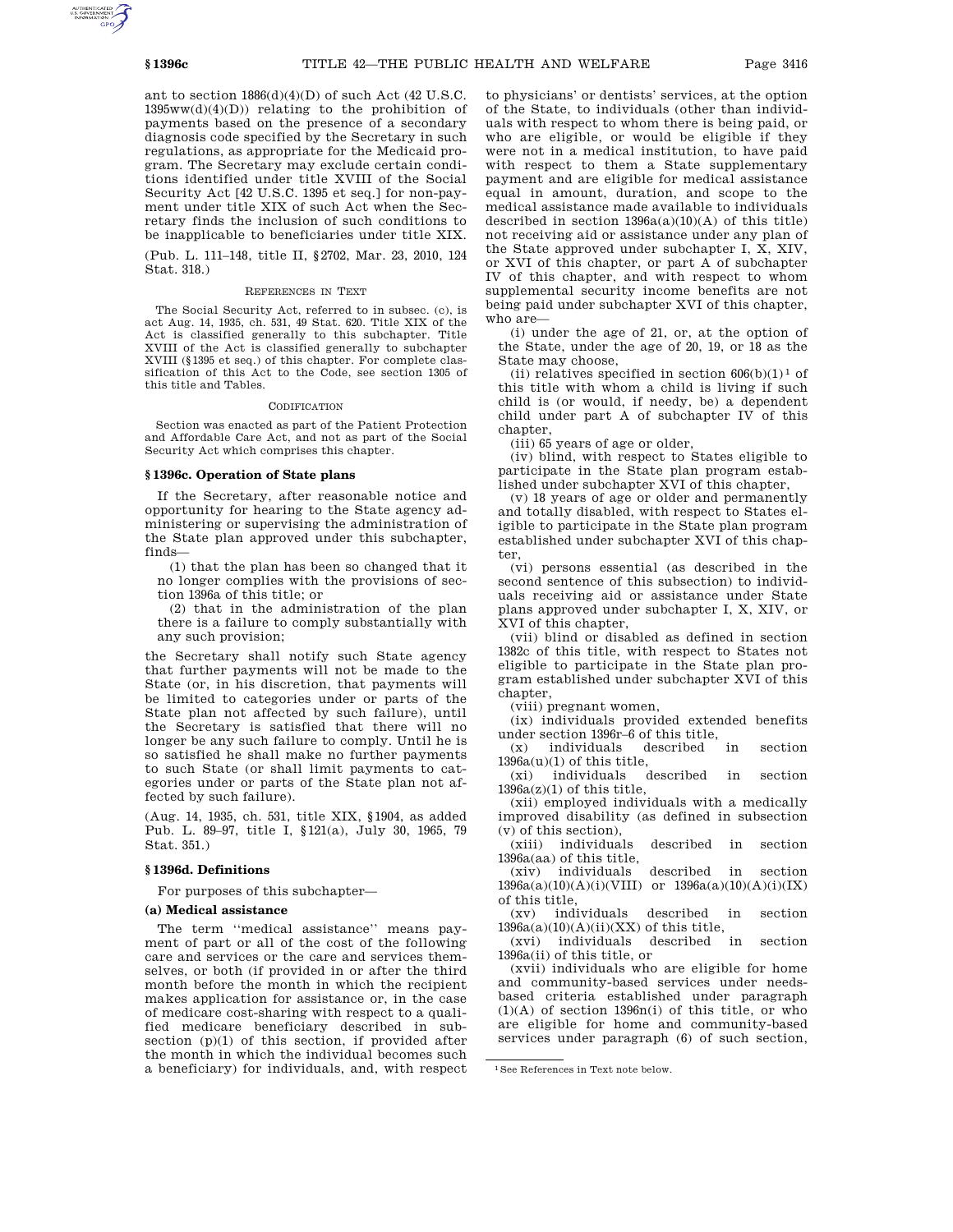and who will receive home and communitybased services pursuant to a State plan amendment under such subsection,

but whose income and resources are insufficient to meet all of such cost—

(1) inpatient hospital services (other than services in an institution for mental diseases);

(2)(A) outpatient hospital services, (B) consistent with State law permitting such services, rural health clinic services (as defined in subsection  $(l)(1)$  of this section) and any other ambulatory services which are offered by a rural health clinic (as defined in subsection (*l*)(1) of this section) and which are otherwise included in the plan, and (C) Federally-qualified health center services (as defined in subsection  $(l)(2)$  of this section) and any other ambulatory services offered by a Federally-qualified health center and which are otherwise included in the plan;

(3) other laboratory and X-ray services;

(4)(A) nursing facility services (other than services in an institution for mental diseases) for individuals 21 years of age or older; (B) early and periodic screening, diagnostic, and treatment services (as defined in subsection (r) of this section) for individuals who are eligible under the plan and are under the age of 21; (C) family planning services and supplies furnished (directly or under arrangements with others) to individuals of child-bearing age (including minors who can be considered to be sexually active) who are eligible under the State plan and who desire such services and<br>supplies; and (D) counseling and supplies; and (D) counseling and pharmacotherapy for cessation of tobacco use by pregnant women (as defined in subsection (bb));

 $(5)(A)$  physicians' services furnished by a physician (as defined in section  $1395x(r)(1)$  of this title), whether furnished in the office, the patient's home, a hospital, or a nursing facility, or elsewhere, and (B) medical and surgical services furnished by a dentist (described in section  $1395x(r)(2)$  of this title) to the extent such services may be performed under State law either by a doctor of medicine or by a doctor of dental surgery or dental medicine and would be described in clause (A) if furnished by a physician (as defined in section  $1395x(r)(1)$ of this title);

(6) medical care, or any other type of remedial care recognized under State law, furnished by licensed practitioners within the scope of their practice as defined by State law;

(7) home health care services;

(8) private duty nursing services; (9) clinic services furnished by or under the

direction of a physician, without regard to whether the clinic itself is administered by a physician, including such services furnished outside the clinic by clinic personnel to an eligible individual who does not reside in a permanent dwelling or does not have a fixed home or mailing address;

(10) dental services;

(11) physical therapy and related services;

(12) prescribed drugs, dentures, and prosthetic devices; and eyeglasses prescribed by a physician skilled in diseases of the eye or by an optometrist, whichever the individual may select;

(13) other diagnostic, screening, preventive, and rehabilitative services, including any medical or remedial services (provided in a facility, a home, or other setting) recommended by a physician or other licensed practitioner of the healing arts within the scope of their practice under State law, for the maximum reduction of physical or mental disability and restoration of an individual to the best possible functional level;

(14) inpatient hospital services and nursing facility services for individuals 65 years of age or over in an institution for mental diseases;

(15) services in an intermediate care facility for the mentally retarded (other than in an institution for mental diseases) for individuals who are determined, in accordance with section  $1396a(a)(31)$  of this title, to be in need of such care;

(16) effective January 1, 1973, inpatient psychiatric hospital services for individuals under age 21, as defined in subsection (h) of this section;

(17) services furnished by a nurse-midwife (as defined in section 1395x(gg) of this title) which the nurse-midwife is legally authorized to perform under State law (or the State regulatory mechanism provided by State law), whether or not the nurse-midwife is under the supervision of, or associated with, a physician or other health care provider, and without regard to whether or not the services are performed in the area of management of the care of mothers and babies throughout the maternity cycle;

(18) hospice care (as defined in subsection (*o*) of this section);

(19) case management services (as defined in section  $1396n(g)(2)$  of this title) and TB-related services described in section  $1396a(z)(2)(F)$  of this title;

(20) respiratory care services (as defined in section  $1396a(e)(9)(C)$  of this title);

(21) services furnished by a certified pediatric nurse practitioner or certified family nurse practitioner (as defined by the Secretary) which the certified pediatric nurse practitioner or certified family nurse practitioner is legally authorized to perform under State law (or the State regulatory mechanism provided by State law), whether or not the certified pediatric nurse practitioner or certified family nurse practitioner is under the supervision of, or associated with, a physician or other health care provider;

(22) home and community care (to the extent allowed and as defined in section 1396t of this title) for functionally disabled elderly individuals;

(23) community supported living arrangements services (to the extent allowed and as defined in section 1396u of this title);

(24) personal care services furnished to an individual who is not an inpatient or resident of a hospital, nursing facility, intermediate care facility for the mentally retarded, or institution for mental disease that are (A) authorized for the individual by a physician in accordance with a plan of treatment or (at the option of the State) otherwise authorized for the individual in accordance with a service plan approved by the State, (B) provided by an indi-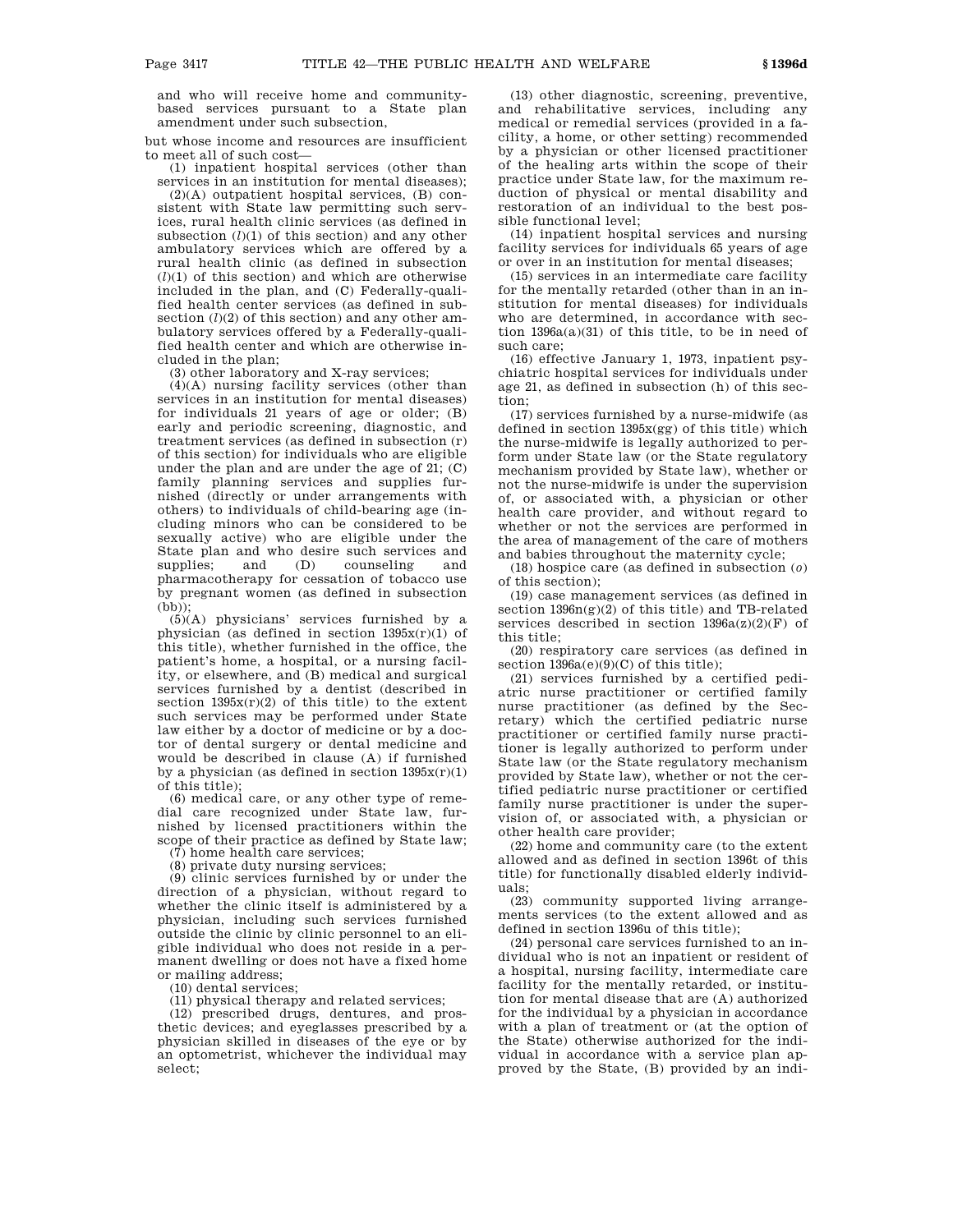vidual who is qualified to provide such services and who is not a member of the individual's family, and (C) furnished in a home or other location;

(25) primary care case management services (as defined in subsection (t) of this section);

(26) services furnished under a PACE program under section 1396u–4 of this title to PACE program eligible individuals enrolled under the program under such section;

(27) subject to subsection (x) of this section, primary and secondary medical strategies and treatment and services for individuals who have Sickle Cell Disease;

(28) freestanding birth center services (as defined in subsection  $(l)(3)(A)$  and other ambulatory services that are offered by a freestanding birth center (as defined in subsection (*l*)(3)(B)) and that are otherwise included in the plan; and

(29) any other medical care, and any other type of remedial care recognized under State law, specified by the Secretary,

except as otherwise provided in paragraph (16), such term does not include—

(A) any such payments with respect to care or services for any individual who is an inmate of a public institution (except as a patient in a medical institution); or

(B) any such payments with respect to care or services for any individual who has not attained 65 years of age and who is a patient in an institution for mental diseases.

For purposes of clause (vi) of the preceding sentence, a person shall be considered essential to another individual if such person is the spouse of and is living with such individual, the needs of such person are taken into account in determining the amount of aid or assistance furnished to such individual (under a State plan approved under subchapter I, X, XIV, or XVI of this chapter), and such person is determined, under such a State plan, to be essential to the well-being of such individual. The payment described in the first sentence may include expenditures for medicare cost-sharing and for premiums under part B of subchapter XVIII of this chapter for individuals who are eligible for medical assistance under the plan and (A) are receiving aid or assistance under any plan of the State approved under subchapter I, X, XIV, or XVI of this chapter, or part A of subchapter IV of this chapter, or with respect to whom supplemental security income benefits are being paid under subchapter XVI of this chapter, or (B) with respect to whom there is being paid a State supplementary payment and are eligible for medical assistance equal in amount, duration, and scope to the medical assistance made available to individuals described in section  $1396a(a)(10)(A)$  of this title, and, except in the case of individuals 65 years of age or older and disabled individuals entitled to health insurance benefits under subchapter XVIII of this chapter who are not enrolled under part B of subchapter XVIII of this chapter, other insurance premiums for medical or any other type of remedial care or the cost thereof. No service (including counseling) shall be excluded from the definition of ''medical assistance'' solely because it is provided as a treatment service for alcoholism or drug dependency.

# **(b) Federal medical assistance percentage; State percentage; Indian health care percentage**

Subject to subsections (y), (z), and (aa) and section 1396u–3(d) of this title, the term ''Federal medical assistance percentage'' for any State shall be 100 per centum less the State percentage; and the State percentage shall be that percentage which bears the same ratio to 45 per centum as the square of the per capita income of such State bears to the square of the per capita income of the continental United States (including Alaska) and Hawaii; except that (1) the Federal medical assistance percentage shall in no case be less than 50 per centum or more than 83 per centum, (2) the Federal medical assistance percentage for Puerto Rico, the Virgin Islands, Guam, the Northern Mariana Islands, and American Samoa shall be 55 percent, (3) for purposes of this subchapter and subchapter XXI of this chapter, the Federal medical assistance percentage for the District of Columbia shall be 70 percent, and (4) the Federal medical assistance percentage shall be equal to the enhanced FMAP described in section 1397ee(b) of this title with respect to medical assistance provided to individuals who are eligible for such assistance only on the basis of section  $1396a(a)(10)(A)(ii)(XVIII)$ of this title. The Federal medical assistance percentage for any State shall be determined and promulgated in accordance with the provisions of section  $1301(a)(8)(B)$  of this title. Notwithstanding the first sentence of this section, the Federal medical assistance percentage shall be 100 per centum with respect to amounts expended as medical assistance for services which are received through an Indian Health Service facility whether operated by the Indian Health Service or by an Indian tribe or tribal organization (as defined in section 1603 of title 25). Notwithstanding the first sentence of this subsection, in the case of a State plan that meets the condition described in subsection (u)(1) of this section, with respect to expenditures (other than expenditures under section 1396r–4 of this title) described in subsection  $(u)(2)(A)$  of this section or subsection  $(u)(3)$  of this section for the State for a fiscal year, and that do not exceed the amount of the State's available allotment under section 1397dd of this title, the Federal medical assistance percentage is equal to the enhanced FMAP described in section 1397ee(b) of this title.

### **(c) Nursing facility**

For definition of the term ''nursing facility'', see section 1396r(a) of this title.

## **(d) Intermediate care facility for mentally retarded**

The term ''intermediate care facility for the mentally retarded'' means an institution (or distinct part thereof) for the mentally retarded or persons with related conditions if—

(1) the primary purpose of such institution (or distinct part thereof) is to provide health or rehabilitative services for mentally retarded individuals and the institution meets such standards as may be prescribed by the Secretary;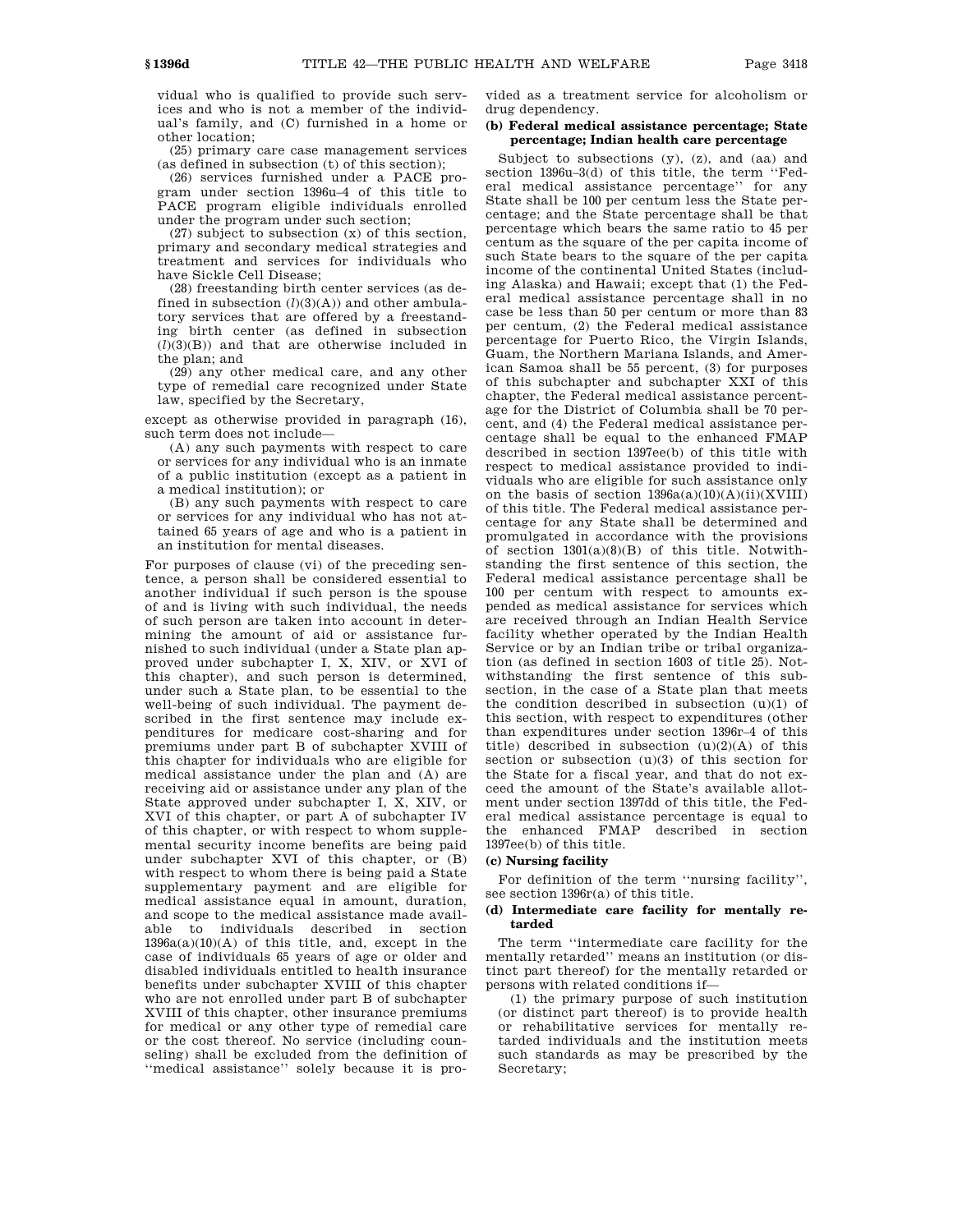(2) the mentally retarded individual with respect to whom a request for payment is made under a plan approved under this subchapter is receiving active treatment under such a program; and

(3) in the case of a public institution, the State or political subdivision responsible for the operation of such institution has agreed that the non-Federal expenditures in any calendar quarter prior to January 1, 1975, with respect to services furnished to patients in such institution (or distinct part thereof) in the State will not, because of payments made under this subchapter, be reduced below the average amount expended for such services in such institution in the four quarters immediately preceding the quarter in which the State in which such institution is located elected to make such services available under its plan approved under this subchapter.

## **(e) Physicians' services**

In the case of any State the State plan of which (as approved under this subchapter)-

(1) does not provide for the payment of services (other than services covered under section  $1396a(a)(12)$  of this title) provided by an optometrist; but

(2) at a prior period did provide for the payment of services referred to in paragraph (1);

the term ''physicians' services'' (as used in subsection (a)(5) of this section) shall include services of the type which an optometrist is legally authorized to perform where the State plan specifically provides that the term ''physicians' services'', as employed in such plan, includes services of the type which an optometrist is legally authorized to perform, and shall be reimbursed whether furnished by a physician or an optometrist.

## **(f) Nursing facility services**

For purposes of this subchapter, the term ''nursing facility services'' means services which are or were required to be given an individual who needs or needed on a daily basis nursing care (provided directly by or requiring the supervision of nursing personnel) or other rehabilitation services which as a practical matter can only be provided in a nursing facility on an inpatient basis.

# **(g) Chiropractors' services**

If the State plan includes provision of chiropractors' services, such services include only—

(1) services provided by a chiropractor (A) who is licensed as such by the State and (B) who meets uniform minimum standards promulgated by the Secretary under section  $1395x(r)(5)$  of this title; and

(2) services which consist of treatment by means of manual manipulation of the spine which the chiropractor is legally authorized to perform by the State.

# **(h) Inpatient psychiatric hospital services for individuals under age 21**

(1) For purposes of paragraph (16) of subsection (a) of this section, the term ''inpatient psychiatric hospital services for individuals under age 21'' includes only—

(A) inpatient services which are provided in an institution (or distinct part thereof) which is a psychiatric hospital as defined in section 1395x(f) of this title or in another inpatient setting that the Secretary has specified in regulations;

(B) inpatient services which, in the case of any individual (i) involve active treatment which meets such standards as may be prescribed in regulations by the Secretary, and (ii) a team, consisting of physicians and other personnel qualified to make determinations with respect to mental health conditions and the treatment thereof, has determined are necessary on an inpatient basis and can reasonably be expected to improve the condition, by reason of which such services are necessary, to the extent that eventually such services will no longer be necessary; and

(C) inpatient services which, in the case of any individual, are provided prior to (i) the date such individual attains age 21, or (ii) in the case of an individual who was receiving such services in the period immediately preceding the date on which he attained age 21, (I) the date such individual no longer requires such services, or (II) if earlier, the date such individual attains age 22;

(2) Such term does not include services provided during any calendar quarter under the State plan of any State if the total amount of the funds expended, during such quarter, by the State (and the political subdivisions thereof) from non-Federal funds for inpatient services included under paragraph (1), and for active psychiatric care and treatment provided on an outpatient basis for eligible mentally ill children, is less than the average quarterly amount of the funds expended, during the 4-quarter period ending December 31, 1971, by the State (and the political subdivisions thereof) from non-Federal funds for such services.

## **(i) Institution for mental diseases**

The term ''institution for mental diseases'' means a hospital, nursing facility, or other institution of more than 16 beds, that is primarily engaged in providing diagnosis, treatment, or care of persons with mental diseases, including medical attention, nursing care, and related services.

## **(j) State supplementary payment**

The term ''State supplementary payment'' means any cash payment made by a State on a regular basis to an individual who is receiving supplemental security income benefits under subchapter XVI of this chapter or who would but for his income be eligible to receive such benefits, as assistance based on need in supplementation of such benefits (as determined by the Commissioner of Social Security), but only to the extent that such payments are made with respect to an individual with respect to whom supplemental security income benefits are payable under subchapter XVI of this chapter, or would but for his income be payable under that subchapter.

### **(k) Supplemental security income benefits**

Increased supplemental security income benefits payable pursuant to section 211 of Public Law 93–66 shall not be considered supplemental security income benefits payable under subchapter XVI of this chapter.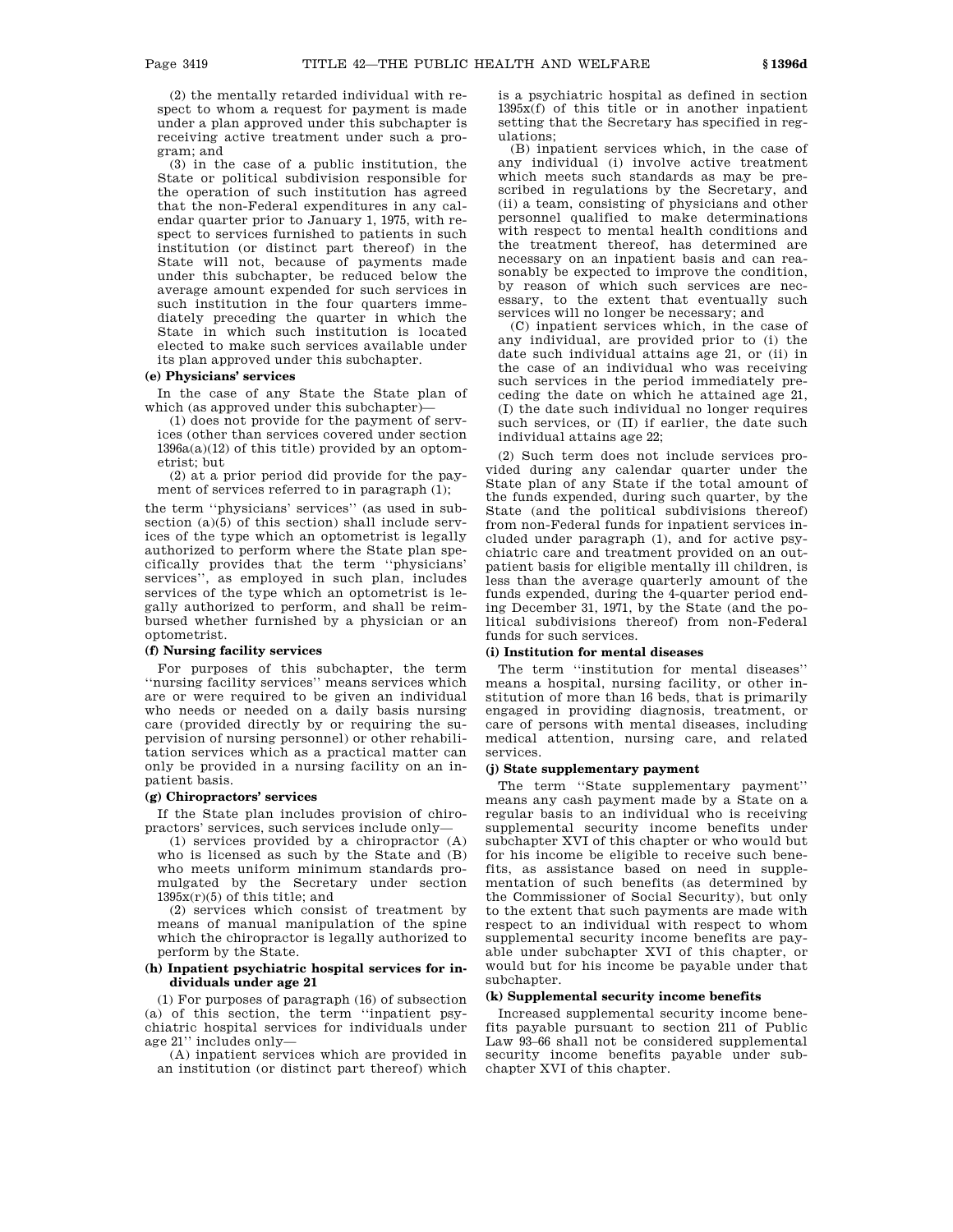# **(***l***) Rural health clinics**

(1) The terms ''rural health clinic services'' and ''rural health clinic'' have the meanings given such terms in section 1395x(aa) of this title, except that (A) clause (ii) of section  $1395x(aa)(2)$  of this title shall not apply to such terms, and (B) the physician arrangement required under section 1395x(aa)(2)(B) of this title shall only apply with respect to rural health clinic services and, with respect to other ambulatory care services, the physician arrangement required shall be only such as may be required under the State plan for those services.

(2)(A) The term ''Federally-qualified health center services'' means services of the type described in subparagraphs (A) through (C) of section  $1395x(aa)(1)$  of this title when furnished to an individual as an2 patient of a Federallyqualified health center and, for this purpose, any reference to a rural health clinic or a physician described in section  $1395x(aa)(2)(B)$  of this title is deemed a reference to a Federally-qualified health center or a physician at the center, respectively.

(B) The term ''Federally-qualified health center'' means an entity which—

(i) is receiving a grant under section 254b of this title,

(ii)(I) is receiving funding from such a grant under a contract with the recipient of such a grant, and

(II) meets the requirements to receive a grant under section 254b of this title,

(iii) based on the recommendation of the Health Resources and Services Administration within the Public Health Service, is determined by the Secretary to meet the requirements for receiving such a grant, including requirements of the Secretary that an entity may not be owned, controlled, or operated by another entity, or

(iv) was treated by the Secretary, for purposes of part B of subchapter XVIII of this chapter, as a comprehensive Federally funded health center as of January 1, 1990;

and includes an outpatient health program or facility operated by a tribe or tribal organization under the Indian Self-Determination Act (Public Law 93–638) [25 U.S.C. 450f et seq.] or by an urban Indian organization receiving funds under title V of the Indian Health Care Improvement Act [25 U.S.C. 1651 et seq.] for the provision of primary health services. In applying clause (ii),3 the Secretary may waive any requirement referred to in such clause for up to 2 years for good cause shown.

(3)(A) The term ''freestanding birth center services'' means services furnished to an individual at a freestanding birth center (as defined in subparagraph (B)) at such center.

(B) The term ''freestanding birth center'' means a health facility—

(i) that is not a hospital;

(ii) where childbirth is planned to occur away from the pregnant woman's residence;

(iii) that is licensed or otherwise approved by the State to provide prenatal labor and delivery or postpartum care and other ambulatory services that are included in the plan; and

(iv) that complies with such other requirements relating to the health and safety of individuals furnished services by the facility as the State shall establish.

(C) A State shall provide separate payments to providers administering prenatal labor and delivery or postpartum care in a freestanding birth center (as defined in subparagraph (B)), such as nurse midwives and other providers of services such as birth attendants recognized under State law, as determined appropriate by the Secretary. For purposes of the preceding sentence, the term ''birth attendant'' means an individual who is recognized or registered by the State involved to provide health care at childbirth and who provides such care within the scope of practice under which the individual is legally authorized to perform such care under State law (or the State regulatory mechanism provided by State law), regardless of whether the individual is under the supervision of, or associated with, a physician or other health care provider. Nothing in this subparagraph shall be construed as changing State law requirements applicable to a birth attendant.

# **(m) Qualified family member**

(1) Subject to paragraph (2), the term ''qualified family member'' means an individual (other than a qualified pregnant woman or child, as defined in subsection (n) of this section) who is a member of a family that would be receiving aid under the State plan under part A of subchapter IV of this chapter pursuant to section  $607<sup>1</sup>$  of this title if the State had not exercised the option under section  $607(b)(2)(B)(i)^1$  of this title.

(2) No individual shall be a qualified family member for any period after September 30, 1998.

**(n) ''Qualified pregnant woman or child'' defined**

The term ''qualified pregnant woman or child'' means—

(1) a pregnant woman who—

(A) would be eligible for aid to families with dependent children under part A of subchapter IV of this chapter (or would be eligible for such aid if coverage under the State plan under part A of subchapter IV of this chapter included aid to families with dependent children of unemployed parents pursuant to section 607 of this title) if her child had been born and was living with her in the month such aid would be paid, and such pregnancy has been medically verified;

(B) is a member of a family which would be eligible for aid under the State plan under part A of subchapter IV of this chapter pursuant to section 607 of this title if the plan required the payment of aid pursuant to such section; or

(C) otherwise meets the income and resources requirements of a State plan under part A of subchapter IV of this chapter; and

(2) a child who has not attained the age of 19, who was born after September 30, 1983 (or such earlier date as the State may designate), and who meets the income and resources requirements of the State plan under part A of subchapter IV of this chapter.

<sup>2</sup>So in original. Probably should be ''a''.

<sup>3</sup>So in original. Probably should be clause ''(iii),''. See References in Text note below.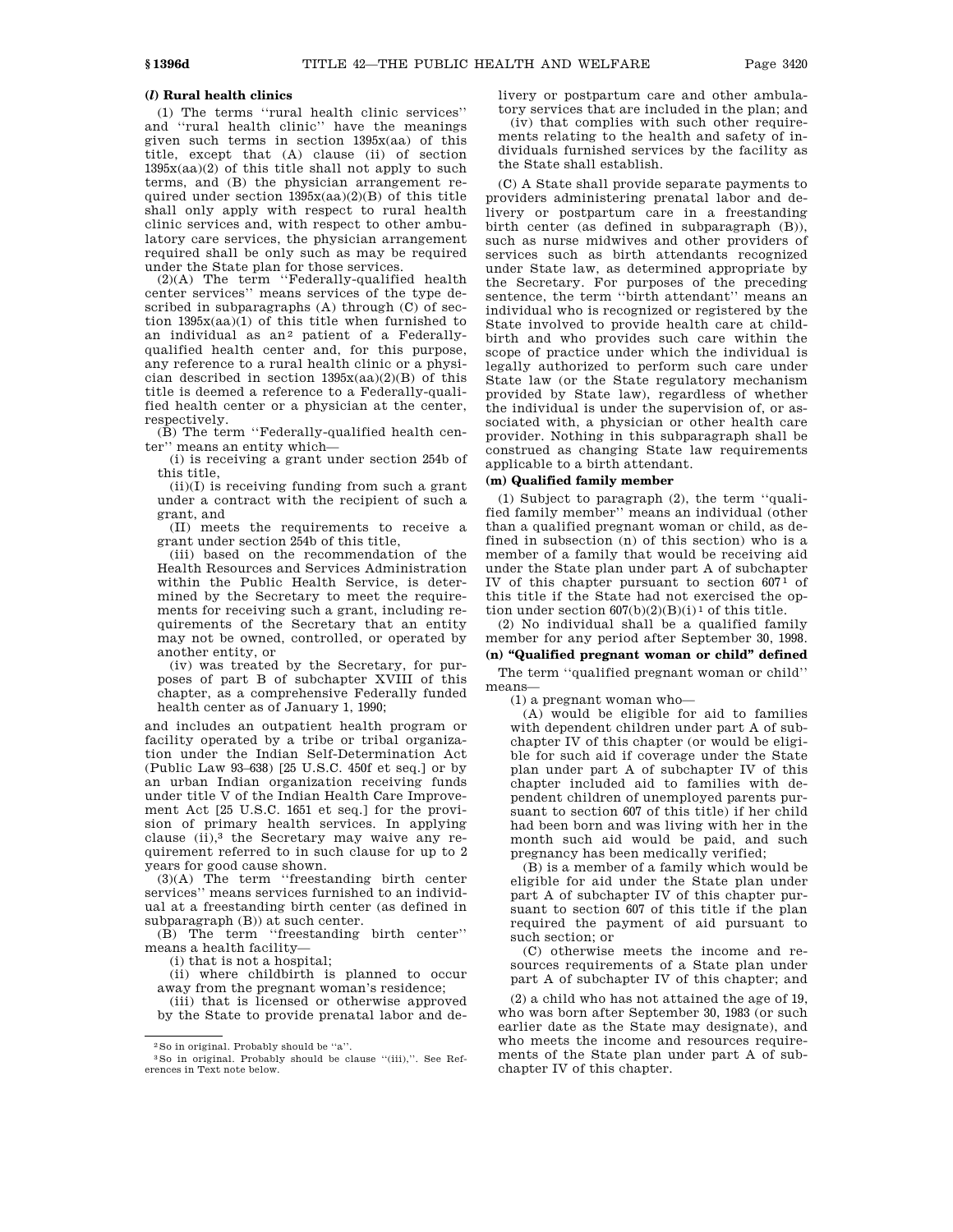# **(***o***) Optional hospice benefits**

(1)(A) Subject to subparagraphs (B) and (C), the term ''hospice care'' means the care described in section 1395x(dd)(1) of this title furnished by a hospice program (as defined in section 1395x(dd)(2) of this title) to a terminally ill individual who has voluntarily elected (in accordance with paragraph (2)) to have payment made for hospice care instead of having payment made for certain benefits described in section  $1395d(d)(2)(A)$  of this title and for which payment may otherwise be made under subchapter XVIII of this chapter and intermediate care facility services under the plan. For purposes of such election, hospice care may be provided to an individual while such individual is a resident of a skilled nursing facility or intermediate care facility, but the only payment made under the State plan shall be for the hospice care.

(B) For purposes of this subchapter, with respect to the definition of hospice program under section  $1395x(dd)(2)$  of this title, the Secretary may allow an agency or organization to make the assurance under subparagraph (A)(iii) of such section without taking into account any individual who is afflicted with acquired immune deficiency syndrome (AIDS).

(C) A voluntary election to have payment made for hospice care for a child (as defined by the State) shall not constitute a waiver of any rights of the child to be provided with, or to have payment made under this subchapter for, services that are related to the treatment of the child's condition for which a diagnosis of terminal illness has been made.

(2) An individual's voluntary election under this subsection—

(A) shall be made in accordance with procedures that are established by the State and that are consistent with the procedures established under section 1395d(d)(2) of this title;

(B) shall be for such a period or periods (which need not be the same periods described in section 1395d(d)(1) of this title) as the State may establish; and

(C) may be revoked at any time without a showing of cause and may be modified so as to change the hospice program with respect to which a previous election was made.

(3) In the case of an individual—

(A) who is residing in a nursing facility or intermediate care facility for the mentally retarded and is receiving medical assistance for services in such facility under the plan,

(B) who is entitled to benefits under part A of subchapter XVIII of this chapter and has elected, under section 1395d(d) of this title, to receive hospice care under such part, and

(C) with respect to whom the hospice program under such subchapter and the nursing facility or intermediate care facility for the mentally retarded have entered into a written agreement under which the program takes full responsibility for the professional management of the individual's hospice care and the facility agrees to provide room and board to the individual,

instead of any payment otherwise made under the plan with respect to the facility's services, the State shall provide for payment to the hospice program of an amount equal to the additional amount determined in section determined in section  $1396a(a)(13)(B)$  of this title and, if the individual<br>is an individual described in section is an individual described in section  $1396a(a)(10)(A)$  of this title, shall provide for payment of any coinsurance amounts imposed under section 1395e(a)(4) of this title.

# **(p) Qualified medicare beneficiary; medicare cost-sharing**

(1) The term ''qualified medicare beneficiary'' means an individual—

(A) who is entitled to hospital insurance benefits under part A of subchapter XVIII of this chapter (including an individual entitled to such benefits pursuant to an enrollment under section 1395i–2 of this title, but not including an individual entitled to such benefits only pursuant to an enrollment under section 1395i–2a of this title),

(B) whose income (as determined under section 1382a of this title for purposes of the supplemental security income program, except as provided in paragraph  $(2)(D)$  does not exceed an income level established by the State consistent with paragraph (2), and

(C) whose resources (as determined under section 1382b of this title for purposes of the supplemental security income program) do not exceed twice the maximum amount of resources that an individual may have and obtain benefits under that program or, effective beginning with January 1, 2010, whose resources (as so determined) do not exceed the maximum resource level applied for the year<br>under subparagraph (D) of section under subparagraph (D) of section 1395w–114(a)(3) of this title (determined without regard to the life insurance policy exclusion provided under subparagraph (G) of such section) applicable to an individual or to the individual and the individual's spouse (as the case may be).

(2)(A) The income level established under paragraph (1)(B) shall be at least the percent provided under subparagraph (B) (but not more than 100 percent) of the official poverty line (as defined by the Office of Management and Budget, and revised annually in accordance with section 9902(2) of this title) applicable to a family of the size involved.

(B) Except as provided in subparagraph (C), the percent provided under this clause, with respect to eligibility for medical assistance on or after—

(i) January 1, 1989, is 85 percent,

(ii) January 1, 1990, is 90 percent, and

(iii) January 1, 1991, is 100 percent.

(C) In the case of a State which has elected treatment under section 1396a(f) of this title and which, as of January 1, 1987, used an income standard for individuals age 65 or older which was more restrictive than the income standard established under the supplemental security income program under subchapter XVI of this chapter, the percent provided under subparagraph (B), with respect to eligibility for medical assistance on or after—

(i) January 1, 1989, is 80 percent,

(ii) January 1, 1990, is 85 percent,

(iii) January 1, 1991, is 95 percent, and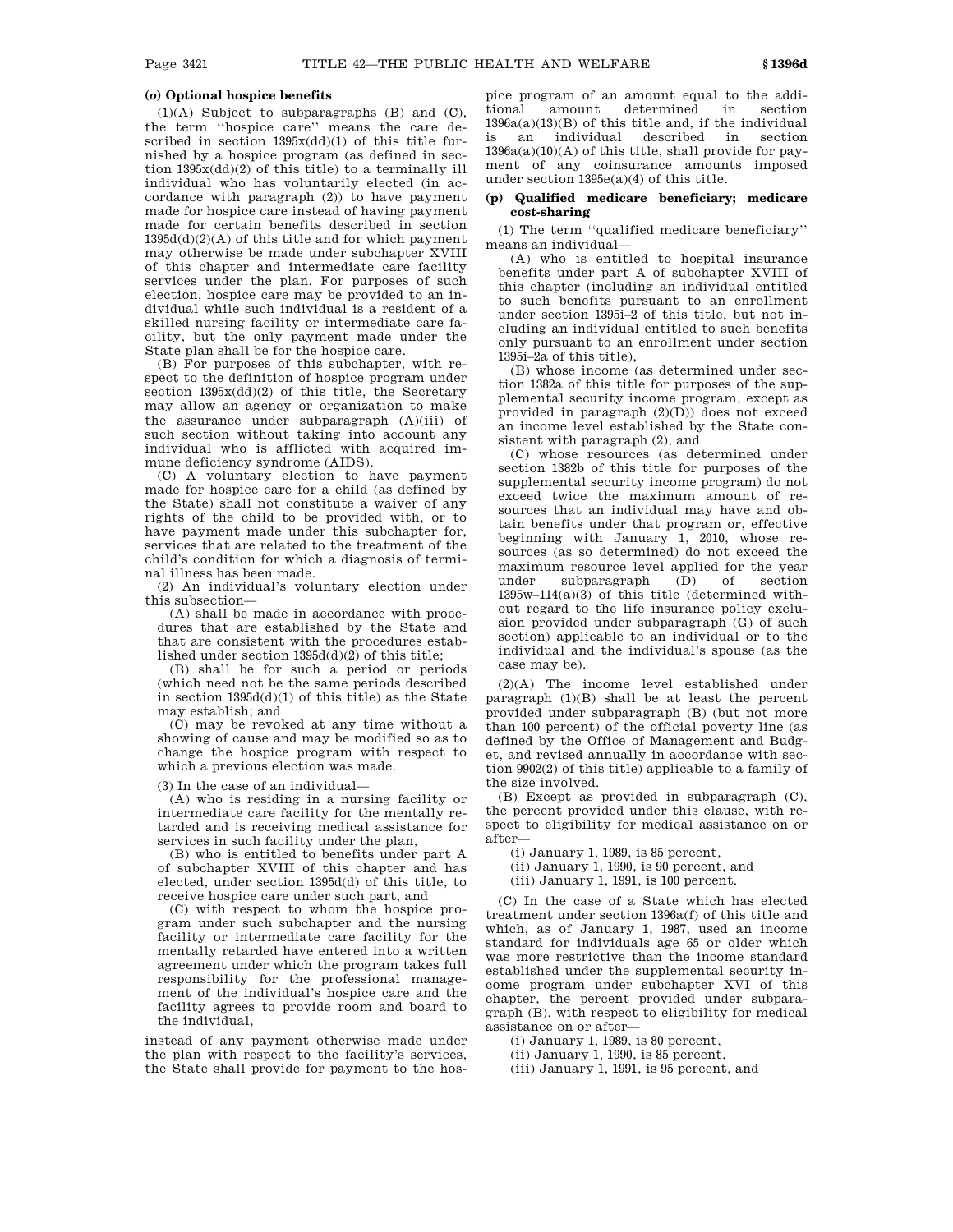(iv) January 1, 1992, is 100 percent.

(D)(i) In determining under this subsection the income of an individual who is entitled to monthly insurance benefits under subchapter II of this chapter for a transition month (as defined in clause (ii)) in a year, such income shall not include any amounts attributable to an increase in the level of monthly insurance benefits payable under such subchapter which have occurred pursuant to section 415(i) of this title for benefits payable for months beginning with December of the previous year.

(ii) For purposes of clause (i), the term ''transition month'' means each month in a year through the month following the month in which the annual revision of the official poverty line, referred to in subparagraph (A), is published.

(3) The term ''medicare cost-sharing'' means (subject to section  $1396a(n)(2)$  of this title) the following costs incurred with respect to a qualified medicare beneficiary, without regard to whether the costs incurred were for items and services for which medical assistance is otherwise available under the plan:

(A)(i) premiums under section 1395i–2 or 1395i–2a of this title, and

(ii) premiums under section 1395r of this title,4

(B) Coinsurance under subchapter XVIII of this chapter (including coinsurance described in section 1395e of this title).

(C) Deductibles established under subchapter XVIII of this chapter (including those described in section 1395e of this title and section 1395*l*(b) of this title).

(D) The difference between the amount that is paid under section 1395*l*(a) of this title and the amount that would be paid under such section if any reference to ''80 percent'' therein were deemed a reference to ''100 percent''.

Such term also may include, at the option of a State, premiums for enrollment of a qualified medicare beneficiary with an eligible organization under section 1395mm of this title.

(4) Notwithstanding any other provision of this subchapter, in the case of a State (other than the 50 States and the District of Columbia)—

(A) the requirement stated in section  $1396a(a)(10)(E)$  of this title shall be optional, and

(B) for purposes of paragraph (2), the State may substitute for the percent provided under subparagraph  $(B)^5$  or  $6 \frac{1396a(a)(10)(E)(iii)}{f}$  of this title of such paragraph<sup> $5$ </sup> any percent.

In the case of any State which is providing medical assistance to its residents under a waiver granted under section 1315 of this title, the Secretary shall require the State to meet the requirement of section  $1396a(a)(10)(E)$  of this title in the same manner as the State would be required to meet such requirement if the State had in effect a plan approved under this subchapter.

5So in original. The words ''of such paragraph'' probably should follow "subparagraph (B)"

(5)(A) The Secretary shall develop and distribute to States a simplified application form for use by individuals (including both qualified medicare beneficiaries and specified low-income medicare beneficiaries) in applying for medical assistance for medicare cost-sharing under this subchapter in the States which elect to use such form. Such form shall be easily readable by applicants and uniform nationally. The Secretary shall provide for the translation of such application form into at least the 10 languages (other than English) that are most often used by individuals applying for hospital insurance benefits under section 426 or 426–1 of this title and shall make the translated forms available to the States and to the Commissioner of Social Security.

(B) In developing such form, the Secretary shall consult with beneficiary groups and the States.

(6) For provisions relating to outreach efforts to increase awareness of the availability of medicare cost-sharing, see section 1320b–14 of this title.

### **(q) Qualified severely impaired individual**

The term ''qualified severely impaired individual'' means an individual under age 65—

(1) who for the month preceding the first month to which this subsection applies to such individual—

(A) received (i) a payment of supplemental security income benefits under section 1382(b) of this title on the basis of blindness or disability, (ii) a supplementary payment under section 1382e of this title or under section 212 of Public Law 93–66 on such basis, (iii) a payment of monthly benefits under section 1382h(a) of this title, or (iv) a supplementary payment under section 1382e(c)(3), and

(B) was eligible for medical assistance under the State plan approved under this subchapter; and

(2) with respect to whom the Commissioner of Social Security determines that—

(A) the individual continues to be blind or continues to have the disabling physical or mental impairment on the basis of which he was found to be under a disability and, except for his earnings, continues to meet all non-disability-related requirements for eligibility for benefits under subchapter XVI of this chapter,

(B) the income of such individual would not, except for his earnings, be equal to or in excess of the amount which would cause him to be ineligible for payments under section 1382(b) of this title (if he were otherwise eligible for such payments),

(C) the lack of eligibility for benefits under this subchapter would seriously inhibit his ability to continue or obtain employment, and

(D) the individual's earnings are not sufficient to allow him to provide for himself a reasonable equivalent of the benefits under subchapter XVI of this chapter (including any federally administered State supplementary payments), this subchapter, and publicly funded attendant care services (in-

<sup>4</sup>So in original. The comma probably should be a period.

<sup>6</sup>So in original. Probably should be ''or section''.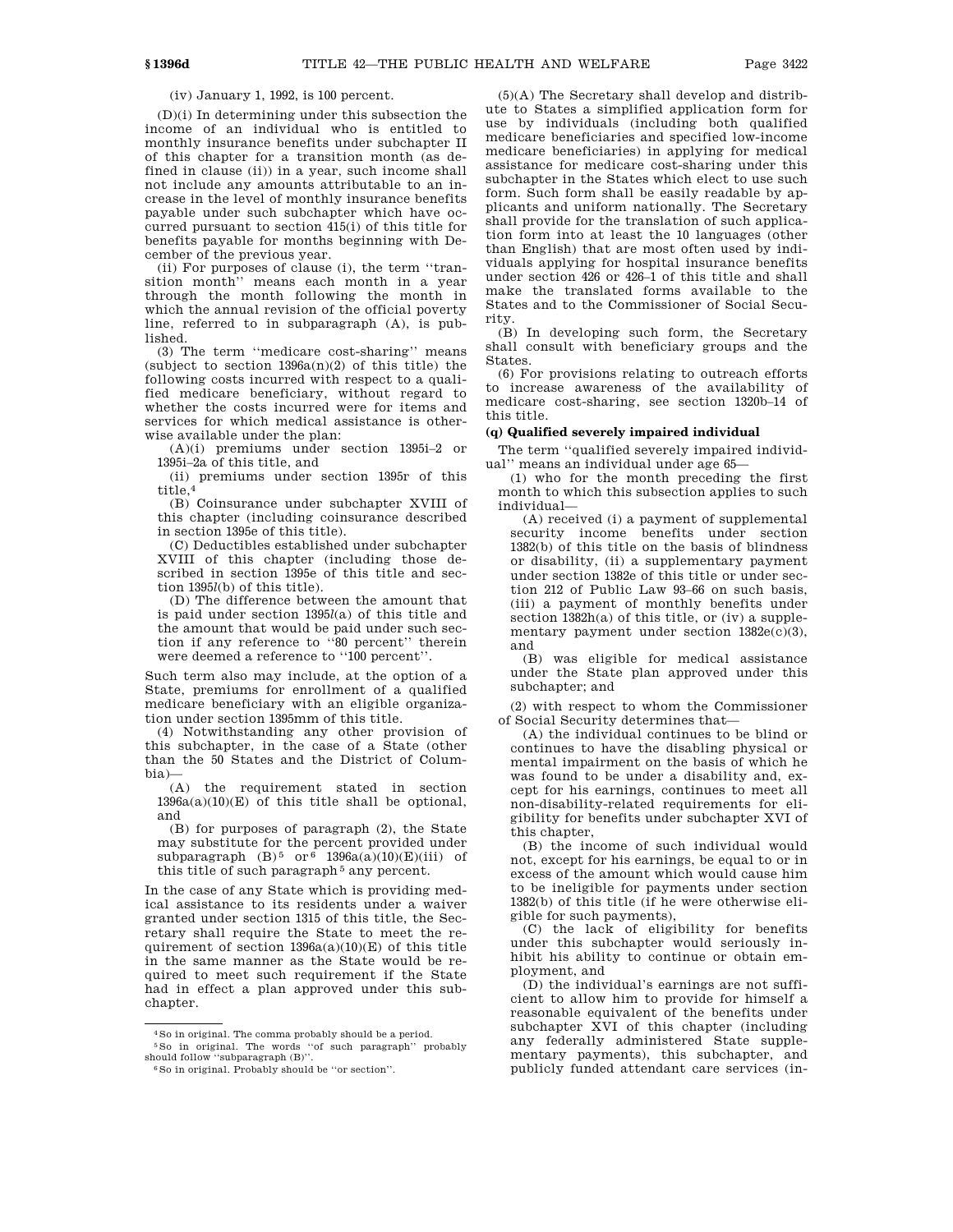cluding personal care assistance) that would be available to him in the absence of such earnings.

In the case of an individual who is eligible for medical assistance pursuant to section 1382h(b) of this title in June, 1987, the individual shall be a qualified severely impaired individual for so long as such individual meets the requirements of paragraph (2).

# **(r) Early and periodic screening, diagnostic, and treatment services**

The term "early and periodic screening, diagnostic, and treatment services'' means the following items and services:

(1) Screening services—

(A) which are provided—

(i) at intervals which meet reasonable standards of medical and dental practice, as determined by the State after consultation with recognized medical and dental organizations involved in child health care and, with respect to immunizations under subparagraph (B)(iii), in accordance with the schedule referred to in section  $1396s(c)(2)(B)(i)$  of this title for pediatric vaccines, and

(ii) at such other intervals, indicated as medically necessary, to determine the existence of certain physical or mental illnesses or conditions; and

(B) which shall at a minimum include—

(i) a comprehensive health and developmental history (including assessment of both physical and mental health development),

(ii) a comprehensive unclothed physical exam,

(iii) appropriate immunizations (according to the schedule referred to in section  $1396s(c)(2)(B)(i)$  of this title for pediatric vaccines) according to age and health history,

(iv) laboratory tests (including lead blood level assessment appropriate for age and risk factors), and

(v) health education (including anticipatory guidance).

(2) Vision services—

(A) which are provided—

(i) at intervals which meet reasonable standards of medical practice, as determined by the State after consultation with recognized medical organizations involved in child health care, and

(ii) at such other intervals, indicated as medically necessary, to determine the existence of a suspected illness or condition; and

(B) which shall at a minimum include diagnosis and treatment for defects in vision, including eyeglasses.

(3) Dental services—

(A) which are provided—

(i) at intervals which meet reasonable standards of dental practice, as determined by the State after consultation with recognized dental organizations involved in child health care, and

(ii) at such other intervals, indicated as medically necessary, to determine the existence of a suspected illness or condition; and

(B) which shall at a minimum include relief of pain and infections, restoration of teeth, and maintenance of dental health.

(4) Hearing services— (A) which are provided—

(i) at intervals which meet reasonable standards of medical practice, as determined by the State after consultation with recognized medical organizations involved in child health care, and

(ii) at such other intervals, indicated as medically necessary, to determine the existence of a suspected illness or condition; and

(B) which shall at a minimum include diagnosis and treatment for defects in hearing, including hearing aids.

(5) Such other necessary health care, diagnostic services, treatment, and other measures described in subsection (a) of this section to correct or ameliorate defects and physical and mental illnesses and conditions discovered by the screening services, whether or not such services are covered under the State plan.

Nothing in this subchapter shall be construed as limiting providers of early and periodic screening, diagnostic, and treatment services to providers who are qualified to provide all of the items and services described in the previous sentence or as preventing a provider that is qualified under the plan to furnish one or more (but not all) of such items or services from being qualified to provide such items and services as part of early and periodic screening, diagnostic, and treatment services. The Secretary shall, not later than July 1, 1990, and every 12 months thereafter, develop and set annual participation goals for each State for participation of individuals who are covered under the State plan under this subchapter in early and periodic screening, diagnostic, and treatment services.

#### **(s) Qualified disabled and working individual**

The term ''qualified disabled and working individual'' means an individual—

(1) who is entitled to enroll for hospital insurance benefits under part A of subchapter XVIII of this chapter under section 1395i–2a of this title;

(2) whose income (as determined under section 1382a of this title for purposes of the supplemental security income program) does not exceed 200 percent of the official poverty line (as defined by the Office of Management and Budget and revised annually in accordance with section 9902(2) of this title) applicable to a family of the size involved;

(3) whose resources (as determined under section 1382b of this title for purposes of the supplemental security income program) do not exceed twice the maximum amount of resources that an individual or a couple (in the case of an individual with a spouse) may have and obtain benefits for supplemental security income benefits under subchapter XVI of this chapter; and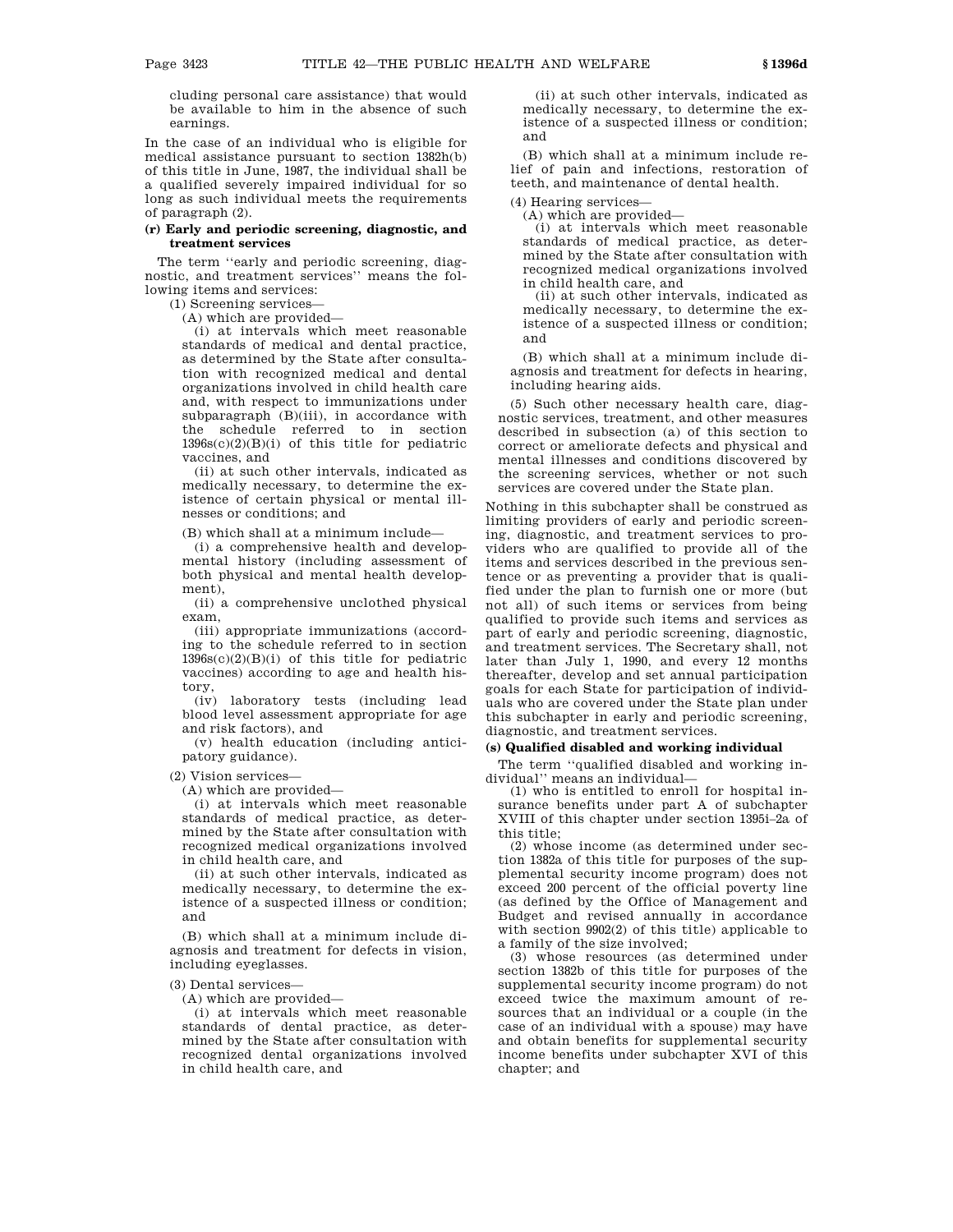(4) who is not otherwise eligible for medical assistance under this subchapter.

# **(t) Primary care case management services; primary care case manager; primary care case management contract; and primary care**

(1) The term ''primary care case management services'' means case-management related services (including locating, coordinating, and monitoring of health care services) provided by a primary care case manager under a primary care case management contract.

(2) The term ''primary care case manager'' means any of the following that provides services of the type described in paragraph (1) under a contract referred to in such paragraph:

(A) A physician, a physician group practice, or an entity employing or having other arrangements with physicians to provide such services.

(B) At State option—

(i) a nurse practitioner (as described in subsection (a)(21) of this section);

(ii) a certified nurse-midwife (as defined in section 1395x(gg) of this title); or

(iii) a physician assistant (as defined in section  $1395x(aa)(5)$  of this title).

(3) The term ''primary care case management contract'' means a contract between a primary care case manager and a State under which the manager undertakes to locate, coordinate, and monitor covered primary care (and such other covered services as may be specified under the contract) to all individuals enrolled with the manager, and which—

(A) provides for reasonable and adequate hours of operation, including 24-hour availability of information, referral, and treatment with respect to medical emergencies;

(B) restricts enrollment to individuals residing sufficiently near a service delivery site of the manager to be able to reach that site within a reasonable time using available and affordable modes of transportation;

(C) provides for arrangements with, or referrals to, sufficient numbers of physicians and other appropriate health care professionals to ensure that services under the contract can be furnished to enrollees promptly and without compromise to quality of care;

(D) prohibits discrimination on the basis of health status or requirements for health care services in enrollment, disenrollment, or reenrollment of individuals eligible for medical assistance under this subchapter;

(E) provides for a right for an enrollee to terminate enrollment in accordance with section 1396u–2(a)(4) of this title; and

(F) complies with the other applicable provisions of section 1396u–2 of this title.

(4) For purposes of this subsection, the term ''primary care'' includes all health care services customarily provided in accordance with State licensure and certification laws and regulations, and all laboratory services customarily provided by or through, a general practitioner, family medicine physician, internal medicine physician, obstetrician/gynecologist, or pediatrician.

## **(u) Conditions for State plans**

(1) The conditions described in this paragraph for a State plan are as follows:

(A) The State is complying with the requirement of section 1397ee(d)(1) of this title.

(B) The plan provides for such reporting of information about expenditures and payments attributable to the operation of this subsection as the Secretary deems necessary in order to carry out the fourth sentence of subsection (b) of this section.

(2)(A) For purposes of subsection (b) of this section, the expenditures described in this subparagraph are expenditures for medical assistance for optional targeted low-income children described in subparagraph (B).

(B) For purposes of this paragraph, the term ''optional targeted low-income child'' means a targeted low-income child as defined in section 1397jj(b)(1) of this title (determined without regard to that portion of subparagraph (C) of such section concerning eligibility for medical assistance under this subchapter) who would not qualify for medical assistance under the State plan under this subchapter as in effect on March 31, 1997 (but taking into account the expansion of age of eligibility effected through the operation of section 1396a(*l*)(1)(D) of this title). Such term excludes any child eligible for medical assistance only by reason of section  $1396a(a)(10)(A)(ii)(XIX)$  of this title.

(3) For purposes of subsection (b) of this section, the expenditures described in this paragraph are expenditures for medical assistance for children who are born before October 1, 1983, and who would be described in section  $1396a(l)(1)(D)$  of this title if they had been born on or after such date, and who are not eligible for such assistance under the State plan under this subchapter based on such State plan as in effect as of March 31, 1997.

(4) The limitations on payment under subsections (f) and (g) of section 1308 of this title shall not apply to Federal payments made under section  $1396b(a)(1)$  of this title based on an enhanced FMAP described in section 1397ee(b) of this title.

# **(v) Employed individual with a medically improved disability**

(1) The term ''employed individual with a medically improved disability'' means an individual who—

(A) is at least 16, but less than 65, years of age;

 $(B)$  is employed (as defined in paragraph  $(2)$ );

(C) ceases to be eligible for medical assistance under section  $1396a(a)(10)(A)(ii)(XV)$  of this title because the individual, by reason of medical improvement, is determined at the time of a regularly scheduled continuing disability review to no longer be eligible for benefits under section  $423(d)$  or  $1382c(a)(3)$  of this title; and

(D) continues to have a severe medically determinable impairment, as determined under regulations of the Secretary.

(2) For purposes of paragraph (1), an individual is considered to be ''employed'' if the individual—

(A) is earning at least the applicable minimum wage requirement under section 206 of title 29 and working at least 40 hours per month; or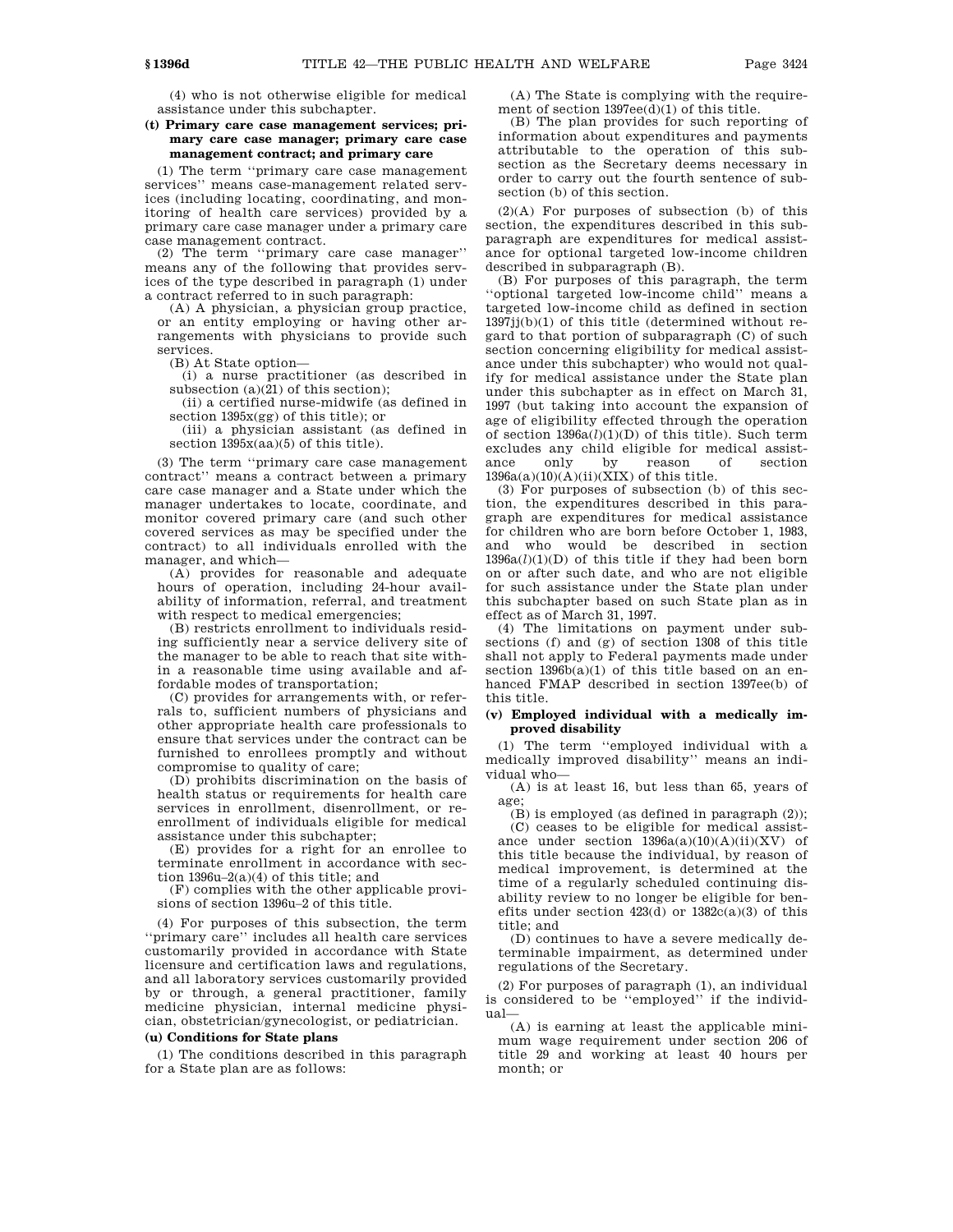(B) is engaged in a work effort that meets substantial and reasonable threshold criteria for hours of work, wages, or other measures, as defined by the State and approved by the Secretary.

### **(w) Independent foster care adolescent**

(1) For purposes of this subchapter, the term ''independent foster care adolescent'' means an individual—

(A) who is under 21 years of age;

(B) who, on the individual's 18th birthday, was in foster care under the responsibility of a State; and

(C) whose assets, resources, and income do not exceed such levels (if any) as the State may establish consistent with paragraph (2).

(2) The levels established by a State under paragraph (1)(C) may not be less than the corresponding levels applied by the State under section 1396u–1(b) of this title.

(3) A State may limit the eligibility of independent foster care adolescents under section  $1396a(a)(10)(A)(ii)(XVII)$  of this title to those individuals with respect to whom foster care maintenance payments or independent living services were furnished under a program funded under part E of subchapter IV of this chapter before the date the individuals attained 18 years of age.

### **(x) Strategies, treatment, and services**

For purposes of subsection  $(a)(27)$  of this section, the strategies, treatment, and services described in that subsection include the following:

(1) Chronic blood transfusion (with deferoxamine chelation) to prevent stroke in individuals with Sickle Cell Disease who have been identified as being at high risk for stroke.

(2) Genetic counseling and testing for individuals with Sickle Cell Disease or the sickle cell trait to allow health care professionals to treat such individuals and to prevent symptoms of Sickle Cell Disease.

(3) Other treatment and services to prevent individuals who have Sickle Cell Disease and who have had a stroke from having another stroke.

# **(y) Increased FMAP for medical assistance for newly eligible mandatory individuals**

# **(1) Amount of increase**

Notwithstanding subsection (b), the Federal medical assistance percentage for a State that is one of the 50 States or the District of Columbia, with respect to amounts expended by such State for medical assistance for newly eligible individuals described in subclause (VIII) of section  $1396a(a)(10)(A)(i)$  of this title, shall be equal to—

(A) 100 percent for calendar quarters in 2014, 2015, and 2016;

(B) 95 percent for calendar quarters in 2017;

(C) 94 percent for calendar quarters in 2018; (D) 93 percent for calendar quarters in 2019;

and

(E) 90 percent for calendar quarters in 2020 and each year thereafter.

# **(2) Definitions**

In this subsection:

## **(A) Newly eligible**

The term ''newly eligible'' means, with respect to an individual described in subclause (VIII) of section  $1396a(a)(10)(A)(i)$  of this title, an individual who is not under 19 years of age (or such higher age as the State may have elected) and who, as of December 1, 2009, is not eligible under the State plan or under a waiver of the plan for full benefits or for benchmark coverage described in subparagraph (A), (B), or (C) of section 1396u–7(b)(1) of this title or benchmark equivalent coverage described in section 1396u–7(b)(2) of this title that has an aggregate actuarial value that is at least actuarially equivalent to benchmark coverage described in subparagraph (A), (B), or (C) of section 1396u–7(b)(1) of this title, or is eligible but not enrolled (or is on a waiting list) for such benefits or coverage through a waiver under the plan that has a capped or limited enrollment that is full.

# **(B) Full benefits**

The term ''full benefits'' means, with respect to an individual, medical assistance for all services covered under the State plan under this subchapter that is not less in amount, duration, or scope, or is determined by the Secretary to be substantially equivalent, to the medical assistance available for an individual described in section  $1396a(a)(10)(A)(i)$  of this title.

# **(z) Equitable support for certain States**

(1)(A) During the period that begins on January 1, 2014, and ends on December 31, 2015, notwithstanding subsection (b), the Federal medical assistance percentage otherwise determined under subsection (b) with respect to a fiscal year occurring during that period shall be increased by 2.2 percentage points for any State described in subparagraph (B) for amounts expended for medical assistance for individuals who are not newly eligible (as defined in subsection  $(y)(2)$ ) individuals described in subclause (VIII) of section  $1396a(a)(10)(A)(i)$  of this title.

(B) For purposes of subparagraph (A), a State described in this subparagraph is a State that—

(i) is an expansion State described in paragraph (3);

(ii) the Secretary determines will not receive any payments under this subchapter on the basis of an increased Federal medical assistance percentage under subsection (y) for expenditures for medical assistance for newly eligible individuals (as so defined); and

(iii) has not been approved by the Secretary to divert a portion of the DSH allotment for a State to the costs of providing medical assistance or other health benefits coverage under a waiver that is in effect on July 2009.7

(2)(A) For calendar quarters in 2014 and each year thereafter, the Federal medical assistance percentage otherwise determined under subsection (b) for an expansion State described in paragraph (3) with respect to medical assistance for individuals described in section  $1396a(a)(10)(A)(i)(VIII)$  of this title who are non-

<sup>7</sup>So in original.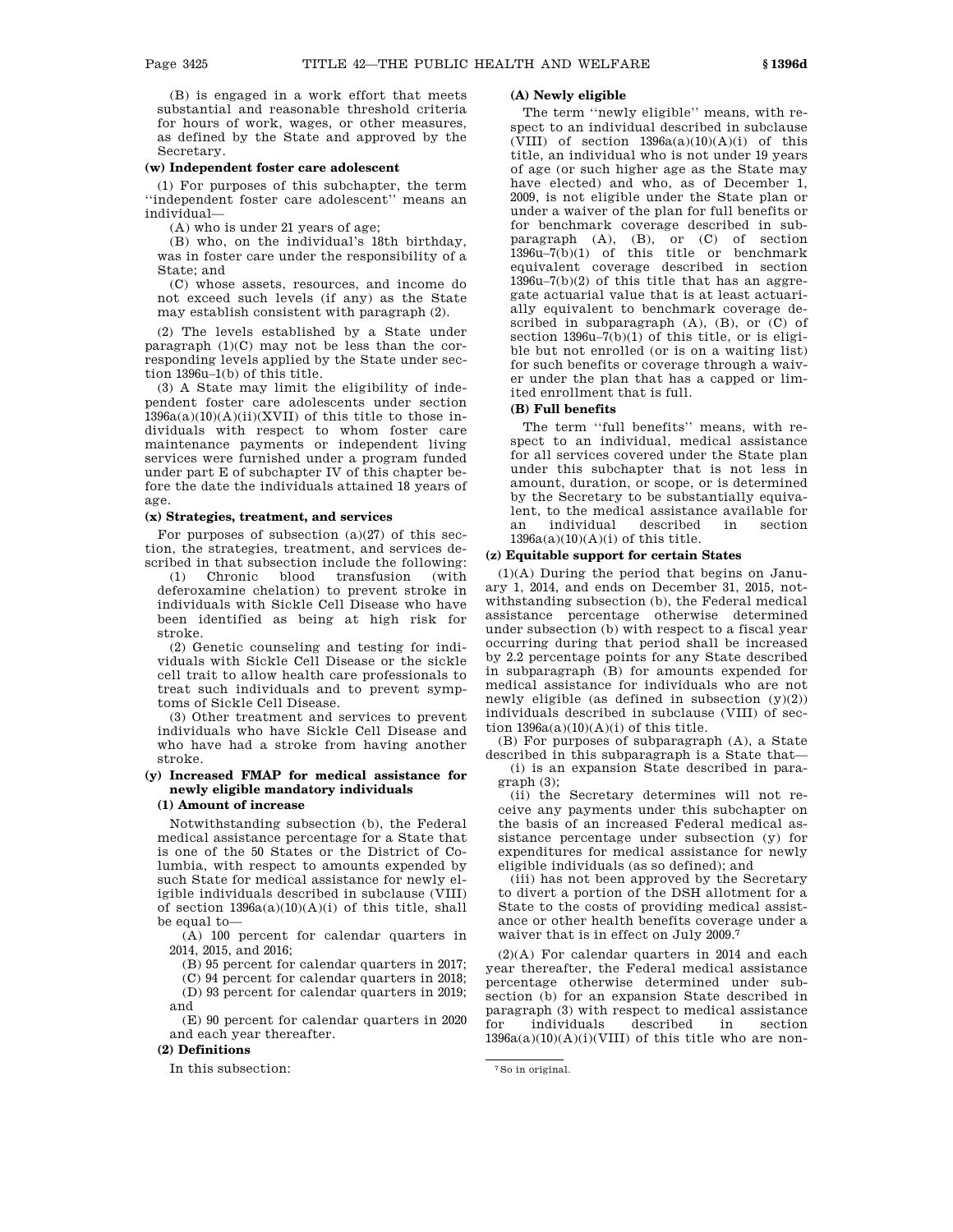pregnant childless adults with respect to whom the State may require enrollment in benchmark coverage under section 1396u–7 of this title shall be equal to the percent specified in subparagraph (B)(i) for such year.

(B)(i) The percent specified in this subparagraph for a State for a year is equal to the Federal medical assistance percentage (as defined in the first sentence of subsection (b)) for the State increased by a number of percentage points equal to the transition percentage (specified in clause (ii) for the year) of the number of percentage points by which—

(I) such Federal medical assistance percentage for the State, is less than

(II) the percent specified in subsection  $(y)(1)$ for the year.

(ii) The transition percentage specified in this clause for—

(I) 2014 is 50 percent;

(II) 2015 is 60 percent;

(III) 2016 is 70 percent;

(IV) 2017 is 80 percent;

(V) 2018 is 90 percent; and

(VI) 2019 and each subsequent year is 100 percent.

(3) A State is an expansion State if, on March 23, 2010, the State offers health benefits coverage statewide to parents and nonpregnant, childless adults whose income is at least 100 percent of the poverty line, that includes inpatient hospital services, is not dependent on access to employer coverage, employer contribution, or employment and is not limited to premium assistance, hospital-only benefits, a high deductible health plan, or alternative benefits under a demonstration program authorized under section 1396u–8 of this title. A State that offers health benefits coverage to only parents or only nonpregnant childless adults described in the preceding sentence shall not be considered to be an expansion State.

## **(aa) Special adjustment to FMAP determination for certain States recovering from a major disaster**

(1) Notwithstanding subsection (b), beginning January 1, 2011, the Federal medical assistance percentage for a fiscal year for a disaster-recovery FMAP adjustment State shall be equal to the following:

(A) In the case of the first fiscal year (or part of a fiscal year) for which this subsection applies to the State, the Federal medical assistance percentage determined for the fiscal year without regard to this subsection, subsection (y), subsection (z), and section 10202 of the Patient Protection and Affordable Care Act, increased by 50 percent of the number of percentage points by which the Federal medical assistance percentage determined for the State for the fiscal year without regard to this subsection, subsection (y), subsection (z), and section 10202 of the Patient Protection and Affordable Care Act, is less than the Federal medical assistance percentage determined for the State for the preceding fiscal year after the application of only subsection (a) of section 5001 of Public Law 111–5 (if applicable to the preceding fiscal year) and without regard to this subsection, subsection (y), and subsections (b) and (c) of section 5001 of Public Law 111–5.

(B) In the case of the second or any succeeding fiscal year for which this subsection applies to the State, the Federal medical assistance percentage determined for the preceding fiscal year under this subsection for the State, increased by 25 percent of the number of percentage points by which the Federal medical assistance percentage determined for the State for the fiscal year without regard to this subsection, subsection (y), subsection (z), and section 10202 of the Patient Protection and Affordable Care Act, is less than the Federal medical assistance percentage determined for the State for the preceding fiscal year under this subsection.

(2) In this subsection, the term ''disaster-recovery FMAP adjustment State'' means a State that is one of the 50 States or the District of Columbia, for which, at any time during the preceding 7 fiscal years, the President has declared a major disaster under section 401 of the Robert T. Stafford Disaster Relief and Emergency Assistance Act [42 U.S.C. 5170] and determined as a result of such disaster that every county or parish in the State warrant individual and public assistance or public assistance from the Federal Government under such Act [42 U.S.C. 5121 et seq.] and for which—

(A) in the case of the first fiscal year (or part of a fiscal year) for which this subsection applies to the State, the Federal medical assistance percentage determined for the State for the fiscal year without regard to this subsection, subsection (y), subsection (z), and section 10202 of the Patient Protection and Affordable Care Act, is less than the Federal medical assistance percentage determined for the State for the preceding fiscal year after the application of only subsection (a) of section 5001 of Public Law 111–5 (if applicable to the preceding fiscal year) and without regard to this subsection, subsection (y), and subsections (b) and (c) of section 5001 of Public Law 111–5, by at least 3 percentage points; and

(B) in the case of the second or any succeeding fiscal year for which this subsection applies to the State, the Federal medical assistance percentage determined for the State for the fiscal year without regard to this subsection, subsection (y), subsection (z), and section 10202 of the Patient Protection and Affordable Care Act, is less than the Federal medical assistance percentage determined for the State for the preceding fiscal year under this subsection by at least 3 percentage points.

(3) The Federal medical assistance percentage determined for a disaster-recovery FMAP adjustment State under paragraph (1) shall apply for purposes of this subchapter (other than with respect to disproportionate share hospital payments described in section 1396r–4 of this title and payments under this subchapter that are based on the enhanced FMAP described in  $1397\mathrm{ee(b)^{\,8}}$  of this title) and shall not apply with respect to payments under subchapter IV (other

<sup>8</sup>So in original. Probably should be preceded by ''section''.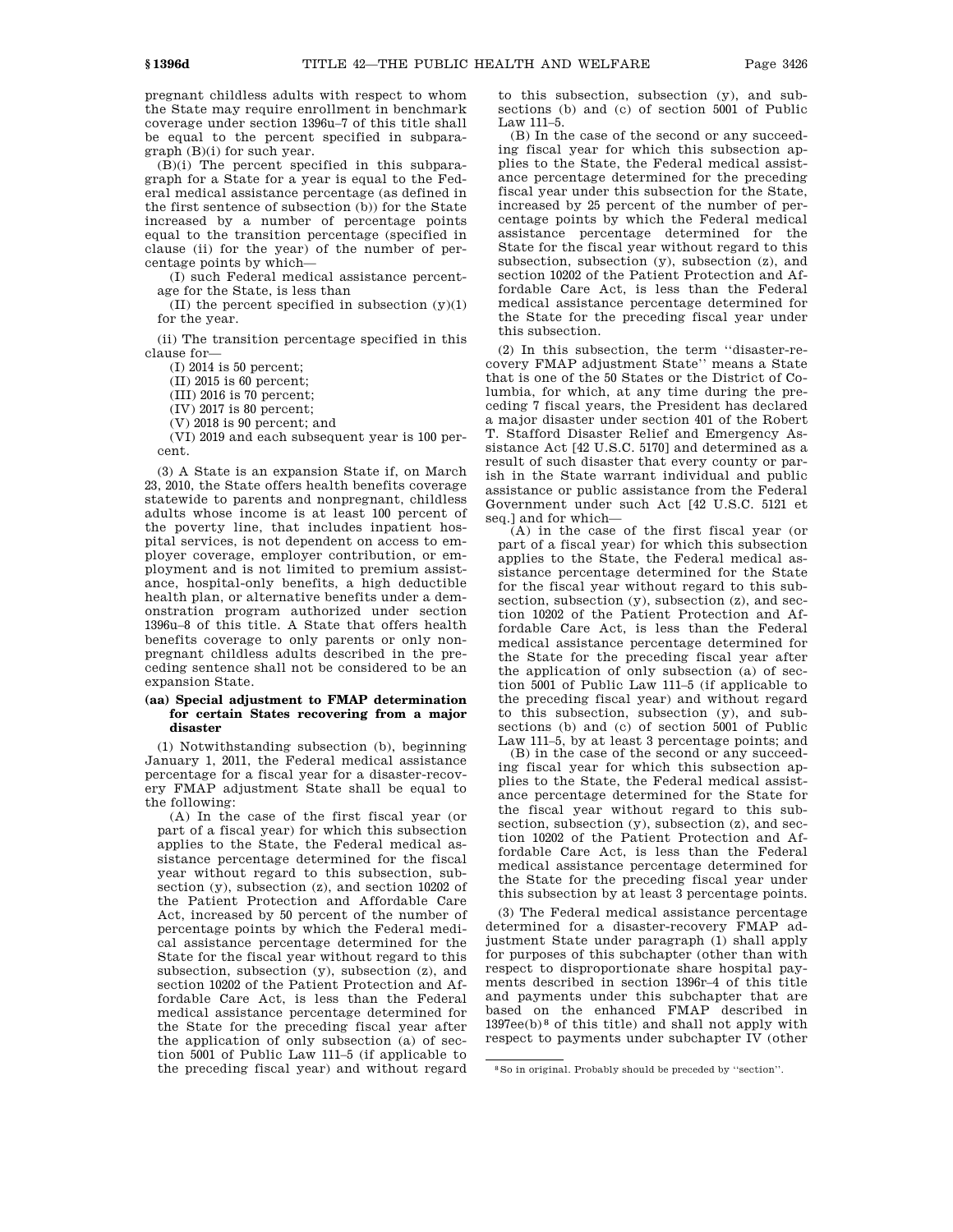than under part E of subchapter IV) or payments under subchapter XXI.

# **(bb) Counseling and pharmacotherapy for cessation of tobacco use by pregnant women**

(1) For purposes of this subchapter, the term ''counseling and pharmacotherapy for cessation of tobacco use by pregnant women'' means diagnostic, therapy, and counseling services and pharmacotherapy (including the coverage of prescription and nonprescription tobacco cessation agents approved by the Food and Drug Administration) for cessation of tobacco use by pregnant women who use tobacco products or who are being treated for tobacco use that is furnished—

(A) by or under the supervision of a physician; or

(B) by any other health care professional who—

(i) is legally authorized to furnish such services under State law (or the State regulatory mechanism provided by State law) of the State in which the services are furnished; and

(ii) is authorized to receive payment for other services under this subchapter or is designated by the Secretary for this purpose.

(2) Subject to paragraph (3), such term is limited to—

(A) services recommended with respect to pregnant women in ''Treating Tobacco Use and Dependence: 2008 Update: A Clinical Practice Guideline'', published by the Public Health Service in May 2008, or any subsequent modification of such Guideline; and

(B) such other services that the Secretary recognizes to be effective for cessation of tobacco use by pregnant women.

(3) Such term shall not include coverage for drugs or biologicals that are not otherwise covered under this subchapter.

## **(cc) Requirement for certain States**

Notwithstanding subsections (y), (z), and (aa), in the case of a State that requires political subdivisions within the State to contribute toward the non-Federal share of expenditures required under the State plan under section  $1396a(a)(2)$  of this title, the State shall not be eligible for an increase in its Federal medical assistance percentage under such subsections if it requires that political subdivisions pay a greater percentage of the non-Federal share of such expenditures, or a greater percentage of the non-Federal share of payments under section 1396r–4 of this title, than the respective percentages that would have been required by the State under the State plan under this subchapter, State law, or both, as in effect on December 31, 2009, and without regard to any such increase. Voluntary contributions by a political subdivision to the non-Federal share of expenditures under the State plan under this subchapter or to the non-Federal share of payments under section 1396r–4 of this title, shall not be considered to be required contributions for purposes of this subsection. The treatment of voluntary contributions, and the treatment of contributions required by a State under the State plan under this subchapter, or State law, as provided by this subsection, shall

also apply to the increases in the Federal medical assistance percentage under section 5001 of the American Recovery and Reinvestment Act of 2009.

## **(dd) Increased FMAP for additional expenditures for primary care services**

Notwithstanding subsection (b), with respect to the portion of the amounts expended for medical assistance for services described in section  $1396a(a)(13)(C)$  of this title furnished on or after January 1, 2013, and before January 1, 2015, that is attributable to the amount by which the minimum payment rate required under such section (or, by application, section 1396u–2(f) of this title) exceeds the payment rate applicable to such services under the State plan as of July 1, 2009, the Federal medical assistance percentage for a State that is one of the 50 States or the District of Columbia shall be equal to 100 percent. The preceding sentence does not prohibit the payment of Federal financial participation based on the Federal medical assistance percentage for amounts in excess of those specified in such sentence.

(Aug. 14, 1935, ch. 531, title XIX, §1905, as added Pub. L. 89–97, title I, §121(a), July 30, 1965, 79 Stat. 351; amended Pub. L. 90–248, title II, §§230, 233, 241(f)(6), 248(e), title III, §302(a), Jan. 2, 1968, 81 Stat. 905, 917, 919, 929; Pub. L. 92–223, §4(a), Dec. 28, 1971, 85 Stat. 809; Pub. L. 92–603, title II, §§212(a), 247(b), 275(a), 278(a)(21)–(23), 280, 297(a), 299, 299B, 299E(b), 299L, Oct. 30, 1972, 86 Stat. 1384, 1425, 1452–1454, 1459–1462, 1464; Pub. L. 93–233,  $\S\ 13(a)(13)$ –(88), 18(w), (x)(7)–(10), (y)(2), Dec. 31, 1973, 87 Stat. 963, 964, 972, 973; Pub. L. 94–437, title IV, §402(e), Sept. 30, 1976, 90 Stat. 1410; Pub. L. 95–210, §2(a), (b), Dec. 13, 1977, 91 Stat. 1488; Pub. L. 95–292, §8(a), (b), June 13, 1978, 92 Stat. 316; Pub. L. 96–473, §6(k), Oct. 19, 1980, 94 Stat. 2266; Pub. L. 96–499, title IX, §965(a), Dec. 5, 1980, 94 Stat. 2651; Pub. L. 97–35, title XXI, §§2162(a)(2), 2172(b), Aug. 13, 1981, 95 Stat. 806, 808; Pub. L. 97–248, title I, §§136(c), 137(b)(17), (18), (f), Sept. 3, 1982, 96 Stat. 376, 379, 381; Pub. L. 98–369, div. B, title III, §§2335(f), 2340(b), 2361(b), 2371(a), 2373(b)(15)–(20), July 18, 1984, 98 Stat. 1091, 1093, 1104, 1110, 1112; Pub. L. 99–272, title IX, §§9501(a), 9505(a), 9511(a), Apr. 7, 1986, 100 Stat. 201, 208, 212; Pub. L. 99-509, title IX, §§9403(b), (d), (g)(3), 9404(b), 9408(c)(1), 9435(b)(2), Oct. 21, 1986, 100 Stat. 2053, 2054, 2056, 2061, 2070; Pub. L. 99–514, title XVIII, §1895(c)(3)(A), Oct. 22, 1986, 100 Stat. 2935; Pub. L. 100–203, title IV, §§4073(d), 4101(c)(1), 4103(a), 4105(a), 4114, 4118(p)(8), 4211(e), (f), (h)(6), Dec. 22, 1987, 101 Stat. 1330–119, 1330–141, 1330–146, 1330–147, 1330–152, 1330–159, 1330–204 to 1330–206; Pub. L. 100-360, title III,  $\S 301(a)(2)-(d)$ ,  $(g)(2)$ , title IV,  $\S 411(h)(4)(E)$ ,  $(k)(4)$ ,  $(8)$ ,  $(14)(A)$ , July 1, 1988, 102 Stat. 748–750, 787, 791, 794, 798; Pub. L. 100–485, title III, $\S 303(b)(2)$ , title IV, $\S 401(d)(2),$ title VI,  $§608(d)(14)(A)-(G)$ , (J), (f)(3), Oct. 13, 1988, 102 Stat. 2392, 2396, 2415, 2416, 2424; Pub. L. 100–647, title VIII, §8434(a), (b)(3), (4), Nov. 10, 1988, 102 Stat. 3805; Pub. L. 101–234, title II, §201(b), Dec. 13, 1989, 103 Stat. 1981; Pub. L. 101–239, title VI, §§6402(c)(1), 6403(a), (c), (d)(2), 6404(a), (b), 6405(a), 6408(d)(2), (4)(A), (B), Dec. 19, 1989, 103 Stat. 2261–2265, 2268, 2269; Pub. L. 101–508, title IV, §§4402(d)(2), 4501(a), (c), (e)(1), 4601(a)(2), 4704(c), (d), (e)(1), 4705(a), 4711(a),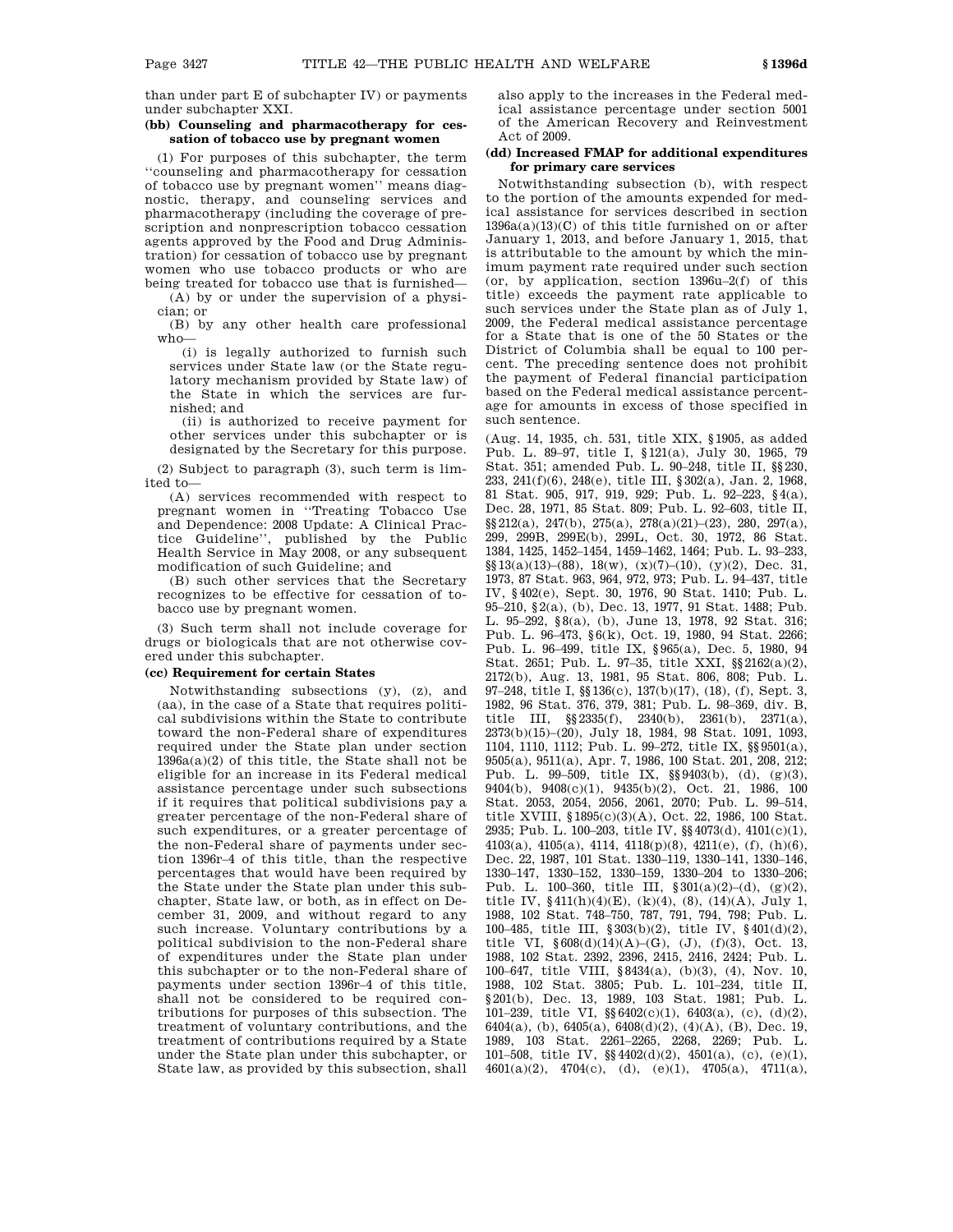4712(a), 4713(b), 4717, 4719(a), 4721(a), 4722, 4755(a)(1)(A), Nov. 5, 1990, 104 Stat. 1388–163 to 1388–166, 1388–172, 1388–174, 1388–187, 1388–191, 1388–193, 1388–194, 1388–209; Pub. L. 103–66, title XIII, §§13601(a), 13603(e), 13605(a), 13606(a), 13631(f)(2), (g)(1), Aug. 10, 1993, 107 Stat. 612, 620, 621, 644, 645; Pub. L. 103–296, title I, §108(d)(2), (3), Aug. 15, 1994, 108 Stat. 1486; Pub. L. 104–299, §4(b)(2), Oct. 11, 1996, 110 Stat. 3645; Pub. L. 105–33, title IV, §§4702(a), 4711(c)(1), 4712(d)(1), 4714(a)(2), 4725(b)(1), 4732(b), 4802(a)(1), 4911(a), Aug. 5, 1997, 111 Stat. 494, 508–510, 518, 520, 538, 570; Pub. L. 105–100, title I, §162(1), (2), Nov. 19, 1997, 111 Stat. 2188; Pub. L. 106–113, div. B, §1000(a)(6) [title VI, §§605(a), 608(*l*), (m), (aa)(3)], Nov. 29, 1999, 113 Stat. 1536, 1501A–396 to 1501A–398; Pub. L. 106–169, title I, §121(a)(2), (c)(5), Dec. 14, 1999, 113 Stat. 1829, 1830; Pub. L. 106–170, title II, §201(a)(2)(B), (C), Dec. 17, 1999, 113 Stat. 1892; Pub. L. 106–354, §2(a)(4), (c), Oct. 24, 2000, 114 Stat. 1382, 1384; Pub. L. 106–554, §1(a)(6) [title VII, §709(a), title VIII, §802(d)(1), (2), title IX, §911(a)(2)], Dec. 21, 2000, 114 Stat. 2763, 2763A–578, 2763A–581, 2763A–584; Pub. L. 108–357, title VII, §712(a)(1), Oct. 22, 2004, 118 Stat. 1558; Pub. L. 109–171, title VI, §6062(c)(2), Feb. 8, 2006, 120 Stat. 98; Pub. L. 110–275, title I, §§112, 118(a), July 15, 2008, 122 Stat. 2503, 2507; Pub. L. 111–148, title II,  $\S$ 2001(a)(3), (5)(C), (e)(2)(A), 2005(c)(1), 2006, 2301(a), 2302(a),  $(e)(2)(A), 2005(c)(1),$ <br>2303(a)(4)(A), 2304,  $2402(d)(2)(B)$ , title IV, §§4106(a), (b), 4107(a), title X, §10201(c), Mar. 23, 2010, 124 Stat. 272, 275, 279, 284, 292–294, 296, 304, 559, 560, 918; Pub. L. 111–152, title I, §§1201, 1202(b), Mar. 30, 2010, 124 Stat. 1051, 1053.)

## AMENDMENT OF SUBSECTION (a)(13)

*Pub. L. 111–148, title IV, §4106(a), (c), Mar. 23, 2010, 124 Stat. 559, 560, provided that, effective Jan. 1, 2013, subsection (a)(13) of this section is amended to read as follows:*

*(13) other diagnostic, screening, preventive, and rehabilitative services, including—*

*(A) any clinical preventive services that are assigned a grade of A or B by the United States Preventive Services Task Force;*

*(B) with respect to an adult individual, approved vaccines recommended by the Advisory Committee on Immunization Practices (an advisory committee established by the Secretary, acting through the Director of the Centers for Disease Control and Prevention) and their administration; and*

*(C) any medical or remedial services (provided in a facility, a home, or other setting) recommended by a physician or other licensed practitioner of the healing arts within the scope of their practice under State law, for the maximum reduction of physical or mental disability and restoration of an individual to the best possible functional level;*

AMENDMENT OF SUBSECTION (b)

*Pub. L. 111–148, title IV, §4106(b), (c), Mar. 23, 2010, 124 Stat. 559, 560, provided that, effective Jan. 1, 2013, subsection (b) of this section is amended in the first sentence—*

*(1) by striking '', and (4)'' and inserting '', (4)''; and*

*(2) by inserting before the period the following: '', and (5) in the case of a State that pro-*

*vides medical assistance for services and vaccines described in subparagraphs (A) and (B) of subsection (a)(13), and prohibits cost-sharing for such services and vaccines, the Federal medical assistance percentage, as determined under this subsection and subsection (y) (without regard to paragraph (1)(C) of such subsection), shall be increased by 1 percentage point with respect to medical assistance for such services and vaccines and for items and services described in subsection (a)(4)(D)''.*

*See 2010 Amendment notes below.*

## REFERENCES IN TEXT

Section 606 of this title, referred to in subsec. (a)(ii), was repealed and a new section 606 enacted by Pub. L. 104–193, title I, §103(a)(1), Aug. 22, 1996, 110 Stat. 2112, and, as so enacted, no longer contains a subsec. (b)(1). Section 211 of Pub. L. 93–66, referred to in subsec. (k),

is section 211 of Pub. L. 93–66, July 9, 1973, 87 Stat. 152, which is set out as a note under section 1382 of this title.

The Indian Self-Determination Act, referred to in subsec. (*l*)(2)(B), is title I of Pub. L. 93–638, Jan. 4, 1975, 88 Stat. 2206, which is classified principally to part A (§450f et seq.) of subchapter II of chapter 14 of Title 25, Indians. For complete classification of this Act to the Code, see Short Title note set out under section 450 of Title 25 and Tables.

The Indian Health Care Improvement Act, referred to in subsec. (*l*)(2)(B), is Pub. L. 94–437, Sept. 30, 1976, 90 Stat. 1400. Title V of the Act is classified generally to subchapter IV (§1651 et seq.) of chapter 18 of Title 25. For complete classification of this Act to the Code, see Short Title note set out under section 1601 of Title 25 and Tables.

Clause (ii), referred to in subsec. (*l*)(2)(B), was redesignated as cl. (iii) by Pub. L. 101–508, title IV, §4704(c)(3), Nov. 5, 1990, 104 Stat. 1388–172.

Section 607 of this title, referred to in subsec. (m)(1), was repealed and a new section 607 enacted by Pub. L. 104–193, title I, §103(a)(1), Aug. 22, 1996, 110 Stat. 2112, and, as so enacted, no longer contains a subsec.  $(b)(2)(B)(i).$ 

Section 212 of Public Law 93–66, referred to in subsec.  $(q)(1)(A)$ , is section 212 of Pub. L. 93-66, title II, July 9, 1973, 87 Stat. 155, which is set out as a note under section 1382 of this title.

Section 5001 of Public Law 111–5, referred to in subsec.  $(aa)(1)(A)$ ,  $(2)(A)$ , is set out as a note under this section.

Section 10202 of the Patient Protection and Affordable Care Act, referred to in subsec. (aa)(1), (2), is section 10202 of Pub. L. 111–148, which is set out as a note under this section.

The Robert T. Stafford Disaster Relief and Emergency Assistance Act, referred to in subsec. (aa)(2), is Pub. L. 93–288, May 22, 1974, 88 Stat. 143, which is classified principally to chapter 68 (§5121 et seq.) of this title. For complete classification of this Act to the Code, see Short Title note set out under section 5121 of this title and Tables.

Section 5001 of the American Recovery and Reinvestment Act of 2009, referred to in subsec. (cc), is section 5001 of Pub. L. 111–5, which is set out as a note under this section.

#### **AMENDMENTS**

2010—Subsec. (a). Pub. L. 111–148, §2304, inserted ''or the care and services themselves, or both'' before ''(if provided in or after'' in introductory provisions.

Subsec. (a)(xiv). Pub. L. 111–148,  $\S 10201(c)(1)$ , inserted<br>"or 1396a(a)(10)(A)(i)(IX)" after "section  $1396a(a)(10)(A)(i)(IX)$  after "section 1396a(a)(10)(A)(i)(VIII)'

Pub. L. 111–148, §2001(a)(5)(C), added cl. (xiv).

Subsec. (a)(xv). Pub. L. 111–148, §2001(e)(2)(A), added cl. (xv).

Subsec. (a)(xvi). Pub. L. 111–148, §2303(a)(4)(A), added cl. (xvi).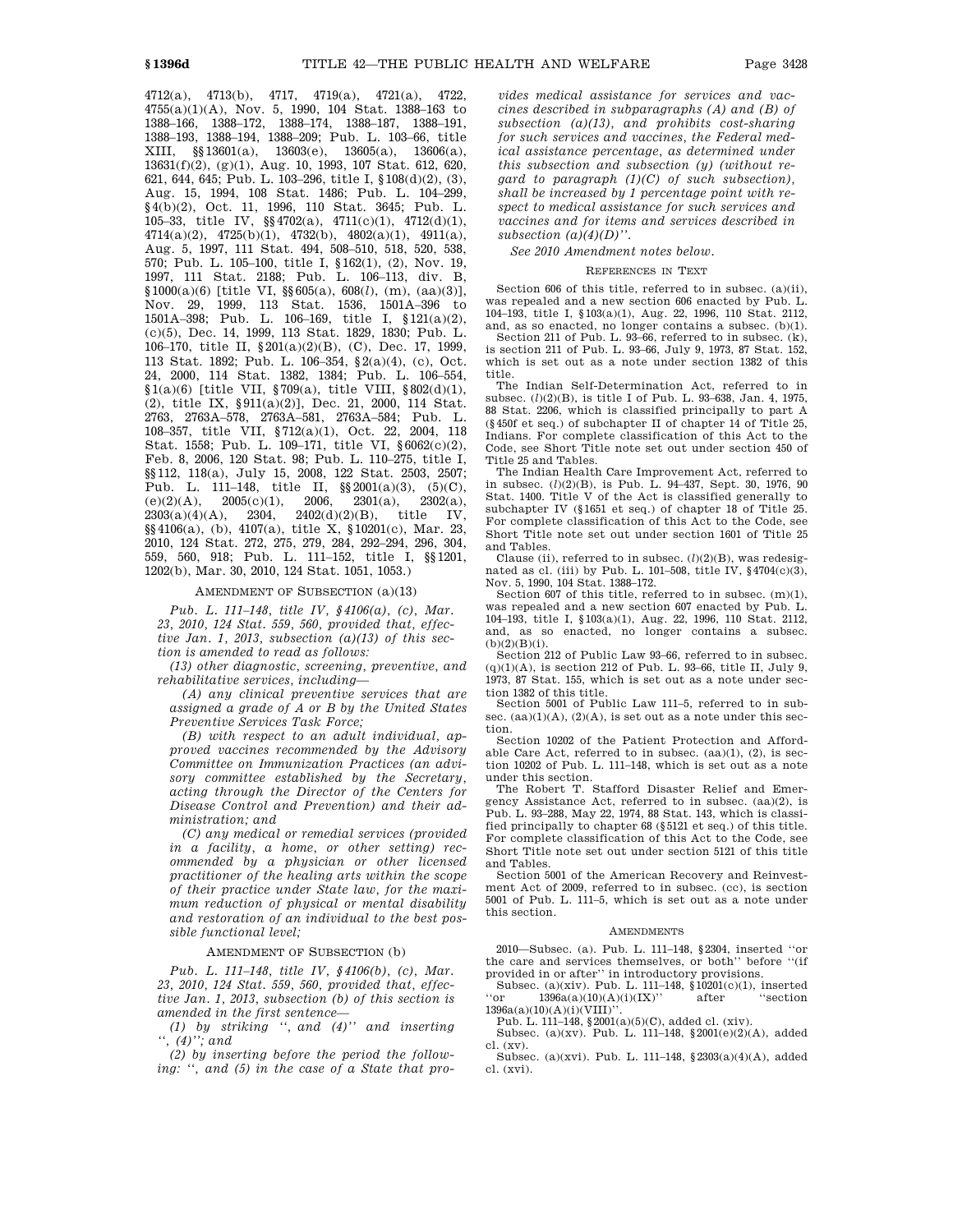Subsec. (a)(xvii). Pub. L. 111–148, §2402(d)(2)(B), added cl. (xvii).

Subsec. (a)(4). Pub. L. 111–148, §4107(a)(1), added subpar. (D).

Subsec. (a)(13). Pub. L. 111–148, §4106(a), amended par. (13) generally. Prior to amendment, par. (13) read as follows: ''other diagnostic, screening, preventive, and rehabilitative services, including any medical or remedial services (provided in a facility, a home, or other setting) recommended by a physician or other licensed practitioner of the healing arts within the scope of their practice under State law, for the maximum reduction of physical or mental disability and restoration of an individual to the best possible functional level;'

Subsec. (a)(28), (29). Pub. L. 111–148, §2301(a)(1), added par. (28) and redesignated former par. (28) as (29).

Subsec. (b). Pub. L. 111–148, §10201(c)(2), inserted '', (z),'' before ''and (aa)'' in first sentence.

Pub. L. 111-148, §4106(b), substituted ", (4)" for "and (4)'' and inserted before period at end of first sentence , and (5) in the case of a State that provides medical assistance for services and vaccines described in subparagraphs (A) and (B) of subsection (a)(13), and prohibits cost-sharing for such services and vaccines, the Federal medical assistance percentage, as determined under this subsection and subsection (y) (without regard to paragraph  $(1)(C)$  of such subsection), shall be increased by 1 percentage point with respect to medical assistance for such services and vaccines and for items and services described in subsection  $(a)(4)(D)$ ".

Pub. L. 111–148, §2006(1), substituted ''subsections (y) and (aa)'' for ''subsection (y)'' in first sentence.

Pub. L. 111-148,  $§2005(c)(1)$ , substituted "shall be 55 percent'' for ''shall be 50 per centum'' in first sentence. Pub. L. 111–148,  $\sqrt{2001(a)(3)(A)}$ , inserted "subsection (y) and'' before ''section 1396u–3(d) of this title'' in first sentence.

Subsec. (*l*)(3). Pub. L. 111–148, §2301(a)(2), added par. (3).

Subsec. (*o*)(1)(A). Pub. L. 111–148, §2302(a)(1), substituted ''subparagraphs (B) and (C)'' for ''subparagraph  $(B)$ 

Subsec. (*o*)(1)(C). Pub. L. 111–148, §2302(a)(2), added subpar. (C).

Subsec. (y). Pub. L. 111–148, §2001(a)(3)(B), added subsec.  $(v)$ .

Subsec. (y)(1). Pub. L. 111–152, §1201(1)(B), added par. (1) and struck out former par. (1). Prior to amendment, par. (1) related to the amount of increase for the Federal medical assistance percentage.

Subsec.  $(y)(1)(B)(ii)(II)$ . Pub. L. 111–152, §1201(1)(A), redesignated subcl. (II) as par. (5) of subsec. (z).

Pub. L. 111-148,  $$10201(c)(3)(A)$ , inserted "includes inpatient hospital services,'' after ''100 percent of the poverty line, that"

Subsec. (y)(2)(A). Pub. L. 111–148, §10201(c)(3)(B), substituted ''as of December 1, 2009'' for ''on March 23, 2010''.

Subsec. (z). Pub. L. 111–148, §10201(c)(4), added subsec. (z).

Subsec. (z)(1)(A). Pub. L. 111–152, §1201(2)(A), substituted "December 31, 2015" for "September 30, 2019".

Subsec.  $(z)(1)(B)(i)$ . Pub. L. 111–152, §1201(2)(A), sub-<br>stituted "paragraph (3)" for "subsection ''paragraph  $(y)(1)(B)(ii)(II)$ <sup>"</sup>

Subsec. (z)(2). Pub. L. 111–152, §1201(2)(B), added par. (2) and struck out former par. (2), which read as follows:

''(A) During the period that begins on January 1, 2014, and ends on December 31, 2016, notwithstanding subsection (b), the Federal medical assistance percentage otherwise determined under subsection (b) with respect to all or any portion of a fiscal year occurring during that period shall be increased by .5 percentage point for a State described in subparagraph (B) for amounts expended for medical assistance under the State plan under this subchapter or under a waiver of that plan during that period.

''(B) For purposes of subparagraph (A), a State described in this subparagraph is a State that—

''(i) is described in clauses (i) and (ii) of paragraph  $(1)(B)$ ; and

''(ii) is the State with the highest percentage of its population insured during 2008, based on the Current Population Survey.''

Subsec. (z)(3). Pub. L. 111–152, §1201(2)(C), redesignated par. (5) as (3), struck out heading, and substituted ''A State is'' for ''For purposes of the table in subclause (I), a State is''.

Pub. L. 111–152, §1201(2)(B), struck out par. (3), which read as follows: ''Notwithstanding subsection (b) and paragraphs (1) and (2) of this subsection, the Federal medical assistance percentage otherwise determined under subsection (b) with respect to all or any portion of a fiscal year that begins on or after January 1, 2017, for the State of Nebraska, with respect to amounts expended for newly eligible individuals described in subclause (VIII) of section  $1396a(a)(10)(A)(i)$  of this title, shall be determined as provided for under subsection  $(y)(1)(A)$  (notwithstanding the period provided for in such paragraph).''

Subsec. (z)(4). Pub. L. 111–152, §1201(2)(B), struck out par. (4) which read as follows: ''The increase in the Federal medical assistance percentage for a State under paragraphs (1), (2), or (3) shall apply only for purposes of this subchapter and shall not apply with respect to—

''(A) disproportionate share hospital payments described in section 1396r–4 of this title;

''(B) payments under subchapter IV;

''(C) payments under subchapter XXI; and

''(D) payments under this subchapter that are based on the enhanced FMAP described in section 1397ee(b) of this title.''

Subsec. (z)(5). Pub. L. 111–152, §1201(2)(C), redesignated par.  $(5)$  as  $(3)$ .

Pub. L. 111–152, §1201(1)(A), redesignated subsec.

 $(y)(1)(B)(ii)(II)$  as subsec.  $(z)(5)$  and realigned margins. Subsec. (aa). Pub. L. 111–148, §2006(2), added subsec. (aa).

Subsec. (aa)(1), (2). Pub. L. 111–148, §10201(c)(5), substituted ''without regard to this subsection, subsection (y), subsection (z), and section 10202 of the Patient Protection and Affordable Care Act'' for ''without regard to this subsection and subsection (y)'' wherever appearing.

Subsec. (bb). Pub. L. 111–148, §4107(a)(2), added subsec. (bb).

Subsec. (cc). Pub. L. 111–148, §10201(c)(6), added subsec. (cc).

Subsec. (dd). Pub. L. 111–152, §1202(b), added subsec. (dd).

2008—Subsec. (p)(1)(C). Pub. L. 110–275, §112, inserted ''or, effective beginning with January 1, 2010, whose resources (as so determined) do not exceed the maximum resource level applied for the year under subparagraph (D) of section 1395w–114(a)(3) of this title (determined without regard to the life insurance policy exclusion provided under subparagraph (G) of such section) applicable to an individual or to the individual and the individual's spouse (as the case may be)'' before period at end.

Subsec. (p)(5)(A). Pub. L. 110–275, §118(a), inserted at end ''The Secretary shall provide for the translation of such application form into at least the 10 languages (other than English) that are most often used by individuals applying for hospital insurance benefits under section 426 or 426–1 of this title and shall make the translated forms available to the States and to the Commissioner of Social Security.''

2006—Subsec. (u)(2)(B). Pub. L. 109–171 inserted at end 'Such term excludes any child eligible for medical assistance only by reason of section  $1396a(a)(10)(A)(ii)(XIX)$  of this title.''

2004—Subsec. (a)(27), (28). Pub. L. 108–357, §712(a)(1)(A), added par. (27) and redesignated former par. (27) as (28).

Subsec. (x). Pub. L. 108–357, §712(a)(1)(B), added sub-

sec. (x). 2000—Subsec. (a)(xiii). Pub. L. 106–354, §2(a)(4), added cl. (xiii).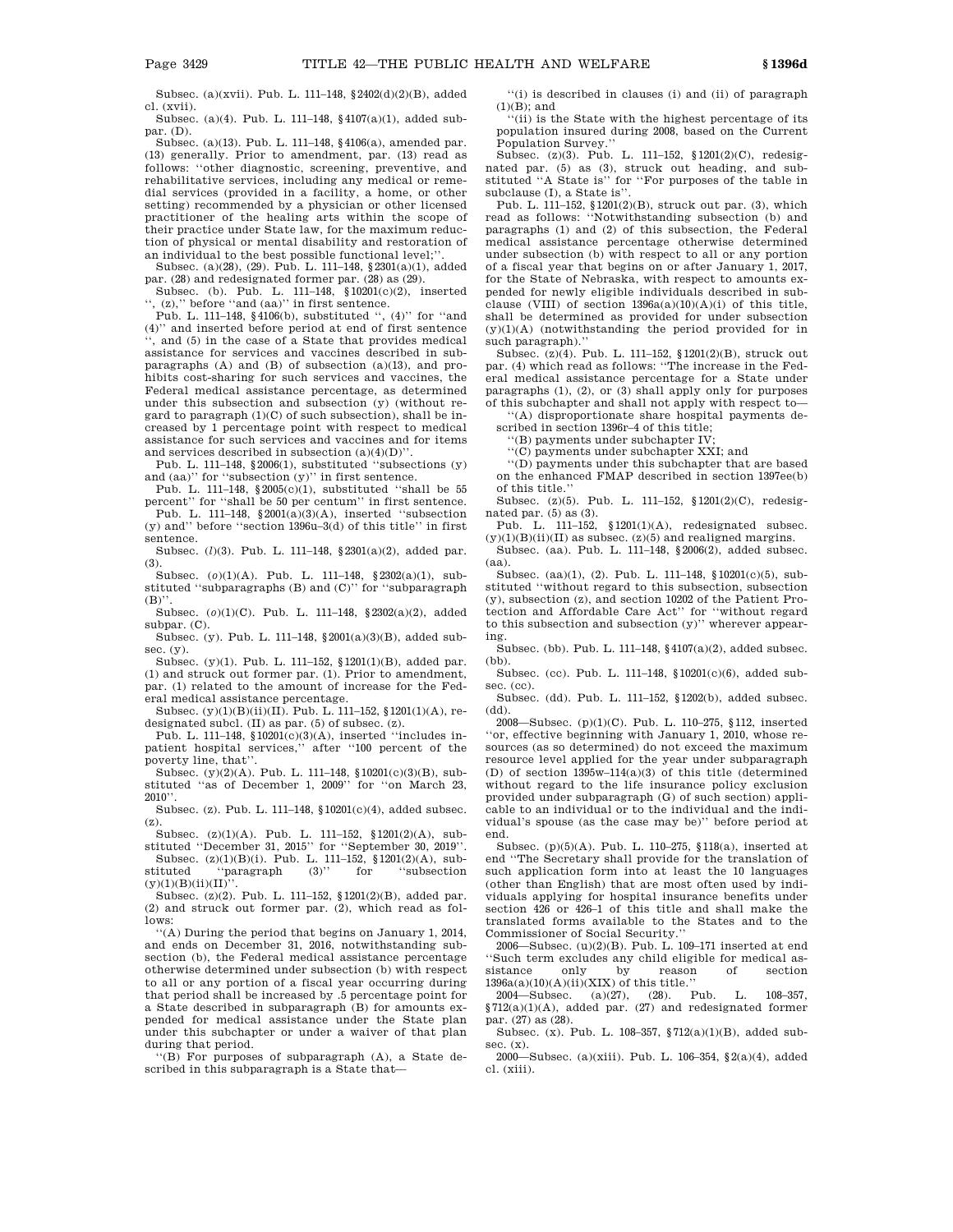Subsec. (b). Pub. L. 106–554, §1(a)(6) [title VIII, §802(d)(1)], in last sentence, substituted ''the State's available allotment under section 1397dd of this title'' for ''the State's allotment under section 1397dd of this title (not taking into account reductions under section  $1397d(d)(2)$  of this title) for the fiscal year reduced by the amount of any payments made under section 1397ee of this title to the State from such allotment for such fiscal year''.

Pub. L. 106–354, §2(c), in first sentence, struck out "and" before "(3)" and inserted before period at end '', and (4) the Federal medical assistance percentage shall be equal to the enhanced FMAP described in section 1397ee(b) of this title with respect to medical assistance provided to individuals who are eligible for such assistance only on the basis of section  $1396a(a)(10)(A)(ii)(XVIII)$  of this title'

Subsec. (p)(5). Pub. L. 106–554, §1(a)(6) [title VII, §709(a)], added par. (5).

Subsec. (p)(6). Pub. L. 106–554, §1(a)(6) [title IX,

 $\S 911(a)(2)$ ], added par. (6).<br>Subsec. (u)(1)(B). Pub. L. 106–554,  $\S 1(a)(6)$  [title VIII, §802(d)(2)], struck out ''and section 1397dd(d) of this

title'' before period at end. 1999—Subsec. (a)(xii). Pub. L. 106–170, §201(a)(2)(C), added cl. (xii).

Subsec. (a)(15). Pub. L. 106–113, §1000(a)(6) [title VI,  $§608(aa)(3)$ , substituted "1396a(a)(31) of this title" for ' $1396a(a)(31)(A)$  of this title'.

Subsec. (b). Pub. L. 106–113,  $$1000(a)(6)$  [title VI, §605(a)], inserted ''(other than expenditures under section 1396r–4 of this title)'' after ''with respect to expenditures'' in last sentence.

Subsec. (b)(1). Pub. L. 106–113, §1000(a)(6) [title VI, §608(*l*)], substituted "83 per centum," for "83 per centum..

Subsec. (*l*)(2)(B). Pub. L. 106–113, §1000(a)(6) [title VI, §608(m)], substituted ''an entity'' for ''a entity'' in introductory provisions.

Subsec.  $(v)$ . Pub. L. 106-169, §121 $(c)(5)(A)$ , redesignated subsec. (v), related to independent foster care adolescent, as (w).

Pub. L. 106–169, §121(a)(2), added subsec. (v), related to

independent foster care adolescent. Pub. L. 106–170, §201(a)(2)(B), added subsec. (v).

Subsec. (w). Pub. L. 106–169, §121(c)(5), redesignated subsec. (v) as (w) and substituted  $``1396a(a)(10)(A)(ii)(XVII)"$  for  $``1396a(a)(10)(A)(ii)(XV)''.$ 

1997—Subsec. (a)(25). Pub. L. 105–33, §4702(a)(1), added par. (25). Former par. (25) redesignated (26).

Subsec. (a)(26). Pub. L. 105–33, §4802(a)(1), added par. (26). Former par. (26) redesignated (27).

Pub. L. 105–33,  $\frac{2702(a)(1)(B)}{B}$ , redesignated par. (25) as (26) and substituted comma for period at end.

Subsec. (a)(27). Pub. L. 105–33, §4802(a)(1)(B), redesignated par. (26) as (27).

Subsec. (b). Pub. L. 105–100, §162(1), inserted ''for the State for a fiscal year, and that do not exceed the amount of the State's allotment under section 1397dd of this title (not taking into account reductions under section  $1397d(d)(2)$  of this title) for the fiscal year reduced by the amount of any payments made under section 1397ee of this title to the State from such allotment for such fiscal year,'' after ''subsection (u)(3) of this section''.

Pub. L. 105–33, §4911(a)(1), inserted at end ''Notwithstanding the first sentence of this subsection, in the case of a State plan that meets the condition described in subsection (u)(1) of this section, with respect to expenditures described in subsection  $(u)(2)(A)$  of this section or subsection (u)(3) of this section the Federal medical assistance percentage is equal to the enhanced FMAP described in section 1397ee(b) of this title.'' Pub. L. 105–33, §4732(b), substituted ''Subject to sec-

tion 1396u–3(d) of this title, the term'' for ''The term''.

Pub. L. 105–33, §4725(b)(1), in first sentence, substituted '', (2)'' for ''and (2)'' and inserted before period ", and (3) for purposes of this subchapter and subchapter XXI of this chapter, the Federal medical assistance percentage for the District of Columbia shall be 70 percent''.

Subsec. (*l*)(2)(B)(iii). Pub. L. 105–33, §4712(d)(1), inserted ''including requirements of the Secretary that an entity may not be owned, controlled, or operated by another entity," after "such a grant,"

Subsec. (*o*)(3). Pub. L. 105–33, §4711(c)(1), substituted ''amount determined in section 1396a(a)(13)(B) of this title'' for ''amount described in section 1396a(a)(13)(D)

of this title'' in concluding provisions. Subsec. (p)(3). Pub. L. 105–33, §4714(a)(2), inserted ''(subject to section 1396a(n)(2) of this title)'' after ''means'' in introductory provisions.

Subsec. (t). Pub. L. 105–33, §4702(a)(2), added subsec. (t).

Subsec. (u). Pub. L. 105–33, §4911(a)(2), added subsec.  $(u)$ 

Subsec. (u)(1)(B). Pub. L. 105–100,  $$162(2)(A)$ , substituted ''the fourth sentence of subsection (b) of this

section" for "paragraph (2)".<br>Subsec. (u)(2)(A). Pub. L. 105–100, §162(2)(B), substituted ''subparagraph (B)'' for ''subparagraph (C), but not in excess, for a State for a fiscal year, of the amount described in subparagraph (B) for the State and fiscal year''.

Subsec. (u)(2)(B), (C). Pub. L. 105–100, §162(2)(C), added subpar. (B) and struck out former subpars. (B) and (C) which read as follows:

''(B) The amount described in this subparagraph, for a State for a fiscal year, is the amount of the State's allotment under section 1397dd of this title (not taking into account reductions under section 1397dd(d)(2) of this title) for the fiscal year reduced by the amount of any payments made under section 1397ee of this title to the State from such allotment for such fiscal year.

''(C) For purposes of this paragraph, the term 'optional targeted low-income child' means a targeted low-income child as defined in section 1397jj(b)(1) of this title who would not qualify for medical assistance under the State plan under this subchapter based on such plan as in effect on April 15, 1997 (but taking into account the expansion of age of eligibility effected through the operation of section  $1396a(l)(2)(D)$  of this title).''

Subsec. (u)(3). Pub. L. 105–100,  $\S 162(2)(D)$  ,substituted ''described in this paragraph'' for ''described in this subparagraph'' and ''March 31, 1997'' for ''April 15, 1997''.

Subsec. (u)(4). Pub. L. 105–100, §162(2)(E), added par. (4).

1996—Subsec. (*l*)(2)(B)(i), (ii)(II). Pub. L. 104–299 substituted ''section 254b of this title'' for ''section 254b, 254c, 256, or 256a of this title''.

1994—Subsecs. (j), (q)(2). Pub. L. 103–296 substituted ''Commissioner of Social Security'' for ''Secretary''.

1993—Subsec. (a)(xi). Pub. L. 103–66, §13603(e)(1)–(3), added cl. (xi).

Subsec. (a)(7). Pub. L. 103–66, §13601(a)(1), struck out ''including personal care services (A) prescribed by a physician for an individual in accordance with a plan of treatment, (B) provided by an individual who is qualified to provide such services and who is not a member of the individual's family, (C) supervised by a registered nurse, and (D) furnished in a home or other location; but not including such services furnished to an inpatient or resident of a nursing facility'' after ''services''.

Subsec. (a)(17). Pub. L. 103–66, §13605(a), inserted before semicolon at end '', and without regard to whether or not the services are performed in the area of management of the care of mothers and babies throughout the maternity cycle''.

Subsec. (a)(19). Pub. L. 103–66, §13603(e)(4), amended par. (19) generally, inserting reference to TB-related services described in section 1396a(z)(2)(F) of this title.

Subsec. (a)(21). Pub. L. 103–66, §13601(a)(2), struck out "and" at end. Subsec. (a)(22). Pub. L. 103–66, §13601(a)(4), redesig-

nated par. (23) as (22). Former par. (22) redesignated (25).

Subsec. (a)(23). Pub. L. 103–66, §13601(a)(4), redesignated par. (24) as (23). Former par. (23) redesignated (22).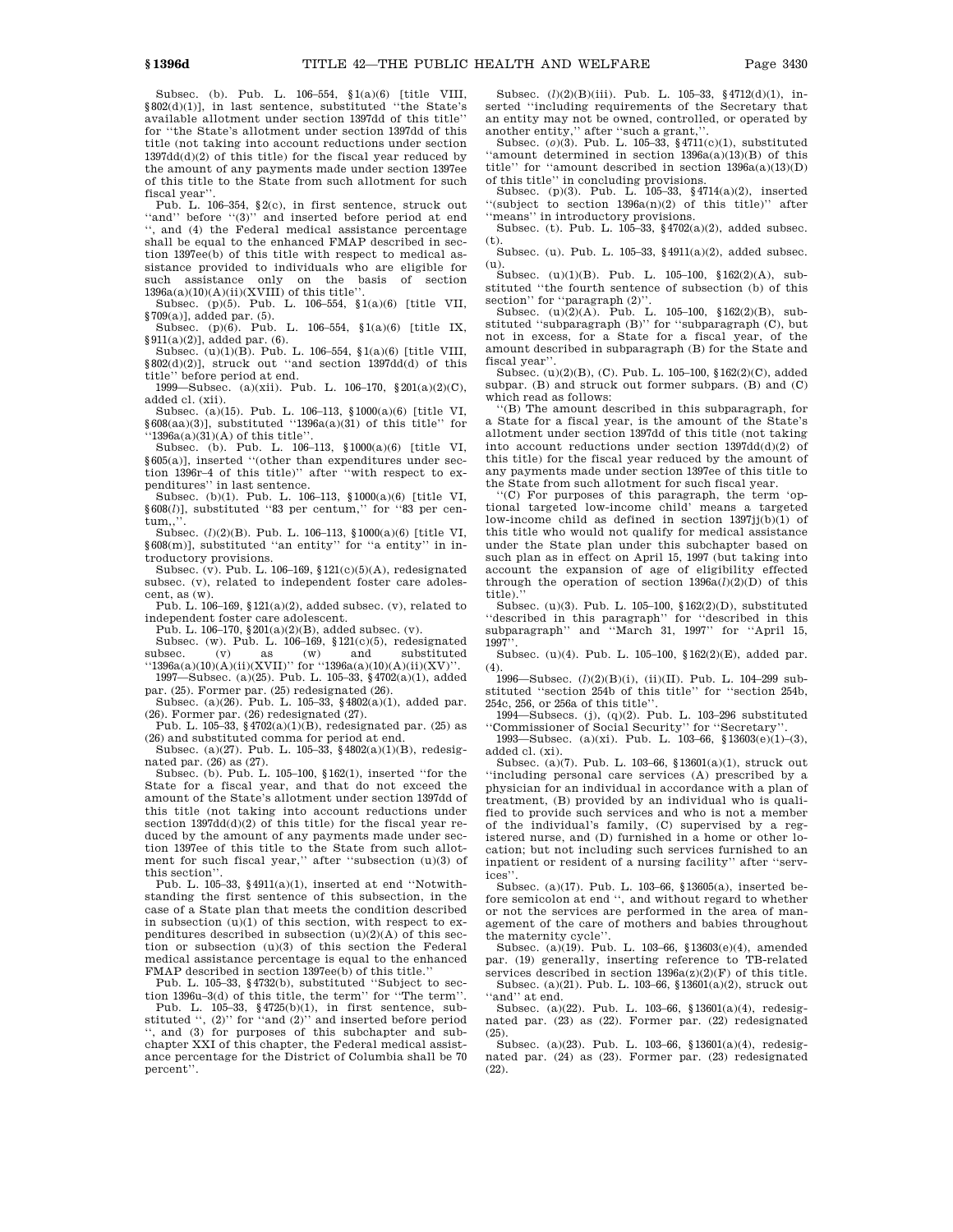Subsec. (a)(24). Pub. L. 103–66, §13601(a)(5), added par. (24). Former par. (24) redesignated (23).

Pub. L. 103-66, §13601(a)(3), which directed amendment of par. (24) by substituting semicolon for comma at end, was executed by substituting semicolon for period at end to reflect the probable intent of Congress.

Subsec. (a)(25). Pub. L. 103–66, §13601(a)(4), redesignated par. (22) as (25), transferred such par. to appear after par. (23), and substituted period for semicolon at end.

Subsec. (*l*)(2)(B). Pub. L. 103–66, §13631(f)(2)(B), in concluding provisions, inserted ''or by an urban Indian organization receiving funds under title V of the Indian Health Care Improvement Act for the provision of primary health services'' before ''. In applying clause''.

Subsec. (*l*)(2)(B)(i). Pub. L. 103–66, §13631(f)(2)(A), substituted ''256, or 256a'' for ''or 256''.

Pub. L. 103–66, §13606(a)(1), struck out ''or'' at end.

Subsec. (*l*)(2)(B)(ii). Pub. L. 103–66, §13631(f)(2)(A), substituted ''256, or 256a'' for ''or 256'' in subcl. (II).

Pub. L. 103–66, §13606(a)(2), (3), realigned margin and substituted a comma for semicolon at end.

Subsec. (*l*)(2)(B)(iv). Pub. L. 103–66, §13606(a)(4), (5), added cl. (iv).

Subsec. (r)(1)(A)(i). Pub. L. 103–66, §13631(g)(1)(A), inserted ''and, with respect to immunizations under subparagraph (B)(iii), in accordance with the schedule referred to in section  $1396s(c)(2)(B)(i)$  of this title for pediatric vaccines'' after ''child health care''.

Subsec. (r)(1)(B)(iii). Pub. L. 103–66, §13631(g)(1)(B), inserted "(according to the schedule referred to in section 1396s(c)(2)(B)(i) of this title for pediatric vaccines)'' after ''appropriate immunizations''.

1990—Subsec. (a). Pub. L. 101–508, §4722, inserted at end ''No service (including counseling) shall be excluded from the definition of 'medical assistance' solely because it is provided as a treatment service for alcoholism or drug dependency.

Pub. L. 101–508, §4402(d)(2), inserted at end ''The payment described in the first sentence may include expenditures for medicare cost-sharing and for premiums under part B of subchapter XVIII of this chapter for individuals who are eligible for medical assistance under the plan and (A) are receiving aid or assistance under any plan of the State approved under subchapter I, X, , or XVI of this chapter, or part A of subchapter IV of this chapter, or with respect to whom supplemental security income benefits are being paid under subchapter XVI of this chapter, or (B) with respect to whom there is being paid a State supplementary payment and are eligible for medical assistance equal in amount, duration, and scope to the medical assistance made available to individuals described in section 1396a(a)(10)(A) of this title, and, except in the case of individuals 65 years of age or older and disabled individuals entitled to health insurance benefits under subchapter XVIII of this chapter who are not enrolled under part B of subchapter XVIII of this chapter, other insurance premiums for medical or any other type of remedial care or the cost thereof.''

Subsec. (a)(x). Pub. L. 101–508, §4713(b), added cl. (x). Subsec. (a)(2)(C). Pub. L. 101–508, §4704(e)(1), repealed Pub. L. 101–239, §6402(c)(1). See 1989 Amendment note below.

Subsec. (a)(7). Pub. L. 101–508, §4721(a), substituted ''services including personal care services'' for ''services'' and added subpars. (A) to (D).

Subsec. (a)(13). Pub. L. 101–508, §4719(a), inserted before semicolon at end '', including any medical or remedial services (provided in a facility, a home, or other setting) recommended by a physician or other licensed practitioner of the healing arts within the scope of their practice under State law, for the maximum reduction of physical or mental disability and restoration of an individual to the best possible functional level'

Subsec. (a)(22). Pub. L. 101–508, §4711(a)(1), which directed amendment of par. (22) by striking ''and'' at end, could not be executed because the word did not appear.

Subsec. (a)(23). Pub. L. 101–508, §4712(a)(1), inserted ''and'' after semicolon at end.

Pub. L. 101–508, §4711(a)(2), (3), which directed amendment of subsec. (a) by redesignating par. (23) as (24) and adding a new par. (23), was executed by adding the new par. (23), there being no former par. (23).

Subsec. (a)(24). Pub. L. 101–508, §4712(a)(2), (3), which directed amendment of subsec. (a) by redesignating par.  $(24)$  as  $(25)$  and adding a new par.  $(24)$ , was executed by adding the new par. (24), there being no former par. (24).

Subsec. (h)(1)(A). Pub. L. 101–508, §4755(a)(1)(A), inserted ''or in another inpatient setting that the Secretary has specified in regulations'' after ''section 1395x(f) of this title''.

Subsec. (*l*)(2)(A). Pub. L. 101-508, §4704(c)(1), substituted "patient" for "outpatient'

Subsec. (*l*)(2)(B). Pub. L. 101–508, §4704(d)(2), which directed amendment of subpar. (B) by inserting ''and includes an outpatient health program or facility operated by a tribe or tribal organization under the Indian Self-Determination Act (Public Law 93–638).'' after and below cl. (ii), was executed by inserting the new language after cl. (iii) to reflect the probable intent of Congress and the intervening redesignation of former cl. (ii) as (iii) by Pub. L.  $101-508$ ,  $$4704(c)(3)$ . See below.

Pub. L. 101-508,  $$4704(c)(2)$ , substituted "entity" ''facility'' in introductory provisions. Subsec. (*l*)(2)(B)(ii), (iii). Pub. L. 101–508, §4704(c)(3),

 $(d)(1)$ , added cl. (ii), redesignated former cl. (ii) as (iii), and substituted comma for period at end of cl. (iii).

Subsec. (n)(2). Pub. L. 101–508, §4601(a)(2), substituted "age of 19" for "age of 7 (or any age designated by the State that exceeds 7 but does not exceed 8)''.

Subsec. (*o*)(1)(A). Pub. L. 101–508, §4717, inserted ''and for which payment may otherwise be made under subchapter XVIII of this chapter'' after ''section  $1395d(d)(2)(A)$  of this title''.

Subsec. (*o*)(3). Pub. L. 101–508, §4705(a)(1), struck out ''a State which elects not to provide medical assistance for hospice care, but provides medical assistance for skilled nursing or intermediate care facility services with respect to'' after ''In the case of'' in introductory provisions.

Pub. L. 101–508, §4705(a)(3), (4), in concluding provisions, substituted ''the additional amount described in section  $1396a(a)(13)(D)$  of this title" for "the amounts allocated under the plan for room and board in the facility, in accordance with the rates established under section  $1396a(a)(13)$  of this title," and struck out at end ''For purposes of this paragraph and section  $1396a(a)(13)(D)$  of this title, the term 'room and board' includes performance of personal care services, including assistance in activities of daily living, in socializing activities, administration of medication, maintaining the cleanliness of a resident's room, and supervising and assisting in the use of durable medical equipment and prescribed therapies.''

Subsec. (*o*)(3)(A), (C). Pub. L. 101–508, §4705(a)(2), substituted ''nursing facility or intermediate care facility for the mentally retarded'' for ''skilled nursing or intermediate care facility''.

Subsec. (p)(1)(B). Pub. L. 101–508, §4501(e)(1)(A), which directed amendment of subpar. (B) by inserting ', except as provided in paragraph  $(2)(D)$ " after "supplementary social security income program'', was executed by inserting the new language after ''supplemental security income program'' to reflect the probable intent of Congress.

Subsec. (p)(2)(B). Pub. L. 101–508, §4501(a)(1), inserted ''and'' at end of cl. (ii), substituted ''100 percent.'' for ''95 percent, and'' in cl. (iii), and struck out cl. (iv) which read as follows: ''January 1, 1992, is 100 percent.''

Subsec. (p)(2)(C). Pub. L. 101–508, §4501(a)(2), substituted ''95 percent, and'' for ''90 percent,'' in cl. (iii) and ''100 percent.'' for ''95 percent, and'' in cl. (iv) and struck out cl. (v) which read as follows: ''January 1, 1993, is 100 percent.''

Subsec. (p)(2)(D). Pub. L. 101–508, §4501(e)(1)(B), added subpar. (D).

Subsec. (p)(4). Pub. L. 101–508, §4501(c)(2), inserted at end ''In the case of any State which is providing medical assistance to its residents under a waiver granted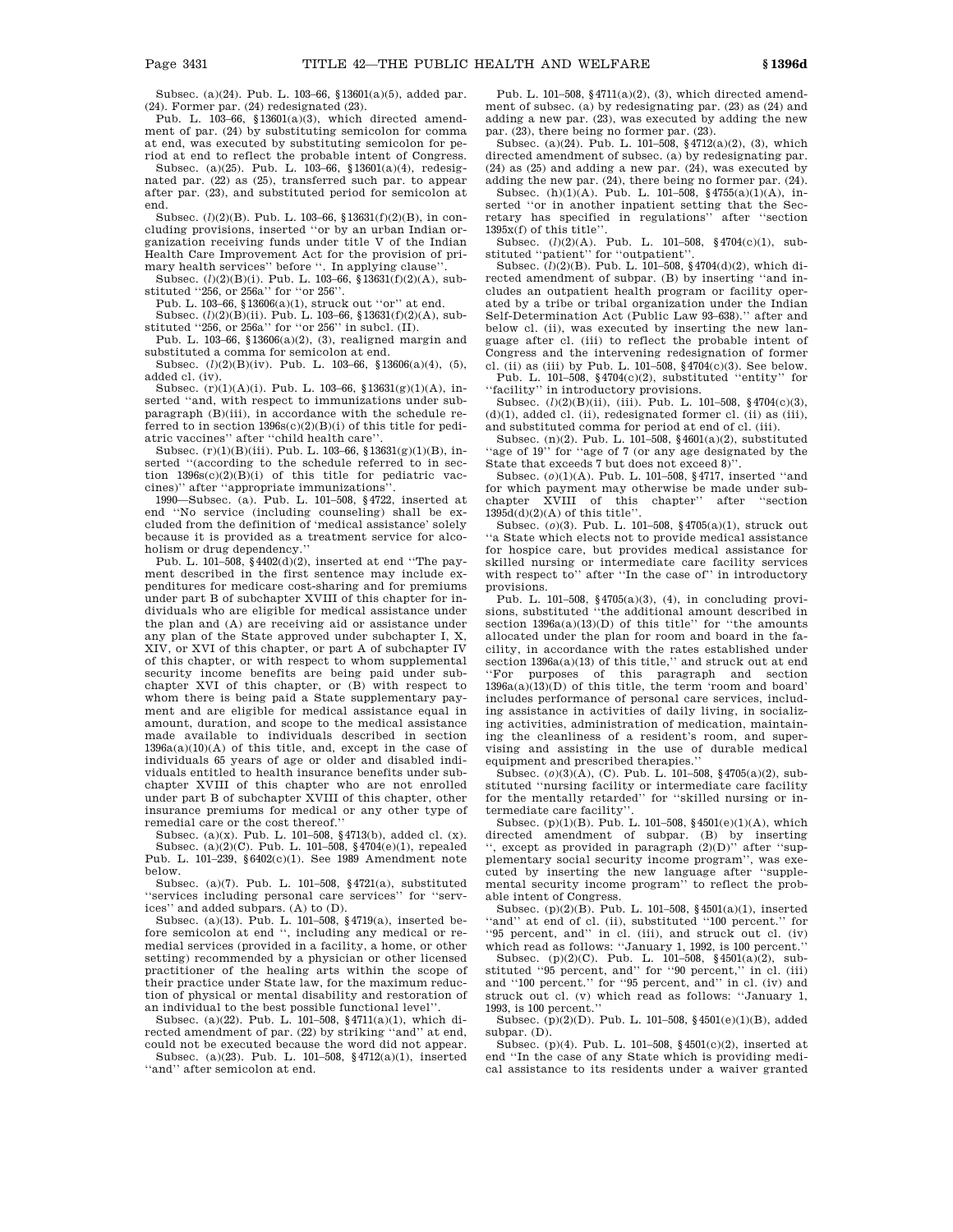under section 1315 of this title, the Secretary shall require the State to meet the requirement of section  $1396a(a)(10)(E)$  of this title in the same manner as the State would be required to meet such requirement if the State had in effect a plan approved under this subchapter.''

Subsec. (p)(4)(B). Pub. L. 101–508, §4501(c)(1), inserted ''or 1396a(a)(10)(E)(iii) of this title'' after ''subparagraph (B)''.

1989—Subsec. (a)(2)(B). Pub. L. 101–239, §6404(a)(2), substituted ''subsection (*l*)(1)'' for ''subsection (*l*)'' in two places.

Subsec. (a)(2)(C). Pub. L. 101–239, §6404(a)(3), added cl. (C) relating to Federally-qualified health center services.

Pub. L. 101–239, §6402(c)(1), which directed addition of cl. (C) relating to ambulatory services, was repealed by Pub. L. 101–508, §4704(e)(1).

Subsec. (a)(4)(B). Pub. L. 101–239, §6403(d)(2), amended cl. (B) generally. Prior to amendment, cl. (B) read as follows: ''effective July 1, 1969, such early and periodic screening and diagnosis of individuals who are eligible under the plan and are under the age of 21 to ascertain their physical or mental defects, and such health care, treatment, and other measures to correct or ameliorate defects and chronic conditions discovered thereby, as may be provided in regulations of the Secretary; and''. Subsec. (a)(21), (22). Pub. L. 101–239, §6405(a), added

par. (21) and redesignated former par. (21) as (22).

Subsec. (*l*). Pub. L. 101–239, §6404(b), designated existing provisions as par. (1), redesignated former cls. (1) and (2) as (A) and (B), respectively, and added par. (2).

Subsec.  $(p)(1)(A)$ . Pub. L. 101-239, §6408(d)(4)(B), inserted '', but not including an individual entitled to such benefits only pursuant to an enrollment under section 1395i–2a of this title'' after ''section 1395i–2 of this title''.

Subsec. (p)(3)(A). Pub. L.  $101-239$ ,  $6408(d)(4)(A)(i)$ , amended subpar. (A) generally. Prior to amendment, subpar. (A) read as follows: ''Premiums under subchapter XVIII of this chapter (including under part B and, if applicable, under section 1395i-2 of this title).

Subsec.  $(p)(3)(A)(i)$ . Pub. L. 101–239, §6408(d)(4)(A)(ii), substituted ''section 1395i–2 or 1395i–2a'' for ''section 1395i–2''.

 $(p)(3)(C)$ . Pub. L. 101–234, §201(b)(1), substituted ''Deductibles'' for ''Subject to paragraph (4), deductibles'' and ''section 1395e of this title and section 1395*l*(b) of this title)'' for ''section 1395e of this title, section 1395*l*(b) of this title, and section 1395m(c)(1) of this title''.

Subsec. (p)(4), (5). Pub. L. 101–234, §201(b)(2), redesignated par. (5) as (4) and struck out former par. (4) which read as follows: ''In a State which provides medical assistance for prescribed drugs under subsection (a)(12) of this section, instead of providing to qualified medicare beneficiaries, under paragraph (3)(C), medicare costsharing with respect to the annual deductible for covered outpatient drugs under section 1395m(c)(1) of this title, the State may provide to such beneficiaries, before charges for covered outpatient drugs for a year reach such deductible amount, benefits for prescribed drugs in the same amount, duration, and scope as the benefits made available under the State plan for individuals described in section  $1396a(a)(10)(A)(i)$  of this title.''

Subsec. (r). Pub. L. 101–239, §6403(c), inserted at end ''The Secretary shall, not later than July 1, 1990, and every 12 months thereafter, develop and set annual participation goals for each State for participation of individuals who are covered under the State plan under this subchapter in early and periodic screening, diagnostic, and treatment services.

Pub. L. 101–239, §6403(a), added subsec. (r).

Subsec. (s). Pub. L. 101–239, §6408(d)(2), added subsec. (s). 1988—Subsec. (a). Pub. L. 100–647, §8434(b)(3), sub-

stituted ''in the case of medicare cost-sharing with respect to a qualified medicare beneficiary'' for ''in the case of a qualified medicare beneficiary'' in introductory provisions.

Subsec. (a)(ix). Pub. L. 100–485, §303(b)(2), added cl. (ix).

Subsec. (a)(5)(B). Pub. L. 100–360, §411(k)(4), substituted ''described in clause (A) if'' for ''described in subparagraph (A) if''.

Subsec. (a)(17). Pub. L. 100–360, §411(h)(4)(E), amended Pub. L. 100–203, §4073(d)(1), see 1987 Amendment note below.

Subsec. (i). Pub. L. 100–360, §411(k)(14)(A), added subsec. (i).

Subsec. (m). Pub. L. 100–485, §401(d)(2), added subsec. (m).

Subsec. (*o*)(1). Pub. L. 100–360, §411(k)(8)(A), made clarifying amendment to directory language of Pub. L. 100–203, §4114, see 1987 Amendment note below.

Subsec. (*o*)(1)(B). Pub. L. 100–360, §411(k)(8)(B), struck out ''only'' after ''For purposes of this subchapter'' and substituted ''immune deficiency syndrome (AIDS)'' for ''immunodeficiency syndrome''.

Subsec. (*o*)(3). Pub. L. 100–485, §608(f)(3), realigned the margin of par. (3).

Subsec. (p)(1). Pub. L. 100–647, §8434(a), redesignated subpars. (C) and (D) as (B) and (C), respectively, and struck out former subpar. (B) which read: ''who, but for section 1396a(a)(10)(E) of this title, is not eligible for medical assistance under the plan,

Subsec. (p)(1)(B). Pub. L. 100–360, §301(a)(2), struck out "and the election of the State"  $"1396a(a)(10)(E)$  of this title".

Subsec. (p)(1)(C). Pub. L. 100–360, §301(c)(1), as amended by Pub. L. 100–485, §608(d)(14)(E)(i), substituted

''paragraph (2)'' for ''paragraph (2)(A)''. Subsec. (p)(1)(D). Pub. L. 100–360, §301(c)(2), as amended by Pub. L. 100–485, §608(d)(14)(E)(ii), substituted ''twice'' for ''(except as provided in paragraph (2)(B))''. Subsec. (p)(2)(A). Pub. L. 100–647, §8434(b)(4), sub-

stituted "paragraph  $(1)(B)$ " for "paragraph  $(1)(C)$ " Pub. L. 100–360, §301(b)(1), as amended by Pub. L.

100–485,  $§608(d)(14)(A)$ , substituted "shall be at least the percent provided under subparagraph (B) (but not more than 100 percent)'' for ''may not exceed a percentage (not more than 100 percent)'

Pub. L. 100–360,  $\S 301(c)(3)(A)$ , which directed amendment of subpar. (A) by striking  $"(2)(A)"$  and inserting  $''(2)$ ", was repealed by Pub. L. 100-485,  $\frac{$608(d)(14)(E)(iii)}{2}$ .

Pub. L. 100–360, §301(b)(2), which directed amendment of subpar. (A) by inserting "(i)" after " $(2)(A)$ ", was repealed by Pub. L. 100–485, §608(d)(14)(B).

Subsec. (p)(2)(B). Pub. L. 100–360, §301(b)(2), formerly §301(b)(3), as renumbered and amended by Pub. L 100–485, §608(d)(14)(B)–(D)(ii), added subpar. (B) and struck out former subpar. (B) which read as follows: ''In the case of a State that provides medical assistance to individuals not described in section  $1396a(a)(10)(A)$  of this title and at the State's option, the State may use under paragraph (1)(D) such resource level (which is higher than the level described in that paragraph) as may be applicable with respect to individuals described in paragraph  $(1)(A)$  who are not described in section  $1396a(a)(10)(A)$  of this title."

Pub. L. 100–360,  $$301(c)(3)(B)$ , which directed amendment of par. (2) by striking subpar. (B), was repealed by Pub. L. 100–485, §608(d)(14)(E)(iii).

Subsec. (p)(2)(C). Pub. L. 100–360, §301(b)(2), formerly §301(b)(3), as renumbered and amended by Pub. L. 100–485, §608(d)(14)(B), (C), (D)(i), (iii), added subpar. (C).

Subsec. (p)(3). Pub. L. 100–360,  $\sqrt{301(d)(1)}$ , as added by Pub. L. 100–485, §608(d)(14)(G)(ii), inserted ''without regard to whether the costs incurred were for items and services for which medical assistance is otherwise available under the plan'' after ''qualified medicare beneficiary'' in introductory provisions.

Subsec. (p)(3)(A). Pub. L. 100–360, §301(d)(2), formerly<br>301(d)(1). as renumbered by Pub. L. 100–485,  $§301(d)(1)$ , as renumbered by Pub. L. 100-485, §608(d)(14)(G)(i), substituted ''under subchapter XVIII of this chapter (including under part B and, if applicable, under section 1395i–2 of this title)'' for ''under part B and (if applicable) under section 1395i–2 of this title''.

Subsec. (p)(3)(B). Pub. L. 100–360, §301(d)(3), formerly §301(d)(2), as renumbered by Pub. L. 100–485,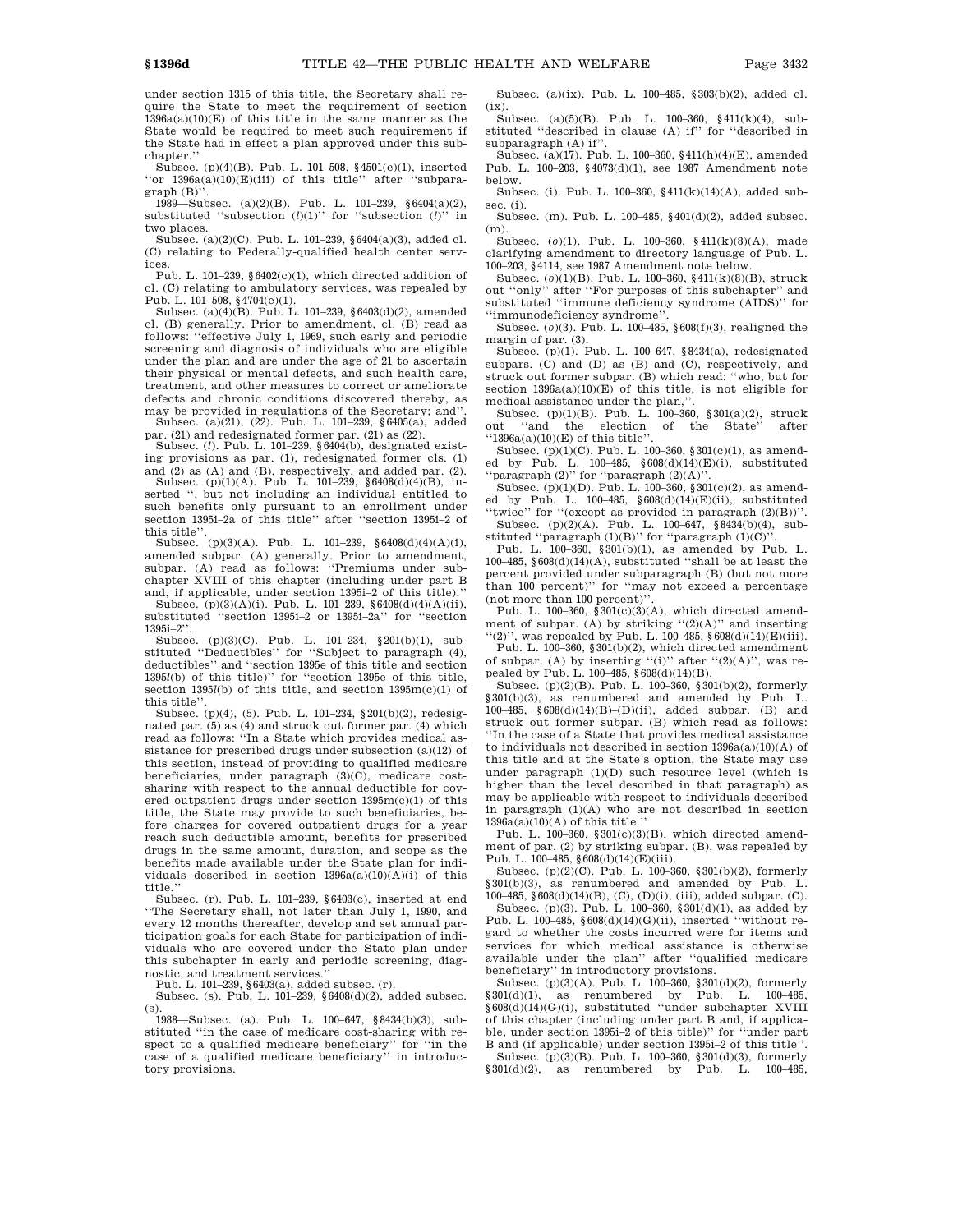§608(d)(14)(G)(i), amended subpar. (B) generally. Prior to amendment, subpar. (B) read as follows: ''Deductibles and coinsurance described in section 1395e of this title.''

Subsec. (p)(3)(C). Pub. L. 100–360, §301(d)(3), formerly §301(d)(2), as renumbered and amended by Pub. L. 100–485, §608(d)(14)(F), (G)(i), amended subpar. (C) generally. Prior to amendment, subpar. (C) read as follows: ''The annual deductible described in section 1395*l*(b) of this title.

Subsec. (p)(4). Pub. L. 100–360, §301(d)(4), formerly 301(d)(3), as renumbered by Pub. L. 100–485,  $§301(d)(3)$ , as renumbered by  $§618(d)(14)(G)(i)$ , added par. (4).

Subsec. (p)(5). Pub. L. 100–360, §301(g)(2), as amended by Pub. L. 100–485, §608(d)(14)(J), added par. (5).

1987—Subsec. (a)(4)(A). Pub. L. 100–203, §4211(f), struck out ''skilled'' before ''nursing''.

Subsec. (a)(5). Pub. L. 100–203, §4211(h)(6)(A), struck out ''skilled'' before ''nursing'' in cl. (A).

Pub. L. 100–203, §4103(a), designated existing provisions as cl. (A) and added cl. (B).

Subsec. (a)(9). Pub. L. 100–203, §4105(a), inserted provision including services furnished to an eligible individual who does not reside in a permanent dwelling or have a fixed home or mailing address.

Subsec. (a)(14). Pub. L. 100–203, §4211(h)(6)(B), substituted ''and nursing facility services'' for '', skilled nursing facility services, and intermediate care facility services''.

Subsec. (a)(15). Pub. L. 100–203, §4211(h)(6)(C), substituted ''services in an intermediate care facility for the mentally retarded (other than'' for ''intermediate care facility services (other than such services''.

Subsec. (a)(17). Pub. L. 100–203, §4073(d)(1), as amended by Pub. L. 100–360, §411(h)(4)(E), substituted ''(as defined in section 1395x(gg) of this title)'' for ''(as defined in subsection (m) of this section)''.

Subsec. (c). Pub. L. 100–203, §4211(e)(1), amended subsec. (c) generally. Prior to amendment, subsec. (c) defined ''intermediate care facility''.

Subsec. (d). Pub. L. 100–203, §4211(e)(2), substituted ''intermediate care facility for the mentally retarded'' for ''intermediate care facility'' and ''means an'' for "may include services in a public", and in par. (3) inserted "in the case of a public institution" after "(3)".

Subsec. (f). Pub. L. 100–203, §4211(e)(3), struck out "skilled" before "nursing" in four places and before ''rehabilitation''.

Subsec. (i). Pub. L. 100–203, §4211(e)(4), struck out subsec. (i) which provided that for purposes of this subchapter ''skilled nursing facility'' also includes any institution which is located in a State on an Indian reservation and is certified by the Secretary as being a qualified skilled nursing facility by meeting the requirements of section 1395x(j) of this title.

Subsec. (m). Pub. L. 100–203, §4073(d)(2), struck out subsec. (m) which defined ''nurse-midwife''. See section 1395x(gg) of this title.

Subsec. (n)(2). Pub. L. 100–203, §4101(c)(1), substituted ''has not attained the age of 7 (or any age designated by the State that exceeds 7 but does not exceed 8)'' for ''is under 5 years of age''.

Subsec. (*o*)(1). Pub. L. 100–203, §4114, as amended by Pub. L. 100–360,  $§411(k)(8)(A)$ , designated existing provisions as subpar. (A), substituted ''Subject to subpara-

graph (B), the'' for ''The'', and added subpar. (B). Subsec. (p)(2)(A). Pub. L. 100–203, §4118(p)(8), struck out ''nonfarm'' before ''official''.

1986—Subsec. (a). Pub. L. 99–509, §9403(g)(3), inserted ''or, in the case of a qualified medicare beneficiary described in subsection (p)(1) of this section, if provided after the month in which the individual becomes such a beneficiary'' after ''makes application for assistance''.

Subsec. (a)(18). Pub. L. 99–272, §9505(a)(1), added par. (18). Former par. (18) redesignated (19).

Subsec. (a)(19). Pub. L. 99–514, §1895(c)(3)(A), added par. (19). Former par. (19) redesignated (20).

Pub. L. 99–272, §9505(a)(1)(B), redesignated former par. (18) as (19).

Subsec. (a)(20). Pub. L. 99–509, §9408(c)(1), added par. (20). Former par. (20) redesignated (21). Pub. L. 99-514, §1895(c)(3)(A)(ii), redesignated former

par. (19) as (20). Subsec. (a)(21). Pub. L. 99–509, §9408(c)(1)(B), redesig-

nated former par. (20) as (21).<br>Subsec. (n)(1)(C). Pub. L. 99–272, §9501(a), added sub-

par. (C). Subsec. (n)(2). Pub. L. 99–272, §9511(a), inserted ''(or such earlier date as the State may designate)'' after ''September 30, 1983''.

Subsec. (*o*). Pub. L. 99–272, §9505(a)(2), added subsec.  $(0)$ 

Subsec. (*o*)(3). Pub. L. 99–509, §9435(b)(2), added par. (3).

Subsec. (p). Pub. L. 99–509, §9403(b), (d), added subsec. (p).

Subsec. (q). Pub. L. 99–509, §9404(b), added subsec. (q). 1984—Subsec. (a). Pub. L. 98–369, §2335(f), substituted ''mental diseases'' for ''tuberculosis or mental diseases'' in subd. (B) following par. (18).

Pub. L. 98–369, §2373(b)(17), substituted ''clause (vi)'' for ''clauses (vi)'' and ''well-being'' for ''well being'' in last sentence.

Subsec. (a)(1). Pub. L. 98–369, §2335(f), substituted ''mental diseases'' for ''tuberculosis or mental diseases''.

Subsec. (a)(4). Pub. L. 98–369, §2335(f), substituted ''mental diseases'' for ''tuberculosis or mental diseases''.

Pub. L. 98–369, §2373(b)(15), inserted a semicolon before  $``(B)"$ .

Subsec. (a)(9). Pub. L. 98–369, §2371(a), amended par. (9) generally, inserting ''furnished by or under the direction of a physician, without regard to whether the clinic itself is administered by a physician''.

Subsec. (a)(14), (15). Pub. L. 98–369, §2335(f), substituted ''mental diseases'' for ''tuberculosis or mental diseases''.

Subsec. (a)(17). Pub. L. 98–369, §2373(b)(16), substituted 'the nurse-midwife'' for "he" in two places.

Subsec. (b). Pub. L. 98–369, §2373(b)(18), substituted  $\text{Section } 1301(a)(8)(B)$  of this title" for "subparagraph" (B) of section  $1301(a)(8)$  of this title".

Subsec. (d)(1). Pub. L. 98–369, §2373(b)(19), substituted ''the institution meets'' for ''which meet''.

Subsec. (h)(1)(A). Pub. L. 98–369, §2340(b), amended subpar. (A) generally. Prior to amendment, subpar. (A) read as follows: ''inpatient services which are provided in an institution which is accredited as a psychiatric hospital by the Joint Commission on Accreditation of Hospitals;''.

Subsec. (m). Pub. L. 98–369, §2373(b)(20), substituted ''the nurse'' for ''he'' in two places.

Subsec. (n). Pub. L. 98–369, §2361(b), added subsec. (n). 1982—Subsec. (a)(i). Pub. L. 97–248, §137(b)(17), struck out ''or any reasonable category of such individuals,'' after "as the State may choose,"

Subsec. (a)(viii). Pub. L. 97–248, §137(b)(18), added cl. (viii).

Subsec. (b)(2). Pub. L. 97–248, §136(c), substituted ''the Northern Mariana Islands, and American Samoa'' for ''and the Northern Mariana Islands''.

Subsec. (h)(1)(C). Pub. L. 97–248, §137(f), redesignated cls. (i) and (ii) as subcls. (I) and (II), respectively, and redesignated cls. (A) and (B) as cls. (i) and (ii), respectively.

1981—Subsec. (a). Pub. L. 97–35, §2172(b), in cl. (i), inserted ''or, at the option of the State, under the age of 20, 19, or 18 as the State may choose, or any reasonable category of such individuals,'' and in cl. (ii), struck out reference to section 606(a)(2) of this title.

Subsec. (b). Pub. L. 97–35, §2162(a)(2), inserted reference to Northern Mariana Islands.

1980—Subsec. (a)(17), (18). Pub. L. 96–499, §965(a)(1)(B), (C), added par. (17) and redesignated former par. (17) as (18).

Subsec. (c). Pub. L. 96–473 substituted ''clause (1)'' for ''clauses (1)''.

Subsec. (m). Pub. L. 96–499, §965(a)(2), added subsec. (m).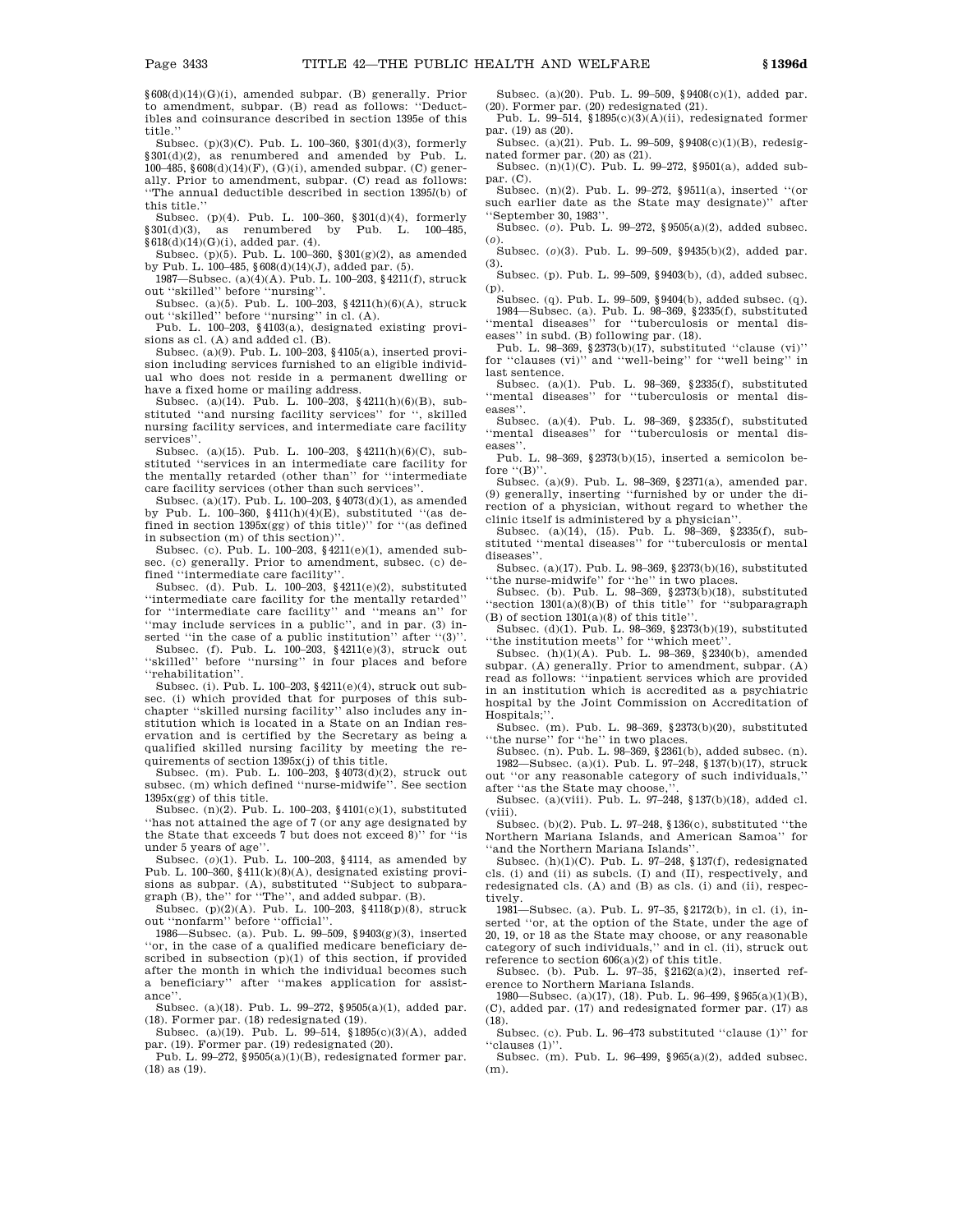1978—Subsec. (c). Pub. L. 95–292 added cl. (4) to first sentence relating to a requirement that intermediate care facilities meet section 1395x(j)(14) of this title with respect to protection of patients' personal funds, and inserted reference to that cl. (4) in provisions covering intermediate care facilities on Indian reservations.

1977—Subsec. (a)(2). Pub. L. 95–210, §2(a), designated existing provisions as cl. (A) and added cl. (B).

Subsec. (*l*). Pub. L. 95–210, §2(b), added subsec. (*l*).

1976—Subsec. (b). Pub. L. 94–437 inserted provision requiring that the Federal medical assistance percentage be 100 per centum for services received through an Indian Health Service facility. 1973—Subsec. (a). Pub. L. 93–233, §13(a)(13), sub-

stituted in introductory text ''individuals (other than individuals with respect to whom there is being paid, or who are eligible or would be eligible if they were not in a medical institution, to have paid with respect to them a State supplementary payment and are eligible for medical assistance equal in amount, duration, and scope to the medical assistance made available to individuals described in section  $1396a(a)(10)(A)$  of this title) not receiving aid or assistance under any plan of the State approved under subchapter I, X, XIV, or XVI, or part A of subchapter IV of this chapter, and with respect to whom supplemental security income benefits are not being paid under subchapter XVI of this chapter'' for ''individuals not receiving aid or assistance under the State's plan approved under subchapter I, X, XIV, or XVI, or part A of subchapter IV of this chapter'

Subsec. (a)(iv). Pub. L. 93–233, §13(a)(14), inserted ''with respect to States eligible to participate in the State plan program established under subchapter XVI of this chapter,'' after ''blind,''.

Subsec.  $\bar{a}$ (x). Pub. L. 93–233, §13(a)(15), substituted ''with respect to States eligible to participate in the State plan program established under subchapter XVI of this chapter,'' for ''or''.

Subsec. (a)(vi). Pub. L. 93–233, §13(a)(16), inserted ''or'' at end of text.

Subsec. (a)(vii). Pub. L. 93–233, §13(a)(17), added cl. (vii).

Subsec. (a)(16). Pub. L. 93–233, §18(x)(7), substituted ''under age 21, as defined in subsection (h) of this section; and'' for ''under 21, as defined in subsection (e) of this section;''.

Subsec. (b). Pub. L. 93-233,  $$18(y)(2)$ , struck out ''; except that the Secretary shall promulgate such percentage as soon as possible after July 30, 1965, which promulgation shall be conclusive for each of the six quarters in the period beginning January 1, 1966, and ending with the close of June 30, 1966'' after ''section  $1301(a)(8)$  of this title'.

Subsec. (c). Pub. L.  $93-233$ ,  $18(x)(8)$ , substituted ''skilled nursing facility'' for ''skilled nursing home'' wherever appearing.

Subsec. (h)(1)(B). Pub. L. 93–233, §18(w), substituted ''(i) involve active treatment'' for '', involves active treatment (i)''; struck out ''pursuant to subchapter XVIII of this chapter'' after ''may be prescribed''; and

substituted "(ii)" for "(ii) which", respectively.<br>Subsec. (h)(2). Pub. L. 93–233,  $\S 18(x)(10)$ , substituted

"paragraph (1)" for "paragraph  $(e)(1)$ ".<br>Subsec. (i). Pub. L. 93–233, §18(x)(9), redesignated subsec. (h) as added by Pub. L. 92–603, §299L(b), as subsec. (i).

Subsecs. (j), (k). Pub. L. 93–233, §13(a)(18), added subsecs. (i) and  $(k)$ .

1972—Subsec. (a). Pub. L. 92–603, §299B(c), in text following redesignated subsec. (a)(17) substituted ''as otherwise provided in paragraph (16),'' for ''that''.

Subsec. (a)(4). Pub. L. 92–603, §§278(a)(21), 299E(b), substituted ''skilled nursing facility'' for ''skilled nursing

home'' and added cl. (C). Subsec. (a)(5). Pub. L. 92–603, §§278(a)(22), 280, substituted ''skilled nursing facility'' for ''skilled nursing home'' and inserted ''furnished by a physician (as defined in section  $1395x(r)(1)$  of this title) after "physicians' services''.

Subsec. (a)(14). Pub. L. 92–603, §§278(a)(23), 297(a), substituted ''skilled nursing facility'' for ''skilled nursing home'' and inserted reference to intermediate care facility services.

Subsec. (a)(15) to (17). Pub. L. 92–603, §299B(a), added par. (16) and redesignated existing pars. (15) and (16) as (17) and (15), respectively.

Subsec. (c). Pub. L. 92–603, §299L(a), inserted provision defining ''intermediate care facility'' with respect to any institution located in a State on an Indian reservation.

Subsec. (d)(3). Pub. L. 92–603, §299, inserted provisions relating to reduction of non-Federal expenditures in any calendar quarter prior to January 1, 1975.

Subsec. (e). Pub. L. 92–603, §212(a), added subsec. (e). Subsec. (f). Pub. L. 92–603, §247(b), added subsec. (f).

Subsec. (g). Pub. L. 92–603, §275(a), added subsec. (g).<br>Subsec. (h). Pub. L. 92–603, §299B(b), added subsec. (h).<br>Subsec. (i). Pub. L. 92–603, §299L(b), added subsec. (i), 1971—Subsec. (a)(16). Pub. L. 92–223, §4(a)(1)(C), added

cl. (16). Subsecs. (c), (d). Pub. L. 92–223, §4(a)(2), added sub-

secs. (c) and  $\overrightarrow{d}$ . 1968—Subsec. (a). Pub. L. 90–248, §230, inserted '', and with respect to physicians' or dentists' services, at the option of the State, to individuals not receiving aid or assistance under the State's plan approved under subchapter I, X, XIV, XVI of this chapter, or part A of subchapter IV of this chapter'' after "for individuals" in

text preceding cl. (i). Pub. L. 90–248, §233(b), inserted provision deeming, for purposes of cl. (vi) of the preceding sentence, a person as essential to another individual if such person is the spouse of and is living with such individual, the needs of such person are taken into account in determining the amount of aid or assistance furnished to such individual (under a State plan approved under subchapter I, X, XIV, or XV of this chapter, and such person is determined, under such a State plan, to be essential to the well being of such individual.

Subsec. (a)(ii). Pub. L. 90–248, §241(f)(6), inserted ''part A of'' before ''subchapter IV''.

Subsec. (a)(vi). Pub. L. 90–248, §233(a), added cl. (vi). Subsec. (a)(4). Pub. L. 90–248, §302(a), designated existing provisions as cl. (A) and added cl. (B).

Subsec. (b). Pub. L. 90–248, §248(e), substituted in cl. (2) of first sentence ''50'' for ''55''.

#### EFFECTIVE DATE OF 2010 AMENDMENT

Pub. L. 111–148, title II, §2005(c)(2), Mar. 23, 2010, 124 Stat. 284, as amended by Pub. L. 111–152, title I, §1204(b)(2)(B), Mar. 30, 2010, 124 Stat. 1056, provided that: ''The amendment made by paragraph (1) [amending this section] takes effect on July 1, 2011.''

Amendment by section 2301(a) of Pub. L. 111-148 effective Mar. 23, 2010, and applicable to services furnished on or after such date, with certain exceptions, see section 2301(c) of Pub. L. 111–148, set out as an Effective and Termination Dates of 2010 Amendment note under section 1396a of this title.

Amendment by section  $2303(a)(4)(A)$  of Pub. L. 111–148 effective Mar. 23, 2010, and applicable to items and services furnished on or after such date, see section 2303(d) of Pub. L. 111–148, set out as an Effective and Termination Dates of 2010 Amendment note under section 1396a of this title.

Amendment by section 2402(d)(2)(B) of Pub. L. 111–148 effective on the first day of the first fiscal year quarter that begins after Mar. 23, 2010, see section 2402(g) of Pub. L. 111–148, set out as an Effective and Termination Dates of 2010 Amendment note under section 1396a of this title.

Pub. L. 111–148, title IV, §4106(c), Mar. 23, 2010, 124 Stat. 560, provided that: ''The amendments made under this section [amending this section] shall take effect on January 1, 2013.''

Pub. L. 111–148, title IV, §4107(d), Mar. 23, 2010, 124 Stat. 561, provided that: ''The amendments made by this section [amending this section and sections 1396*o*, 1396*o*–1, and 1396r–8 of this title] shall take effect on October 1, 2010.''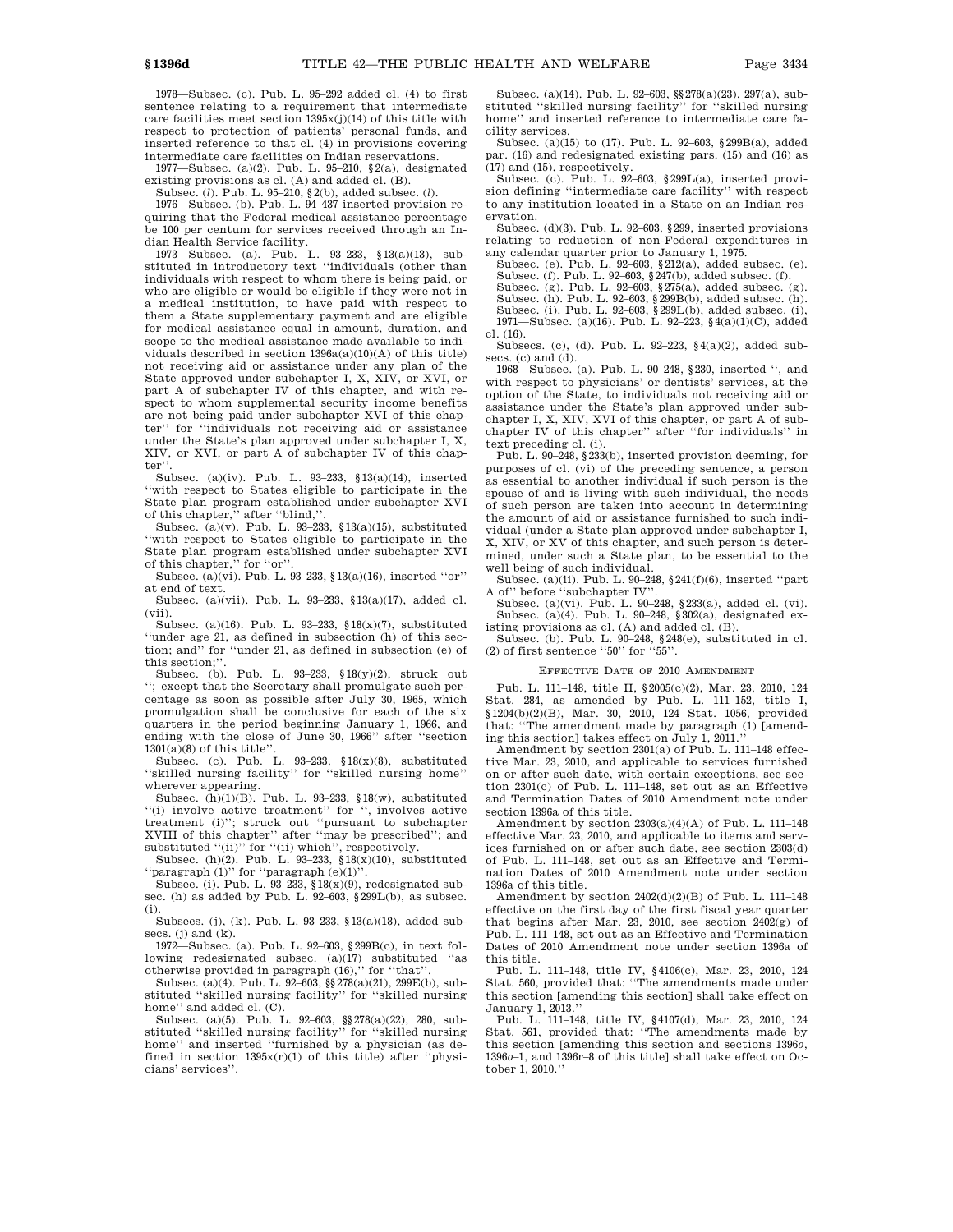# EFFECTIVE DATE OF 2008 AMENDMENT

Pub. L. 110–275, title I, §118(b), July 15, 2008, 122 Stat. 2508, provided that: ''The amendment made by subsection (a) [amending this section] shall take effect on January 1, 2010.''

### EFFECTIVE DATE OF 2006 AMENDMENT

Amendment by Pub. L. 109–171 applicable to medical assistance for items and services furnished on or after Jan. 1, 2007, see section 6062(d) of Pub. L. 109–171, set out as a note under section 1396a of this title.

#### EFFECTIVE DATE OF 2004 AMENDMENT

Amendment by Pub. L. 108–357 effective Oct. 22, 2004, and applicable to medical assistance and services provided under this subchapter on or after that date, see section 712(d) of Pub. L. 108–357, set out as a note under section 1396b of this title.

#### EFFECTIVE DATE OF 2000 AMENDMENTS

Pub. L. 106–554, §1(a)(6) [title VII, §709(b)], Dec. 21, 2000, 114 Stat. 2763, 2763A–578, provided that: ''The amendment made by subsection (a) [amending this section] shall take effect 1 year after the date of the enactment of this Act [Dec. 21, 2000], regardless of whether regulations have been promulgated to carry out such amendment by such date. The Secretary of Health and Human Services shall develop the uniform application form under such amendment by not later than 9 months after the date of the enactment of this Act.''

Pub. L. 106–554, §1(a)(6) [title VIII, §802(f)], Dec. 21, 2000, 114 Stat. 2763, 2763A–582, provided that: ''The amendments made by this section [amending this section and sections 1397dd, 1397ee, and 1397jj of this title] shall be effective as if included in the enactment of section 4901 of the BBA [Pub. L. 105-33] (111 Stat. 552).

Amendment by section  $1(a)(6)$  [title IX, §911(a)(2)] of Pub. L. 106–554 effective one year after Dec. 21, 2000, see section  $1(a)(6)$  [title IX, §911(c)] of Pub. L. 106–554, set out as an Effective Date note under section 1320b–14 of this title.

Amendment by Pub. L. 106–354 applicable to medical assistance for items and services furnished on or after Oct. 1, 2000, without regard to whether final regulations to carry out such amendments have been promulgated by such date, see section 2(d) of Pub. L. 106–354, set out as a note under section 1396a of this title.

#### EFFECTIVE DATE OF 1999 AMENDMENTS

Amendment by Pub. L. 106–170 applicable to medical assistance for items and services furnished on or after Oct. 1, 2000, see section 201(d) of Pub. L. 106–170, set out as a note under section 1396a of this title.

Amendment by section  $121(a)(2)$  of Pub. L. 106-169 applicable to medical assistance for items and services furnished on or after Oct. 1, 1999, see section 121(b) of Pub. L. 106–169, set out as a note under section 1396a of this title.

Pub. L. 106–113, div. B, §1000(a)(6) [title VI, §605(b)], Nov. 29, 1999, 113 Stat. 1536, 1501A–396, provided that: ''The amendment made by subsection (a) [amending this section] takes effect on October 1, 1999, and applies to expenditures made on or after such date.''

Pub. L. 106–113, div. B, §1000(a)(6) [title VI, §608(aa)], Nov. 29, 1999, 113 Stat. 1536, 1501A–398, provided that the amendment made by section  $1000(a)(6)$  [title VI, §608(aa)(3)] is effective as if included in the enactment of BBA [the Balanced Budget Act of 1997, Pub. L. 105–33].

Amendment by section 1000(a)(6) [title VI, §608(*l*), (m)] of Pub. L. 106–113 effective Nov. 29, 1999, see section 1000(a)(6) [title VI, §608(bb)] of Pub. L. 106–113, set out as a note under section 1396a of this title.

#### EFFECTIVE DATE OF 1997 AMENDMENTS

Section 162 of Pub. L. 105–100 provided that the amendment made by that section is effective as if included in the enactment of subtitle J (§§4901–4923) of

title IV of the Balanced Budget Act of 1997, Pub. L. 105–33.

Amendment by section 4702(a) of Pub. L. 105–33 applicable to primary care case management services furnished on or after Oct. 1, 1997, subject to provisions relating to extension of effective date for State law amendments, and to nonapplication to waivers, see section 4710(b)(1) of Pub. L. 105–33, set out as a note under section 1396b of this title.

Amendment by section 4711(c)(1) of Pub. L. 105–33 effective Aug. 5, 1997, and applicable to payment for items and services furnished on or after Oct. 1, 1997, see section 4711(d) of Pub. L. 105–33, set out as a note under section 1396a of this title.

Section 4712(d)(2) of Pub. L. 105–33 provided that: ''The amendment made by paragraph (1) [amending this section] shall apply to services furnished on or after the date of the enactment of this Act  $[Aug, 5, 1997]$ .

Amendment by section  $4714(a)(2)$  of Pub. L. 105-33 applicable to payment for (and with respect to provider agreements with respect to) items and services furnished on or after Aug. 5, 1997, and to payment by a State for items and services furnished before such date if such payment is subject of lawsuit that is based on subsection (p) of this section and section 1396a(n) of this title and that is pending as of, or is initiated after Aug. 5, 1997, see section 4714(c) of Pub. L. 105–33, set out as a note under section 1396a of this title.

Section 4725(b)(2) of Pub. L. 105–33 provided that: ''The amendments made by paragraph (1) [amending this section] shall apply to—

''(A) items and services furnished on or after October 1, 1997;

''(B) payments made on a capitation or other riskbasis for coverage occurring on or after such date; and

''(C) payments attributable to DSH allotments for such States determined under section 1923(f) of such Act (42 U.S.C. 1396r–4(f)) for fiscal years beginning with fiscal year 1998.''

Amendment by section 4911(a) of Pub. L. 105–33 applicable to medical assistance for items and services furnished on or after Oct. 1, 1997, see section 4911(c) of Pub. L. 105–33, set out as a note under section 1396a of this title.

#### EFFECTIVE DATE OF 1996 AMENDMENT

Amendment by Pub. L. 104–299 effective Oct. 1, 1996, see section 5 of Pub. L. 104–299, as amended, set out as a note under section 233 of this title.

### EFFECTIVE DATE OF 1994 AMENDMENT

Amendment by Pub. L. 103–296 effective Mar. 31, 1995, see section 110(a) of Pub. L. 103-296, set out as a note under section 401 of this title.

### EFFECTIVE DATE OF 1993 AMENDMENT

Amendment by section 13601(a) of Pub. L. 103–66 effective as if included in enactment of section 4721(a) of the Omnibus Budget Reconciliation Act of 1990, Pub. L. 101–508, see section 13601(c) of Pub. L. 103–66, set out as a note under section 1396a of this title.

Amendment by section 13603(e) of Pub. L. 103–66 applicable to medical assistance furnished on or after Jan. 1, 1994, without regard to whether or not final regulations to carry out the amendments by section 13603 of Pub. L. 103–66 have been promulgated by such date, see section 13603(f) of Pub. L. 103–66, set out as a note under section 1396a of this title.

Section 13605(b) of Pub. L. 103–66 provided that: ''The amendment made by subsection (a) [amending this section] shall apply to services furnished on or after October 1, 1993.''

Section 13606(b) of Pub. L. 103–66 provided that: ''The amendments made by subsection (a) [amending this section] shall apply to calendar quarters beginning on or after July 1, 1993.''

Amendment by section 13631(f)(2) of Pub. L. 103–66 applicable, except as otherwise provided, to calendar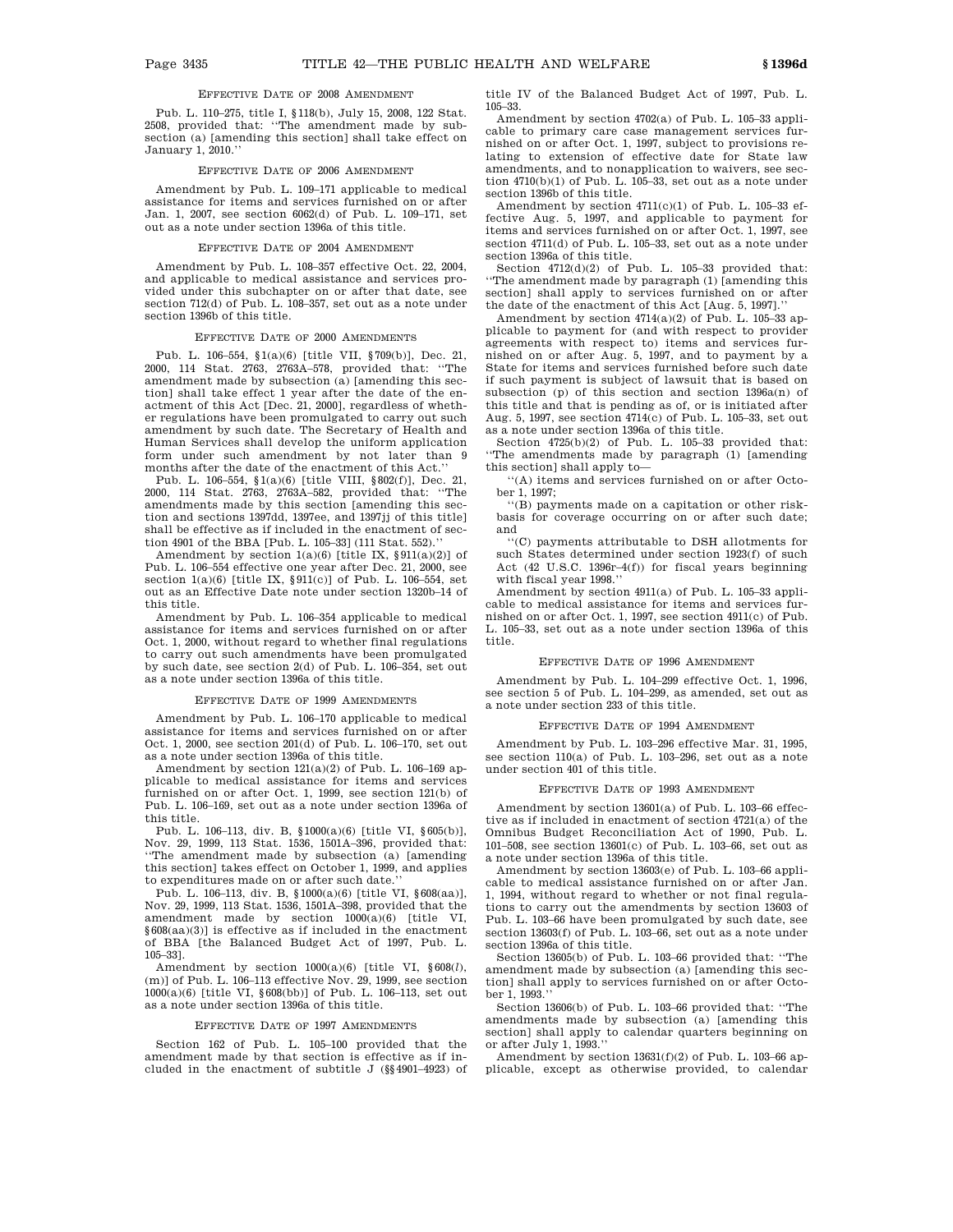quarters beginning on or after Oct. 1, 1993, without regard to whether or not final regulations to carry out the amendments by section 13631(f) of Pub. L. 103–66 have been promulgated by such date, see section  $13631(f)(3)$  of Pub. L. 103-66, set out as a note under section 1396a of this title.

Section  $13631(g)(2)$  of Pub. L. 103-66 provided that: ''The amendments made by subparagraphs (A) and (B) of paragraph (1) [amending this section] shall first apply 90 days after the date the schedule referred to in subparagraphs  $(A)(i)$  and subparagraph  $(B)(iii)$  of section 1905(r)(1) of the Social Security Act [subsec.  $(r)(1)(B)(iii)$  of this section] (as amended by such respective subparagraphs) is first established.''

### EFFECTIVE DATE OF 1990 AMENDMENT

Amendment by section 4402(d)(2) of Pub. L. 101–508 applicable, except as otherwise provided, to payments under this subchapter for calendar quarters beginning on or after Jan. 1, 1991, without regard to whether or not final regulations to carry out the amendments by section 4402 of Pub. L. 101–508 have been promulgated by such date, see section 4402(e) of Pub. L. 101–508, set out as a note under section 1396a of this title.

Amendment by section 4501(a), (c), (e)(1) of Pub. L. 101–508 applicable to calendar quarters beginning on or after Jan. 1, 1991, without regard to whether or not regulations to implement the amendments by section 4501 of Pub. L. 101–508 are promulgated by such date, except that amendment by section 4501(e)(1) of Pub. L. 101–508 is applicable to determinations of income for months beginning with January 1991, see section 4501(f) of Pub. L. 101–508, set out as a note under section 1396a of this title.

Amendment by section 4601(a)(2) of Pub. L. 101–508 applicable, except as otherwise provided, to payments under this subchapter for calendar quarters beginning on or after July 1, 1991, without regard to whether or not final regulations to carry out the amendments by section 4601 of Pub. L. 101–508 have been promulgated by such date, see section 4601(b) of Pub. L. 101–508, set out as a note under section 1396a of this title.

Amendment by section 4704(c), (d), (e)(1) of Pub. L. 101–508 effective as if included in the enactment of the Omnibus Budget Reconciliation Act of 1989, Pub. L. 101–239, see section 4704(f) of Pub. L. 101–508, set out as a note under section 1396a of this title.

Section 4705(b) of Pub. L. 101–508 provided that: ''The amendments made by subsection (a) [amending this section] shall be effective as if included in the amendments made by section  $6408(c)(1)$  of the Omnibus Budget Reconciliation Act of 1989 [Pub. L. 101–239, amending section 1396a of this title].''

Amendment by section  $4711(a)$  of Pub. L. 101–508 applicable to home and community care furnished on or after July 1, 1991, without regard to whether or not final regulations to carry out the amendments by section 4711 of Pub. L. 101–508 have been promulgated by such date, see section 4711(e) of Pub. L. 101–508, set out as a note under section 1396a of this title.

Amendment by section 4712(a) of Pub. L. 101–508 applicable to community supported living arrangements services furnished on or after the later of July 1, 1991, or 30 days after the publication of regulations setting forth interim requirements under section 1396u(h) of this title without regard to whether or not final regulations to carry out the amendments by section 4712 of Pub. L. 101–508 have been promulgated by such date, see section 4712(c) of Pub. L. 101–508, set out as an Effective Date note under section 1396u of this title.

Amendment by section 4713(b) of Pub. L. 101–508 applicable to medical assistance furnished on or after Jan. 1, 1991, see section 4713(c) of Pub. L. 101–508, set out as a note under section 1396a of this title.

Section 4719(b) of Pub. L. 101–508 provided that: ''The amendment made by subsection (a) [amending this section] shall take effect on the date of the enactment of this Act [Nov. 5, 1990].

Section 4721(b) of Pub. L. 101–508 provided that: ''The amendment made by this section [amending this section] shall become effective with respect to personal care services provided on or after October 1, 1994.

Section  $4755(a)(1)(B)$  of Pub. L. 101-508 provided that: ''The amendment made by subparagraph (A) [amending this section] shall be effective as if included in the enactment of the Deficit Reduction Act of 1984 [Pub. L. 98–369].''

# EFFECTIVE DATE OF 1989 AMENDMENTS

Amendment by section  $6403(a)$ , (c), (d)(2) of Pub. L. 101–239 effective Apr. 1, 1990, without regard to whether or not final regulations to carry out the amendments by section 6403 of Pub. L. 101–239 have been promulgated by such date, see section 6403(e) of Pub. L. 101–239, set out as a note under section 1396a of this title.

Amendment by section 6404(a), (b) of Pub. L. 101–239 applicable, except as otherwise provided, to payments under this subchapter for calendar quarters beginning on or after Apr. 1, 1990, without regard to whether or not final regulations to carry out the amendments by section 6404 of Pub. L. 101–239 have been promulgated by such date, see section 6404(d) of Pub. L. 101–239, set out as a note under section 1396a of this title.

Amendment by section 6405(a) of Pub. L. 101–239 effective with respect to services furnished by a certified pediatric nurse practitioner or certified family nurse practitioner on or after July 1, 1990, see section 6405(c) of Pub. L. 101–239, set out as a note under section 1396a of this title.

Amendment by section  $6408(d)(2)$ ,  $(4)(A)$ ,  $(B)$  of Pub. L. 101–239 applicable, except as otherwise provided, to payments under this subchapter for calendar quarters beginning on or after July 1, 1990, without regard to whether or not final regulations to carry out the amendments by section 6408(d) of Pub. L. 101–239 have been promulgated by such date, see section 6408(d)(5) of Pub. L. 101–239, set out as a note under section 1396a of this title.

Amendment by Pub. L. 101–234 effective Jan. 1, 1990, see section 201(c) of Pub. L. 101–234, set out as a note under section 1320a–7a of this title.

### EFFECTIVE DATE OF 1988 AMENDMENTS

Amendment by Pub. L. 100–647 effective as if included in the enactment of section 301 of the Medicare Catastrophic Coverage Act of 1988, Pub. L. 100–360, see section 8434(c) of Pub. L. 100–647, set out as a note under section 1396a of this title.

Amendment by section 303(b)(2) of Pub. L. 100–485 applicable to payments under this subchapter for calendar quarters beginning on or after Apr. 1, 1990 (or, in the case of the Commonwealth of Kentucky, Oct. 1, 1990) (without regard to whether regulations to implement such amendment are promulgated by such date), with respect to families that cease to be eligible for aid under part A of subchapter IV of this chapter on or after that date, see section 303(f)(1) of Pub. L. 100–485, set out as a note under section 1396a of this title.

Amendment by section 401(d)(2) of Pub. L. 100–485 effective Oct. 1, 1990, except as provided in subsec. (m)(2) of this section and not effective for Puerto Rico, Guam, American Samoa, and the Virgin Islands, until the date of repeal of limitations contained in section 1308(a) of this title on payments to such jurisdictions for purposes of making maintenance payments under this part and part E of this subchapter, see section 401(g) of Pub. L. 100–485, as amended, set out as a note under section 1396a of this title.

Amendment by section  $608(d)(14)(A)-(G)$ , (J) of Pub. L. 100–485 effective as if included in the enactment of the Medicare Catastrophic Coverage Act of 1988, Pub. L. 100–360, see section 608(g)(1) of Pub. L. 100–485, set out as a note under section 704 of this title.

Amendment by section 608(f)(3) of Pub. L. 100–485 effective Oct. 13, 1988, see section  $608(g)(2)$  of Pub. L. 100–485, set out as a note under section 704 of this title.

Amendment by section  $301(a)(2)-(d)$  of Pub. L.  $100-360$ applicable, except as otherwise provided, to payments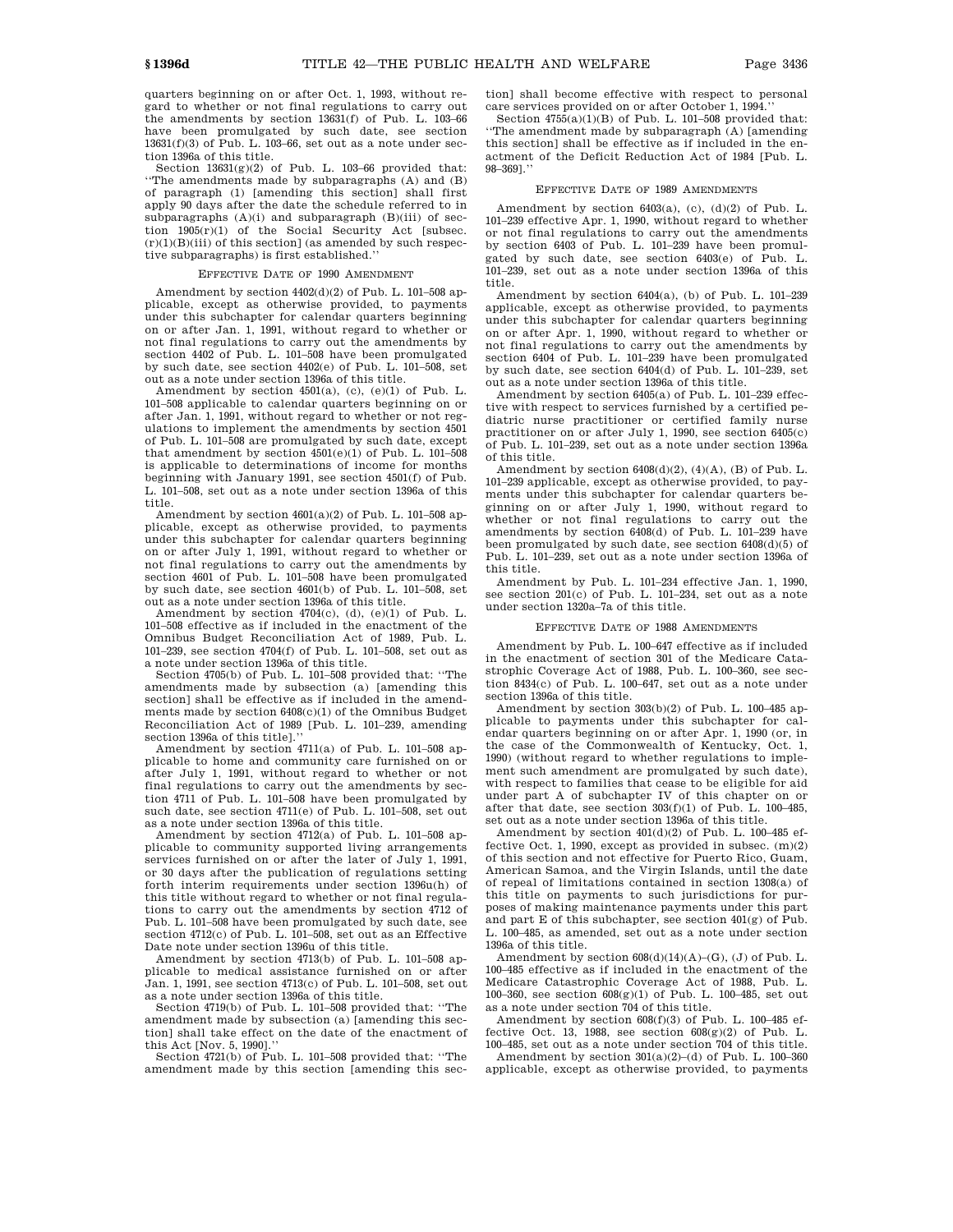under this subchapter for calendar quarters beginning on or after Jan. 1, 1989, without regard to whether or not final regulations to carry out such amendment have been promulgated by that date, with respect to medical assistance for monthly premiums under subchapter XVIII of this chapter for months beginning with January 1989, and items and services furnished on and after Jan. 1, 1989, see section 301(h) of Pub. L. 100–360, set out as a note under section 1396a of this title.

Except as specifically provided in section 411 of Pub. L. 100–360, amendment by section  $411(h)(4)(E)$ ,  $(k)(4)$ ,  $(8)$ of Pub. L. 100–360, as it relates to a provision in the Omnibus Budget Reconciliation Act of 1987, Pub. L. 100–203, effective as if included in the enactment of that provision in Pub. L. 100–203, see section 411(a) of Pub. L. 100–360, set out as a Reference to OBRA; Effective Date note under section 106 of Title 1, General Provisions.

Section  $411(k)(14)(B)$  of Pub. L. 100-360 provided that: ''The amendment made by subparagraph (A) [amending this section] shall take effect on the date of the enactment of this Act [July 1, 1988].''

### EFFECTIVE DATE OF 1987 AMENDMENT

Amendment by section 4073(d) of Pub. L. 100–203 effective with respect to services performed on or after July 1, 1988, see section 4073(e) of Pub. L. 100–203, set out as a note under section 1395k of this title.

Section  $4101(\mathrm{c})(3)$  of Pub. L. 100–203 provided that:

''(A) The amendments made by this subsection [amending this section and section 1396a of this title] shall apply to medical assistance furnished on or after October 1, 1988.

''(B) For purposes of section 1905(n)(2) of the Social Security Act [section  $1396d(n)(2)$  of this title] (as amended by subsection (a) [probably means ''subsection (c)'']) for medical assistance furnished during fiscal year 1989, any reference to 'age of 7' is deemed to be a reference to 'age of 6'.

Section 4103(b) of Pub. L. 100–203 provided that:

''(1) The amendment made by subsection (a) [amending this section] applies (except as provided under paragraph (2)) to payments under title XIX of the Social Security Act [42 U.S.C. 1396 et seq.] for calendar quarters beginning on or after January 1, 1988, without regard to whether or not final regulations to carry out such amendment have been promulgated by such date.

'(2) In the case of a State plan for medical assistance under title XIX of the Social Security Act which the Secretary of Health and Human Services determines requires State legislation (other than legislation appropriating funds) in order for the plan to meet the additional requirement imposed by the amendment made by subsection (a), the State plan shall not be regarded as failing to comply with the requirements of such title solely on the basis of its failure to meet this additional requirement before the first day of the first calendar quarter beginning after the close of the first regular session of the State legislature that begins after the date of enactment of this Act [Dec. 22, 1987].

Section 4105(b) of Pub. L. 100–203 provided that: ''The amendment made by subsection (a) [amending this section] shall apply to services furnished on or after January 1, 1988, without regard to whether regulations to implement such amendment are promulgated by such date.'

Amendments by section 4211(e), (f), (h)(6) of Pub. L. 100–203 applicable to nursing facility services furnished on or after Oct. 1, 1990, without regard to whether regulations implementing such amendments are promulgated by such date, except as otherwise specifically provided in section 1396r of this title, with transitional rule, see section 4214(a), (b)(2) of Pub. L. 100–203, as amended, set out as an Effective Date note under section 1396r of this title.

#### EFFECTIVE DATE OF 1986 AMENDMENTS

Amendment by Pub. L. 99–514 effective, except as otherwise provided, as if included in enactment of the Consolidated Omnibus Budget Reconciliation Act of 1985, Pub. L. 99–272, see section 1895(e) of Pub. L. 99–514, set out as a note under section 162 of Title 26, Internal Revenue Code.

Amendment by section 9403(b), (d), (g)(3) of Pub. L. 99–509 applicable to payments under this subchapter for calendar quarters beginning on or after July 1, 1987, without regard to whether or not final regulations to carry out such amendments have been promulgated by such date, see section 9403(h) of Pub. L. 99–509, set out as a note under section 1396a of this title.

Amendment by section 9404(b) of Pub. L. 99–509 applicable, except as otherwise provided, to payments under this subchapter for calendar quarters beginning on or after July 1, 1987, without regard to whether regulations to implement such amendments are promulgated by such date, see section 9404(c) of Pub. L. 99–509, set out as a note under section 1396a of this title.

Amendment by section 9408(c)(1) of Pub. L. 99–509 applicable to services furnished on or after Oct. 21, 1986, see section 9408(d) of Pub. L. 99–509, set out as a note under section 1396a of this title.

Section 9501(d)(1) of Pub. L. 99–272 provided that:

''(A) The amendments made by subsection (a) [amending this section] apply (except as provided under subparagraph (B)) to payments under title XIX of the Social Security Act [this subchapter] for calendar quarters beginning on or after the [sic] July 1, 1986, without regard to whether or not final regulations to carry out the amendments have been promulgated by that date.

''(B) In the case of a State plan for medical assistance under title XIX of the Social Security Act which the Secretary of Health and Human Services determines requires State legislation (other than legislation appropriating funds) in order for the plan to meet the additional requirement imposed by the amendments made by subsection (a), the State plan shall not be regarded as failing to comply with the requirements of such title solely on the basis of its failure to meet this additional requirement before the first day of the first calendar quarter beginning after the close of the first regular session of the State legislature that begins after the date of the enactment of this Act [Apr. 7, 1986].''

Amendment by section 9505(a) of Pub. L. 99–272 applicable to medical assistance provided for hospice care furnished on or after Apr. 7, 1986, see section 9505(e) of Pub. L. 99–272, set out as a note under section 1396a of this title.

Section 9511(b) of Pub. L. 99–272, as amended by Pub. L. 99–509, title IX, §9435(d)(2), Oct. 21, 1986, 100 Stat. 2070, provided that: ''The amendment made by this section [amending this section] shall apply to services furnished on or after April 1, 1986, without regard to whether or not regulations to carry out the amendment have been promulgated by that date.''

#### EFFECTIVE DATE OF 1984 AMENDMENT

Amendment by section 2335(f) of Pub. L. 98–369 effective July 18, 1984, see section 2335(g) of Pub. L. 98–369, set out as a note under section 1395f of this title.

Amendment by section 2340(b) of Pub. L. 98–369 effective July 18, 1984, see section 2340(c) of Pub. L. 98–369, set out as a note under section 1395x of this title.

Amendment by section 2361(b) of Pub. L. 98–369 applicable to calendar quarters beginning on or after Oct. 1, 1984, without regard to whether or not final regulations to carry out the amendment have been promulgated by such date, except as otherwise provided, see section 2361(d) of Pub. L. 98–369, set out as a note under section 1396a of this title.

Section 2371(b) of Pub. L. 98–369 provided that: ''The amendment made by subsection  $(a)$  [amending this section] shall apply to services furnished on or after the date of the enactment of this Act [July 18, 1984].''

#### EFFECTIVE DATE OF 1982 AMENDMENT

Amendment by section 136(c) of Pub. L. 97–248 effective Oct. 1, 1982, see section 136(e) of Pub. L. 97–248, set out as a note under section 1301 of this title.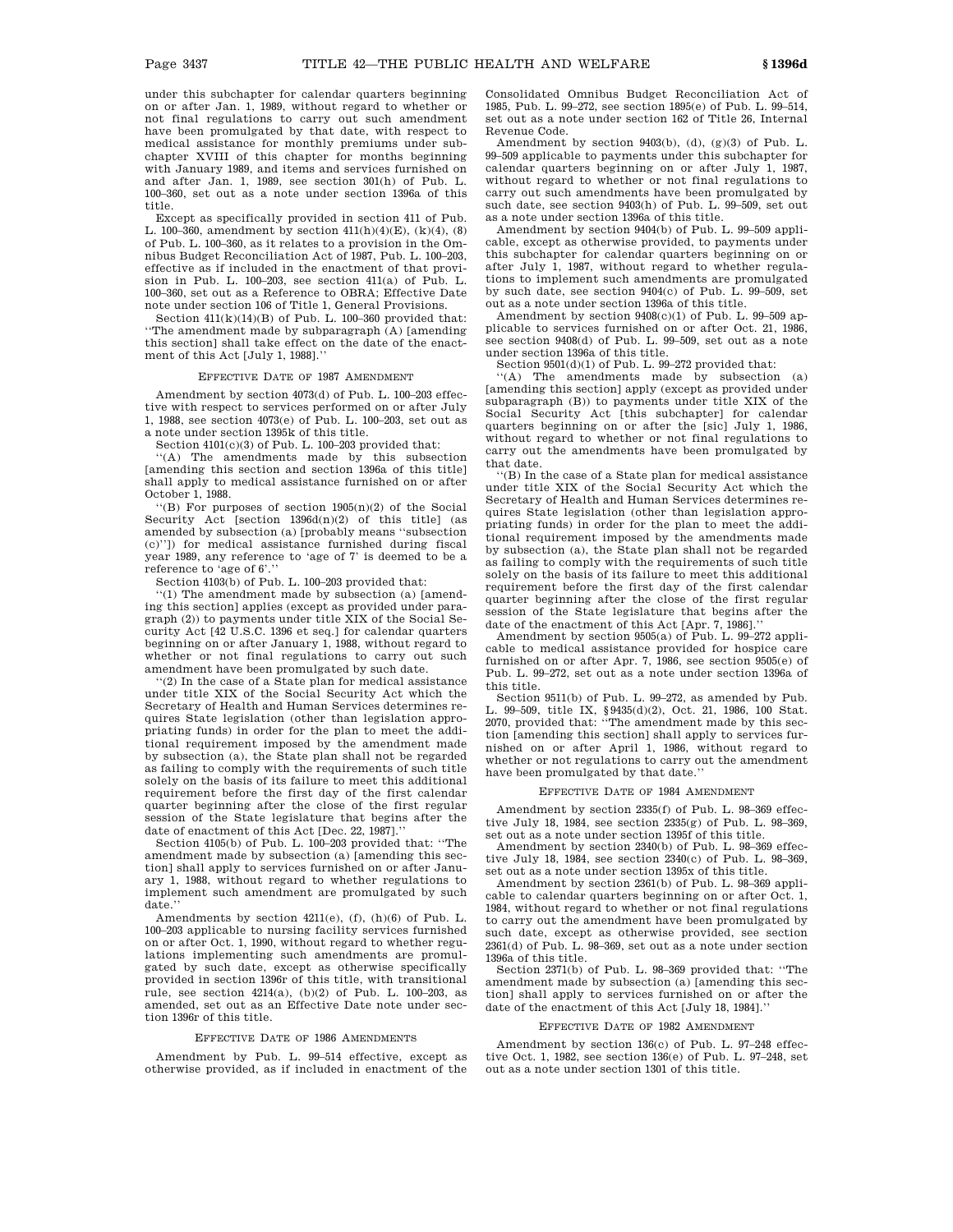Amendment by section 137(b)(17), (18) of Pub. L. 97–248 effective as if originally included as part of this section as this section was amended by the Omnibus Budget Reconciliation Act of 1981, Pub. L. 97–35, see section  $137(d)(2)$  of Pub. L. 97-248, set out as a note under section 1396a of this title.

## EFFECTIVE DATE OF 1981 AMENDMENT

Amendment by section 2172(b) of Pub. L. 97–35 effective Aug. 13, 1981, see section 2172(c) of Pub. L. 97–35, set out as a note under section 1396a of this title.

#### EFFECTIVE DATE OF 1980 AMENDMENT

For effective date of amendment by Pub. L. 96–499, see section 965(c) of Pub. L. 96–499, set out as a note under section 1396a of this title.

# EFFECTIVE DATE OF 1978 AMENDMENT

Section 8(d)(1) of Pub. L. 95–292 provided that: ''The amendments made by subsections (a) and (b) [amending this section] shall become effective on July 1, 1978.''

### EFFECTIVE DATE OF 1977 AMENDMEN

Amendment by Pub. L. 95–210 applicable to medical assistance provided, under a State plan approved under subchapter XIX of this chapter, on and after the first day of the first calendar quarter that begins more than six months after Dec. 13, 1977, with exception for plans requiring State legislation, see section 2(f) of Pub. L. 95–210, set out as a note under section 1395cc of this title.

### EFFECTIVE DATE OF 1973 AMENDMENT

Amendment by section  $13(a)(13)$ – $(18)$  of Pub. L. 93–233 effective with respect to payments under section 1396b of this title for calendar quarters commencing after Dec. 31, 1973, see section 13(d) of Pub. L. 93–233, set out as a note under section 1396a of this title.

### EFFECTIVE DATE OF 1972 AMENDMENT

Section 212(b) of Pub. L. 92–603 provided that: ''The provisions of subsection (e) of section 1905 of the Social Security Act [subsec. (e) of this section] (as added by subsection (a) of this section) shall be applicable in the case of services performed on or after the date of enactment of this Act [Oct. 30, 1972].''

Amendment by section 247(b) of Pub. L. 92–603 effective with respect to services furnished after Dec. 31, 1972, see section 247(c) of Pub. L. 92–603, set out as a note under section 1395f of this title.

Section 275(b) of Pub. L. 92–603 provided that: ''The amendment made by this section [amending this section] shall be effective with respect to services furnished after June 30, 1973.''

Section 297(b) of Pub. L. 92–603 provided that: ''The amendment made by this section [amending this section] shall apply with respect to services furnished after December 31, 1972.''

#### EFFECTIVE DATE OF 1971 AMENDMENT

Amendment by Pub. L. 92–223 effective Jan. 1, 1972, see section 4(d) of Pub. L. 92–223, set out as a note under section 1396a of this title.

#### EFFECTIVE DATE OF 1968 AMENDMENT

Section 248(e) of Pub. L. 90–248 provided that the amendment made by that section is effective with respect to quarters after 1967.

#### CONSTRUCTION OF 2004 AMENDMENT

Pub. L. 108–357, title VII, §712(a)(2), Oct. 22, 2004, 118 Stat. 1558, provided that: ''Nothing in subsections (a)(27) or (x) of section 1905 of the Social Security Act (42 U.S.C. 1396d), as added by paragraph (1), shall be construed as implying that a State medicaid program under title XIX of such Act [this subchapter] could not have treated, prior to the date of enactment of this Act [Oct. 22, 2004], any of the primary and secondary medi-

cal strategies and treatment and services described in such subsections as medical assistance under such program, including as early and periodic screening, diagnostic, and treatment services under section 1905(r) of such Act [subsec. (r) of this section].''

### CONSTRUCTION OF 1999 AMENDMENT

Amendment by Pub. L. 106–170 to be executed as if Pub. L. 106–169 had been enacted after the enactment of Pub. L. 106–170, see section 121(c)(1) of Pub. L. 106–169, set out as a note under section 1396a of this title.

INCENTIVES FOR STATES TO OFFER HOME AND COMMU-NITY-BASED SERVICES AS A LONG-TERM CARE ALTER-NATIVE TO NURSING HOMES

Pub. L. 111–148, title X, §10202, Mar. 23, 2010, 124 Stat. 923, provided that:

''(a) STATE BALANCING INCENTIVE PAYMENTS PRO-GRAM.—Notwithstanding section 1905(b) of the Social Security Act (42 U.S.C. 1396d(b)), in the case of a balancing incentive payment State, as defined in subsection (b), that meets the conditions described in subsection (c), during the balancing incentive period, the Federal medical assistance percentage determined for the State under section  $1905(b)$  of such Act and, if applicable, increased under subsection (z) or (aa) shall be increased by the applicable percentage points determined under subsection (d) with respect to eligible medical assistance expenditures described in subsection (e).

''(b) BALANCING INCENTIVE PAYMENT STATE.—A balancing incentive payment State is a State—

 $''(1)$  in which less than 50 percent of the total expenditures for medical assistance under the State Medicaid program for a fiscal year for long-term services and supports (as defined by the Secretary under subsection (f))(1)) [sic] are for non-institutionallybased long-term services and supports described in subsection (f)(1)(B):

 $\mathcal{L}(2)$  that submits an application and meets the conditions described in subsection (c); and

''(3) that is selected by the Secretary to participate in the State balancing incentive payment program established under this section.

'(c) CONDITIONS.—The conditions described in this subsection are the following:

''(1) APPLICATION.—The State submits an application to the Secretary that includes, in addition to such other information as the Secretary shall require—

''(A) a proposed budget that details the State's plan to expand and diversify medical assistance for non-institutionally-based long-term services and supports described in subsection  $(f)(1)(B)$  under the State Medicaid program during the balancing incentive period and achieve the target spending percentage applicable to the State under paragraph (2), including through structural changes to how the State furnishes such assistance, such as through the establishment of a 'no wrong door—single entry point system', optional presumptive eligibility, case management services, and the use of core standardized assessment instruments, and that includes a description of the new or expanded offerings of such services that the State will provide and the projected costs of such services; and

''(B) in the case of a State that proposes to expand the provision of home and community-based services under its State Medicaid program through a State plan amendment under section 1915(i) of the Social Security Act [42 U.S.C. 1396n(i)], at the option of the State, an election to increase the income eligibility for such services from 150 percent of the poverty line to such higher percentage as the State may establish for such purpose, not to exceed 300 percent of the supplemental security income benefit rate established by section 1611(b)(1) of the Social Security Act (42 U.S.C. 1382(b)(1)).

''(2) TARGET SPENDING PERCENTAGES.— ''(A) In the case of a balancing incentive payment State in which less than 25 percent of the total ex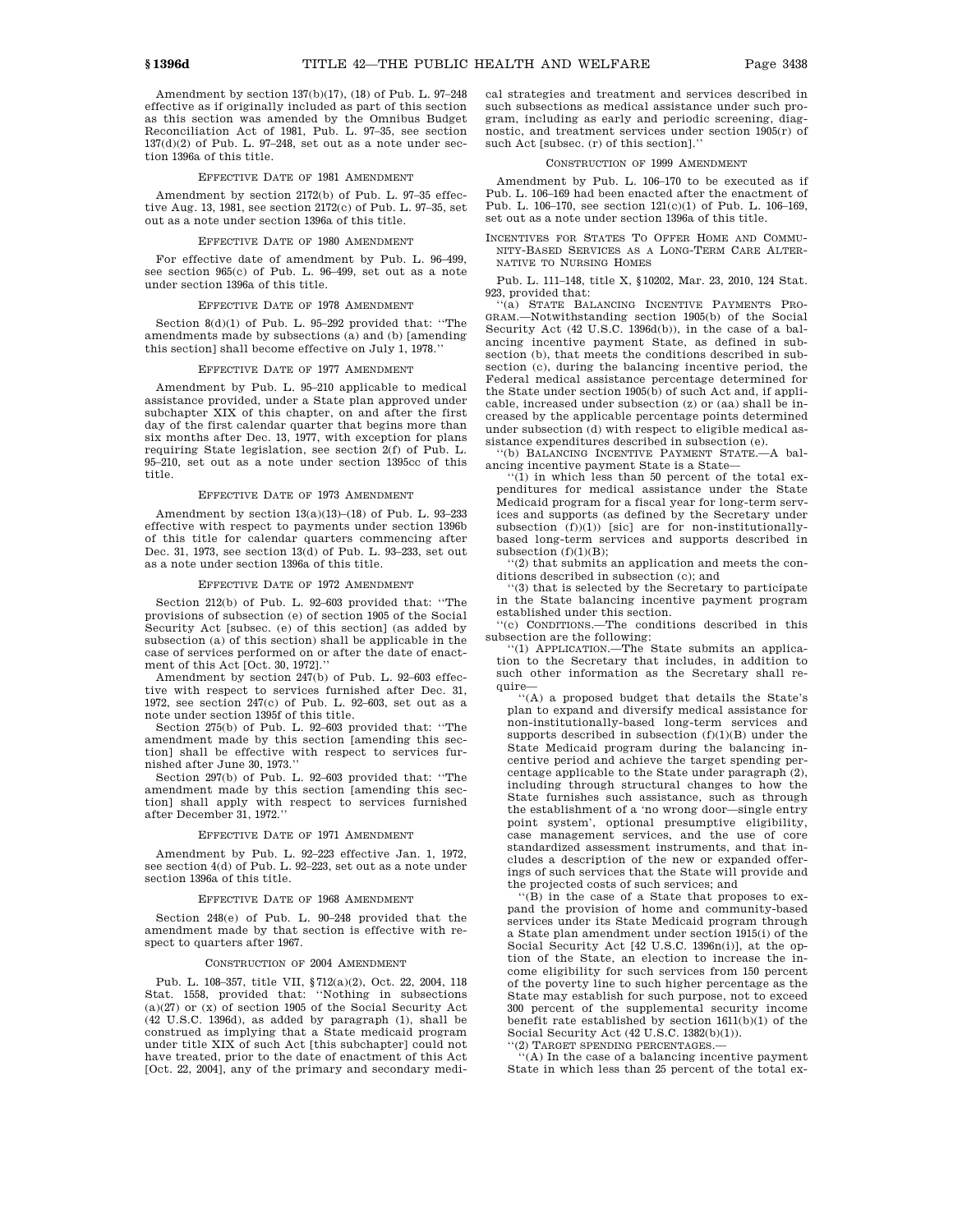penditures for long-term services and supports under the State Medicaid program for fiscal year 2009 are for home and community-based services, the target spending percentage for the State to achieve by not later than October 1, 2015, is that 25 percent of the total expenditures for long-term services and supports under the State Medicaid program are for home and community-based services.

''(B) In the case of any other balancing incentive payment State, the target spending percentage for the State to achieve by not later than October 1, 2015, is that 50 percent of the total expenditures for long-term services and supports under the State Medicaid program are for home and communitybased services.

'(3) MAINTENANCE OF ELIGIBILITY REQUIREMENTS. The State does not apply eligibility standards, methodologies, or procedures for determining eligibility for medical assistance for non-institutionally-based long-term services and supports described in subsection  $(f)(1)(B)$  under the State Medicaid program that are more restrictive than the eligibility standards, methodologies, or procedures in effect for such purposes on December 31, 2010.

 $(4)$  USE OF ADDITIONAL FUNDS.—The State agrees to use the additional Federal funds paid to the State as a result of this section only for purposes of providing new or expanded offerings of non-institutionallybased long-term services and supports described in subsection  $(f)(1)(B)$  under the State Medicaid program.

''(5) STRUCTURAL CHANGES.—The State agrees to make, not later than the end of the 6-month period that begins on the date the State submits an application under this section, the following changes:

'(A) 'NO WRONG DOOR-SINGLE ENTRY POINT SYS-TEM'.—Development of a statewide system to enable consumers to access all long-term services and supports through an agency, organization, coordinated network, or portal, in accordance with such standards as the State shall establish and that shall provide information regarding the availability of such services, how to apply for such services, referral services for services and supports otherwise available in the community, and determinations of financial and functional eligibility for such services and supports, or assistance with assessment processes for financial and functional eligibility.

''(B) CONFLICT-FREE CASE MANAGEMENT SERV-ICES.—Conflict-free case management services to develop a service plan, arrange for services and supports, support the beneficiary (and, if appropriate, the beneficiary's caregivers) in directing the provision of services and supports for the beneficiary, and conduct ongoing monitoring to assure that services and supports are delivered to meet the beneficiary's needs and achieve intended outcomes.

''(C) CORE STANDARDIZED ASSESSMENT INSTRU-MENTS.—Development of core standardized assessment instruments for determining eligibility for non-institutionally-based long-term services and supports described in subsection  $(f)(1)(B)$ , which shall be used in a uniform manner throughout the State, to determine a beneficiary's needs for training, support services, medical care, transportation, and other services, and develop an individual service plan to address such needs.

''(6) DATA COLLECTION.—The State agrees to collect from providers of services and through such other means as the State determines appropriate the following data:

''(A) SERVICES DATA.—Services data from providers of non-institutionally-based long-term services and supports described in subsection  $(f)(1)(B)$  on a per-beneficiary basis and in accordance with such standardized coding procedures as the State shall establish in consultation with the Secretary.

''(B) QUALITY DATA.—Quality data on a selected set of core quality measures agreed upon by the Secretary and the State that are linked to population-specific outcomes measures and accessible to providers.

''(C) OUTCOMES MEASURES.—Outcomes measures data on a selected set of core population-specific outcomes measures agreed upon by the Secretary and the State that are accessible to providers and include—

''(i) measures of beneficiary and family caregiver experience with providers;

''(ii) measures of beneficiary and family caregiver satisfaction with services; and

''(iii) measures for achieving desired outcomes appropriate to a specific beneficiary, including employment, participation in community life, health stability, and prevention of loss in function.

''(d) APPLICABLE PERCENTAGE POINTS INCREASE IN FMAP.—The applicable percentage points increase is—

''(1) in the case of a balancing incentive payment State subject to the target spending percentage described in subsection  $(c)(2)(A)$ , 5 percentage points; and

''(2) in the case of any other balancing incentive payment State, 2 percentage points.

''(e) ELIGIBLE MEDICAL ASSISTANCE EXPENDITURES.—

''(1) IN GENERAL.—Subject to paragraph (2), medical assistance described in this subsection is medical assistance for non-institutionally-based long-term services and supports described in subsection (f)(1)(B) that is provided by a balancing incentive payment State under its State Medicaid program during the balancing incentive payment period.

''(2) LIMITATION ON PAYMENTS.—In no case may the aggregate amount of payments made by the Secretary to balancing incentive payment States under this section during the balancing incentive period exceed \$3,000,000,000.

''(f) DEFINITIONS.—In this section:

''(1) LONG-TERM SERVICES AND SUPPORTS DEFINED.— The term 'long-term services and supports' has the meaning given that term by Secretary and may include any of the following (as defined for purposes of State Medicaid programs):

''(A) Institutionally-based long-term services and supports.—Services provided in an institution, including the following:

''(i) Nursing facility services.

''(ii) Services in an intermediate care facility for the mentally retarded described in subsection  $(a)(15)$  of section 1905 of such Act  $[42 \text{ U.S.C.}]$ 1396d(a)(15)].

''(B) Non-institutionally-based long-term services and supports.—Services not provided in an institution, including the following:

''(i) Home and community-based services provided under subsection (c), (d), or (i) of section 1915 of such Act [42 U.S.C. 1396n(c), (d), (i)] or under a waiver under section 1115 of such Act [42 U.S.C. 1315].

''(ii) Home health care services.

''(iii) Personal care services.

''(iv) Services described in subsection (a)(26) of section 1905 of such Act [42 U.S.C. 1396d(a)(26)] (relating to PACE program services).

''(v) Self-directed personal assistance services described in section 1915(j) of such Act [42 U.S.C. 1396n(j)].

''(2) BALANCING INCENTIVE PERIOD.—The term 'balancing incentive period' means the period that begins on October 1, 2011, and ends on September 30, 2015.

'(3) POVERTY LINE.—The term 'poverty line' has the meaning given that term in section  $2110(c)(5)$  of the Social Security Act (42 U.S.C. 1397jj(c)(5)).

''(4) STATE MEDICAID PROGRAM.—The term 'State Medicaid program' means the State program for medical assistance provided under a State plan under title XIX of the Social Security Act [42 U.S.C. 1396 et seq.] and under any waiver approved with respect to such State plan.''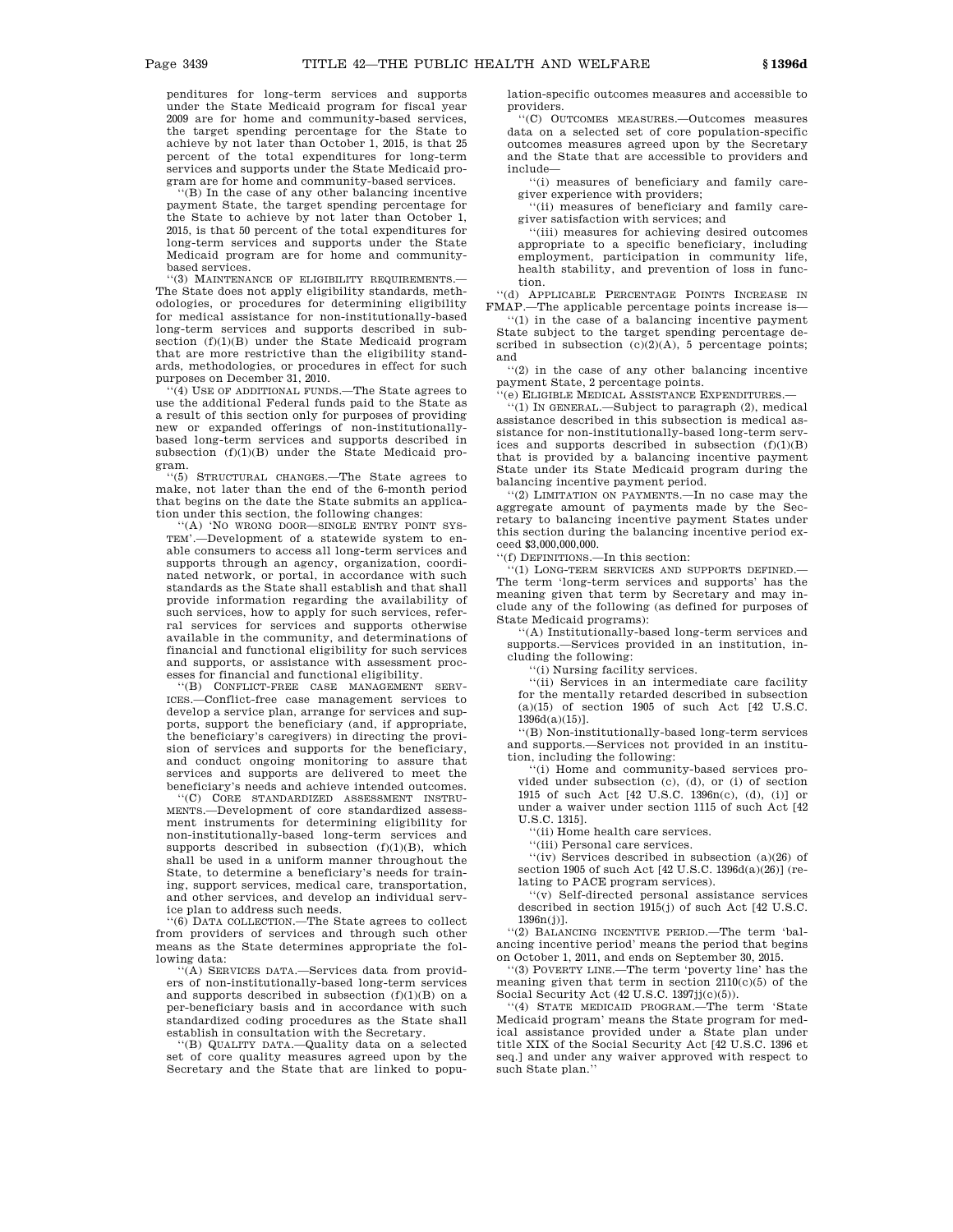TEMPORARY INCREASE OF MEDICAID FMAP

Pub. L. 111–5, div. B, title V, §5001, Feb. 17, 2009, 123 Stat. 496, as amended by Pub. L. 111–226, title II, §201, Aug. 10, 2010, 124 Stat. 2393, provided that:

''(a) PERMITTING MAINTENANCE OF FMAP.—Subject to subsections (e), (f), and (g), if the FMAP determined without regard to this section for a State for—

''(1) fiscal year 2009 is less than the FMAP as so determined for fiscal year 2008, the FMAP for the State for fiscal year 2008 shall be substituted for the State's FMAP for fiscal year 2009, before the application of this section;

''(2) fiscal year 2010 is less than the FMAP as so determined for fiscal year 2008 or fiscal year 2009 (after the application of paragraph (1)), the greater of such FMAP for the State for fiscal year 2008 or fiscal year 2009 shall be substituted for the State's FMAP for fiscal year 2010, before the application of this section; and

''(3) fiscal year 2011 is less than the FMAP as so determined for fiscal year 2008, fiscal year 2009 (after the application of paragraph (1)), or fiscal year 2010 (after the application of paragraph (2)), the greatest of such FMAP for the State for fiscal year 2008, fiscal year 2009, or fiscal year 2010 shall be substituted for the State's FMAP for fiscal year 2011, before the application of this section, but only for the first 3 calendar quarters in fiscal year 2011.

''(b) GENERAL 6.2 PERCENTAGE POINT INCREASE.—

 $(1)$  IN GENERAL.—Subject to subsections (e), (f), and (g) and paragraphs (2) and (3), for each State for calendar quarters during the recession adjustment period (as defined in subsection (h)(3)), the FMAP (after the application of subsection (a)) shall be increased (without regard to any limitation otherwise specified in section 1905(b) of the Social Security Act (42 U.S.C.  $1396d(b))$  by  $6.2$  percentage points.

''(2) SPECIAL ELECTION FOR TERRITORIES.—In the case of a State that is not one of the 50 States or the District of Columbia, paragraph (1) shall only apply if the State makes a one-time election, in a form and manner specified by the Secretary and for the entire recession adjustment period, to apply the increase in FMAP under paragraph (1) and a 15 percent increase under subsection (d) instead of applying a 30 percent increase under subsection (d).

''(3) PHASE-DOWN OF GENERAL INCREASE.—

'(A) SECOND QUARTER OF FISCAL YEAR 2011.-For each State, for the second quarter of fiscal year 2011, the FMAP percentage increase for the State under paragraph (1) or (2) (as applicable) shall be 3.2 percentage points.

''(B) THIRD QUARTER OF FISCAL YEAR 2011.—For each State, for the third quarter of fiscal year 2011, the FMAP percentage increase for the State under paragraph (1) or (2) (as applicable) shall be 1.2 percentage points.

''(c) ADDITIONAL RELIEF BASED ON INCREASE IN UNEM-PLOYMENT.—

''(1) IN GENERAL.—Subject to subsections (e), (f), and (g), if a State is a qualifying State under paragraph (2) for a calendar quarter occurring during the recession adjustment period, the FMAP for the State shall be further increased by the number of percentage points equal to the product of—

''(A) the State percentage applicable for the State under section 1905(b) of the Social Security Act (42 U.S.C. 1396d(b)) after the application of subsection (a) and after the application of  $\frac{1}{2}$  of the increase under subsection (b); and

''(B) the applicable percent determined in paragraph (3) for the calendar quarter (or, if greater, for a previous such calendar quarter).

''(2) QUALIFYING CRITERIA.—

 $(A)$  In GENERAL.—For purposes of paragraph  $(1)$ , a State qualifies for additional relief under this subsection for a calendar quarter occurring during the recession adjustment period if the State is 1 of the 50 States or the District of Columbia and the State satisfies any of the following criteria for the quarter:

''(i) The State unemployment increase percentage (as defined in paragraph (4)) for the quarter is at least 1.5 percentage points but less than 2.5 percentage points.

''(ii) The State unemployment increase percentage for the quarter is at least 2.5 percentage points but less than 3.5 percentage points.

''(iii) The State unemployment increase percentage for the quarter is at least 3.5 percentage points.

''(B) MAINTENANCE OF STATUS.—If a State qualifies for additional relief under this subsection for a calendar quarter, it shall be deemed to have qualified for such relief for each subsequent calendar quarter ending before January 1, 2011.

(3) APPLICABLE PERCENT.

 $\cdot$ <sup>''</sup>(A) IN GENERAL.—For purposes of paragraph (1), subject to subparagraph (B), the applicable percent is—

''(i) 5.5 percent, if the State satisfies the criteria described in paragraph (2)(A)(i) for the calendar quarter;

''(ii) 8.5 percent if the State satisfies the criteria described in paragraph (2)(A)(ii) for the calendar quarter; and

''(iii) 11.5 percent if the State satisfies the criteria described in paragraph (2)(A)(iii) for the calendar quarter.

''(B) MAINTENANCE OF HIGHER APPLICABLE PER-CENT.—

''(i) HOLD HARMLESS PERIOD.—If the percent applied to a State under subparagraph (A) for any calendar quarter in the recession adjustment period beginning on or after January 1, 2009, and ending before January 1, 2011, [sic] (determined without regard to this subparagraph) is less than the percent applied for the preceding quarter (as so determined), the higher applicable percent shall continue in effect for each subsequent calendar quarter ending before January 1, 2011.

''(ii) NOTICE OF LOWER APPLICABLE PERCENT.— The Secretary shall notify a State at least 60 days prior to applying any lower applicable percent to the State under this paragraph.

''(4) COMPUTATION OF STATE UNEMPLOYMENT IN-CREASE PERCENTAGE.—

''(A) IN GENERAL.—In this subsection, the 'State unemployment increase percentage' for a State for a calendar quarter is equal to the number of percentage points (if any) by which—

''(i) the average monthly unemployment rate for the State for months in the most recent previous 3-consecutive-month period for which data are available, subject to subparagraph (C); exceeds

''(ii) the lowest average monthly unemployment rate for the State for any 3-consecutive-month period preceding the period described in clause (i) and beginning on or after January 1, 2006.

''(B) AVERAGE MONTHLY UNEMPLOYMENT RATE DE-FINED.—In this paragraph, the term 'average monthly unemployment rate' means the average of the monthly number unemployed, divided by the average of the monthly civilian labor force, seasonally adjusted, as determined based on the most recent monthly publications of the Bureau of Labor Statistics of the Department of Labor.

''(C) SPECIAL RULE.—With respect to—

''(i) the first 2 calendar quarters of the recession adjustment period, the most recent previous 3-consecutive-month period described in subparagraph (A)(i) shall be the 3-consecutive-month period beginning with October 2008; and

''(ii) the last 2 calendar quarters of the recession adjustment period, the most recent previous 3-consecutive-month period described in such subparagraph shall be the 3-consecutive-month period beginning with December 2009, or, if it re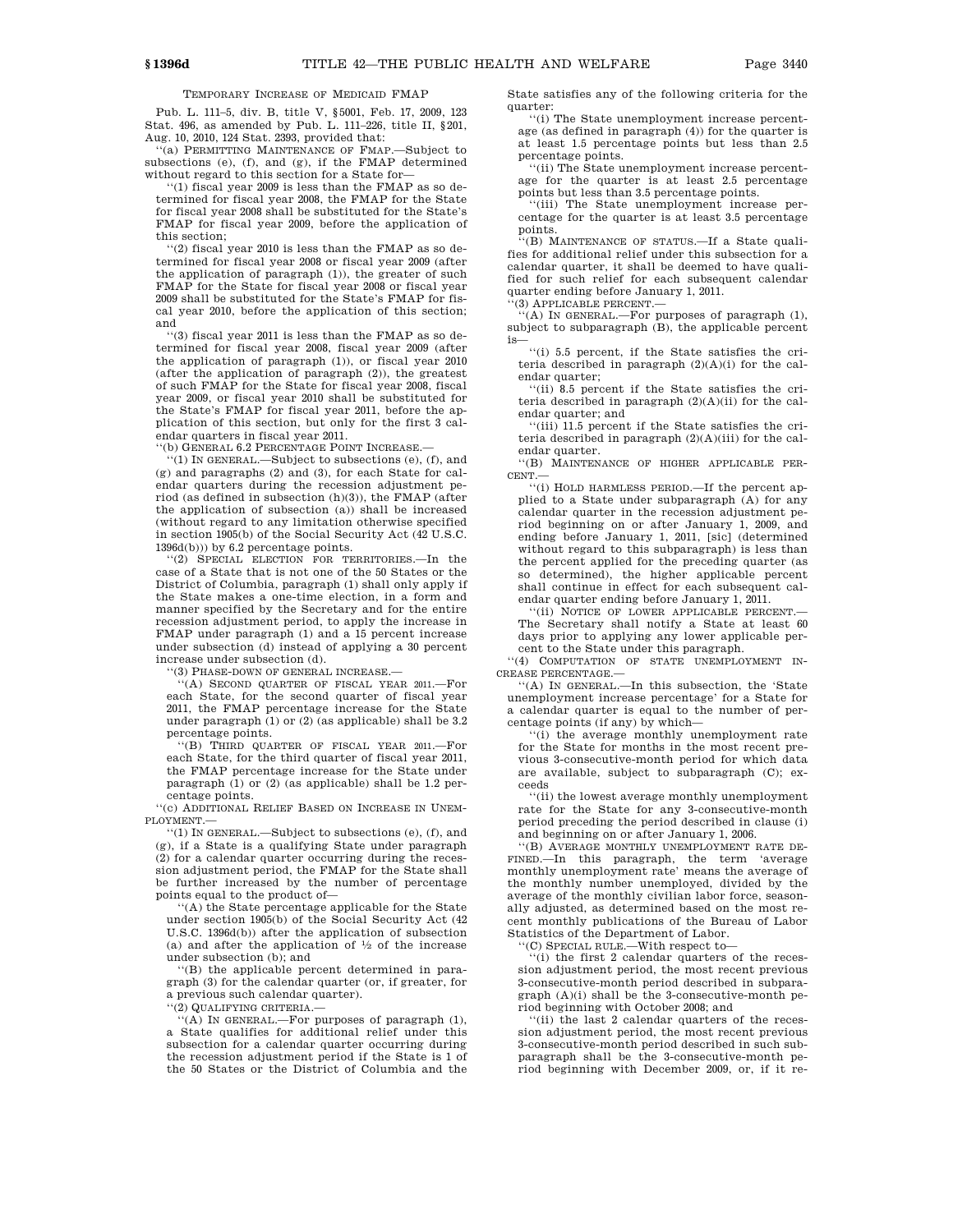sults in a higher applicable percent under paragraph (3), any 3-consecutive-month period that begins after December 2009 and ends before January 2011.

''(d) INCREASE IN CAP ON MEDICAID PAYMENTS TO TER-RITORIES.—Subject to subsections (f) and (g), with respect to entire fiscal years occurring during the recession adjustment period and with respect to fiscal years only a portion of which occurs during such period (and in proportion to the portion of the fiscal year that occurs during such period), the amounts otherwise determined for Puerto Rico, the Virgin Islands, Guam, the Northern Mariana Islands, and American Samoa under subsections (f) and (g) of section 1108 of the Social Security Act (42 6 [42] U.S.C. 1308) shall each be increased by 30 percent (or, in the case of an election under subsection  $(b)(2)$ , 15 percent). In the case of such an election by a territory, subsection (a)(1) of such section shall be applied without regard to any increase in payment made to the territory under part E of title IV of such Act [part E of subchapter IV of this chapter] that is attributable to the increase in FMAP effected under subsection (b) for the territory.

''(e) SCOPE OF APPLICATION.—The increases in the FMAP for a State under this section shall apply for purposes of title XIX of the Social Security Act [this subchapter] and shall not apply with respect to—

''(1) disproportionate share hospital payments described in section 1923 of such Act (42 U.S.C. 1396r-4);

'(2) payments under title IV of such Act  $(42 \text{ U.S. C.})$ 601 et seq.) (except that the increases under subsections (a) and (b) shall apply to payments under part E of title IV of such Act (42 U.S.C. 670 et seq.) and, for purposes of the application of this section to the District of Columbia, payments under such part shall be deemed to be made on the basis of the FMAP applied with respect to such District for purposes of title XIX [this subchapter] and as increased under subsection (b));

''(3) payments under title XXI of such Act (42 U.S.C. 1397aa et seq.);

'(4) any payments under title XIX of such Act [this subchapter] that are based on the enhanced FMAP described in section 2105(b) of such Act (42 U.S.C. 1397ee(b)); or

''(5) any payments under title XIX of such Act [this subchapter] that are attributable to expenditures for medical assistance provided to individuals made eligible under a State plan under title XIX of the Social Security Act (including under any waiver under such title or under section 1115 of such Act (42 U.S.C. 1315)) because of income standards (expressed as a percentage of the poverty line) for eligibility for medical assistance that are higher than the income standards (as so expressed) for such eligibility as in effect on July 1, 2008, [sic] (including as such standards were proposed to be in effect under a State law enacted but not effective as of such date or a State plan amendment or waiver request under title XIX of such Act that was pending approval on such date).

Notwithstanding paragraph (5), effective for payments made on or after January 1, 2010, the increases in the FMAP for a State under this section shall apply to payments under title XIX of such Act [42 U.S.C. 1396 et seq.] that are attributable to expenditures for medical assistance provided to nonpregnant childless adults made eligible under a State plan under such title (including under any waiver under such title or under section 1115 of such Act (42 U.S.C. 1315)) who would have been eligible for child health assistance or other health benefits under eligibility standards in effect as of December 31, 2009, of a waiver of the State child health plan under the [sic] title XXI of such Act [42 U.S.C. 1397aa et seq.].<br>"(f) STATE

INELIGIBILITY; LIMITATION; SPECIAL RULES.—

''(1) MAINTENANCE OF ELIGIBILITY REQUIREMENTS.—

''(A) IN GENERAL.—Subject to subparagraphs (B) and (C), a State is not eligible for an increase in its FMAP under subsection (a), (b), or (c), or an increase in a cap amount under subsection (d), if eligibility standards, methodologies, or procedures under its State plan under title XIX of the Social Security Act [this subchapter] (including any waiver under such title or under section 1115 of such Act (42 U.S.C. 1315)) are more restrictive than the eligibility standards, methodologies, or procedures, respectively, under such plan (or waiver) as in effect on July 1, 2008.

''(B) STATE REINSTATEMENT OF ELIGIBILITY PER-MITTED.—Subject to subparagraph (C), a State that has restricted eligibility standards, methodologies, or procedures under its State plan under title XIX of the Social Security Act [this subchapter] (including any waiver under such title or under section 1115 of such Act (42 U.S.C. 1315)) after July 1, 2008, is no longer ineligible under subparagraph (A) beginning with the first calendar quarter in which the State has reinstated eligibility standards, methodologies, or procedures that are no more restrictive than the eligibility standards, methodologies, or procedures, respectively, under such plan (or waiver) as in effect on July 1, 2008.

''(C) SPECIAL RULES.—A State shall not be ineligible under subparagraph (A)—

(i) for the calendar quarters before July 1, 2009, on the basis of a restriction that was applied after July 1, 2008, and before the date of the enactment of this Act [Feb. 17, 2009], if the State prior to July 1, 2009, has reinstated eligibility standards, methodologies, or procedures that are no more restrictive than the eligibility standards, methodologies, or procedures, respectively, under such plan (or waiver) as in effect on July 1, 2008; or

''(ii) on the basis of a restriction that was directed to be made under State law as in effect on July 1, 2008, and would have been in effect as of such date, but for a delay in the effective date of a waiver under section 1115 of such Act [42 U.S.C. 1315] with respect to such restriction.

''(2) COMPLIANCE WITH PROMPT PAY REQUIREMENTS.— '(A) APPLICATION TO PRACTITIONERS.

''(i) IN GENERAL.—Subject to the succeeding provisions of this subparagraph, no State shall be eligible for an increased FMAP rate as provided under this section for any claim received by a State from a practitioner subject to the terms of section  $1902(a)(37)(A)$  of the Social Security Act  $(42 \text{ U.S.C. } 1396a(a)(37)(A))$  for such days during any period in which that State has failed to pay claims in accordance with such section as applied under title XIX of such Act [this subchapter].

''(ii) REPORTING REQUIREMENT.—Each State shall report to the Secretary, on a quarterly basis, its compliance with the requirements of clause (i) as such requirements pertain to claims made for covered services during each month of the preceding quarter.

''(iii) WAIVER AUTHORITY.—The Secretary may waive the application of clause (i) to a State, or the reporting requirement imposed under clause (ii), during any period in which there are exigent circumstances, including natural disasters, that prevent the timely processing of claims or the submission of such a report.

''(iv) APPLICATION TO CLAIMS.—Clauses (i) and (ii) shall only apply to claims made for covered services after the date of enactment of this Act [Feb. 17, 2009].

''(B) APPLICATION TO NURSING FACILITIES AND HOS-PITALS.—

''(i) IN GENERAL.—Subject to clause (ii), the provisions of subparagraph (A) shall apply with respect to a nursing facility or hospital, insofar as it is paid under title XIX of the Social Security Act [this subchapter] on the basis of submission of claims, in the same or similar manner (but within the same timeframe) as such provisions apply to practitioners described in such subparagraph.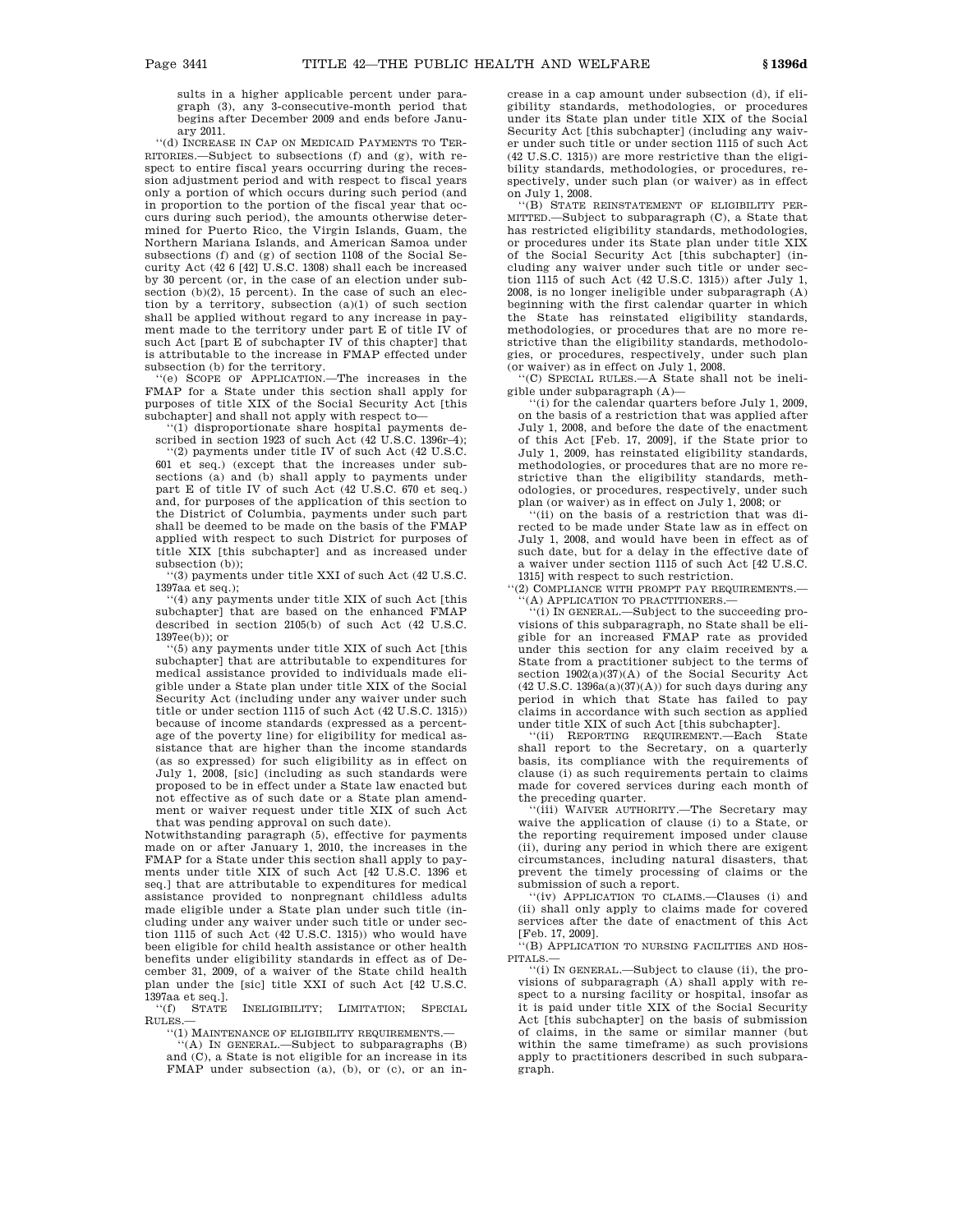''(ii) GRACE PERIOD.—Notwithstanding clause (i), no period of ineligibility shall be imposed against a State prior to June 1, 2009, on the basis of the State failing to pay a claim in accordance with such clause.

''(3) STATE'S APPLICATION TOWARD RAINY DAY FUND.— A State is not eligible for an increase in its FMAP under subsection (b) or (c), or an increase in a cap amount under subsection (d), if any amounts attributable (directly or indirectly) to such increase are deposited or credited into any reserve or rainy day fund of the State.

''(4) NO WAIVER AUTHORITY.—Except as provided in paragraph  $(2)(A)(iii)$ , the Secretary may not waive the application of this subsection or subsection (g) under section 1115 of the Social Security Act [42 U.S.C. 1315] or otherwise.

''(5) LIMITATION OF FMAP TO 100 PERCENT.—In no case shall an increase in FMAP under this section result in an FMAP that exceeds 100 percent.

''(6) TREATMENT OF CERTAIN EXPENDITURES.—With respect to expenditures described in section 2105(a)(1)(B) of the Social Security Act (42 U.S.C.  $1397ee(a)(1)(B)$ , as in effect before April 1, 2009, that are made during the period beginning on October 1, 2008, and ending on March 31, 2009, any additional Federal funds that are paid to a State as a result of this section that are attributable to such expenditures shall not be counted against any allotment under section 2104 of such Act (42 U.S.C. 1397dd). ''(g) REQUIREMENTS.—

 $(1)$  STATE REPORTS.—Each State that is paid additional Federal funds as a result of this section shall, not later than March 31, 2012, submit a report to the Secretary, in such form and such manner as the Secretary shall determine, regarding how the additional Federal funds were expended.

''(2) ADDITIONAL REQUIREMENT FOR CERTAIN STATES.—In the case of a State that requires political subdivisions within the State to contribute toward the non-Federal share of expenditures under the State Medicaid plan required under section 1902(a)(2) of the Social Security Act (42 U.S.C. 1396a(a)(2)), the State is not eligible for an increase in its FMAP under subsection (b) or (c), or an increase in a cap amount under subsection (d), if it requires that such political subdivisions pay for quarters during the recession adjustment period a greater percentage of the non-Federal share of such expenditures, or a greater percentage of the non-Federal share of payments under section 1923 of such Act [42 U.S.C. 1396r–4], than the respective percentage that would have been required by the State under such plan on September 30, 2008, prior to application of this section.

''(3) CERTIFICATION BY CHIEF EXECUTIVE OFFICER.— No additional Federal funds shall be paid to a State as a result of this section with respect to a calendar quarter occurring during the period beginning on January 1, 2011, and ending on June 30, 2011, unless, not later than 45 days after the date of enactment of this paragraph, the chief executive officer of the State certifies that the State will request and use such additional Federal funds.

''(h) DEFINITIONS.—In this section, except as otherwise provided:

 $(1)$  FMAP.—The term 'FMAP' means the Federal medical assistance percentage, as defined in section 1905(b) of the Social Security Act (42 U.S.C. 1396d(b)), as determined without regard to this section except as otherwise specified.

''(2) POVERTY LINE.—The term 'poverty line' has the meaning given such term in section 673(2) of the Community Services Block Grant Act (42 U.S.C. 9902(2)), including any revision required by such section.

''(3) RECESSION ADJUSTMENT PERIOD.—The term 'recession adjustment period' means the period beginning on October 1, 2008, and ending on June 30, 2011. ''(4) SECRETARY.—The term 'Secretary' means the

Secretary of Health and Human Services. ''(5) STATE.—The term 'State' has the meaning given such term in section 1101(a)(1) of the Social Security Act (42 U.S.C. 1301(a)(1)) for purposes of title XIX of the Social Security Act (42 U.S.C. 1396 et seq.).

''(i) SUNSET.—This section shall not apply to items and services furnished after the end of the recession adjustment period.

''(j) LIMITATION ON FMAP CHANGE.—The increase in FMAP effected under section 614 of the Children's Health Insurance Program Reauthorization Act of 2009 [section 614 of Pub. L. 111–3, set out below] shall not apply in the computation of the enhanced FMAP under title XXI or XIX of the Social Security Act [subchapters XXI or XIX of this chapter] for any period (notwithstanding subsection (i)).''

### STATE AUTHORITY UNDER MEDICAID

Pub. L. 111–3, title I, §115, Feb. 4, 2009, 123 Stat. 35, provided that: ''Notwithstanding any other provision of law, including the fourth sentence of subsection (b) of section 1905 of the Social Security Act (42 U.S.C. 1396d) or subsection (u) of such section, at State option, the Secretary shall provide the State with the Federal medical assistance percentage determined for the State for Medicaid with respect to expenditures described in section  $1905(u)(2)(A)$  of such Act or otherwise made to provide medical assistance under Medicaid to a child who could be covered by the State under CHIP.''

[For definitions of ''CHIP'', ''Medicaid'', and ''Secretary'', see section 1(c) of Pub. L. 111–3, set out as a Definitions note under section 1396 of this title.]

ADJUSTMENT IN COMPUTATION OF FMAP TO DISREGARD AN EXTRAORDINARY EMPLOYER PENSION CONTRIBUTION

Pub. L. 111–3, title VI, §614, Feb. 4, 2009, 123 Stat. 101, provided that:

''(a) IN GENERAL.—Only for purposes of computing the FMAP (as defined in subsection (e)) for a State for a fiscal year (beginning with fiscal year 2006) and applying the FMAP under title XIX of the Social Security Act [this subchapter], any significantly disproportionate employer pension or insurance fund contribution described in subsection (b) shall be disregarded in computing the per capita income of such State, but shall not be disregarded in computing the per capita income for the continental United States (and Alaska) and Hawaii.

''(b) SIGNIFICANTLY DISPROPORTIONATE EMPLOYER PENSION AND INSURANCE FUND CONTRIBUTION.

''(1) IN GENERAL.—For purposes of this section, a significantly disproportionate employer pension and insurance fund contribution described in this subsection with respect to a State is any identifiable employer contribution towards pension or other employee insurance funds that is estimated to accrue to residents of such State for a calendar year (beginning with calendar year 2003) if the increase in the amount so estimated exceeds 25 percent of the total increase in personal income in that State for the year involved.

''(2) DATA TO BE USED.—For estimating and adjustment a FMAP already calculated as of the date of the enactment of this Act [Feb. 4, 2009] for a State with a significantly disproportionate employer pension and insurance fund contribution, the Secretary shall use the personal income data set originally used in calculating such FMAP.

''(3) SPECIAL ADJUSTMENT FOR NEGATIVE GROWTH.—If in any calendar year the total personal income growth in a State is negative, an employer pension and insurance fund contribution for the purposes of calculating the State's FMAP for a calendar year shall not exceed 125 percent of the amount of such contribution for the previous calendar year for the State.

''(c) HOLD HARMLESS.—No State shall have its FMAP for a fiscal year reduced as a result of the application of this section.

''(d) REPORT.—Not later than May 15, 2009, the Secretary shall submit to the Congress a report on the problems presented by the current treatment of pen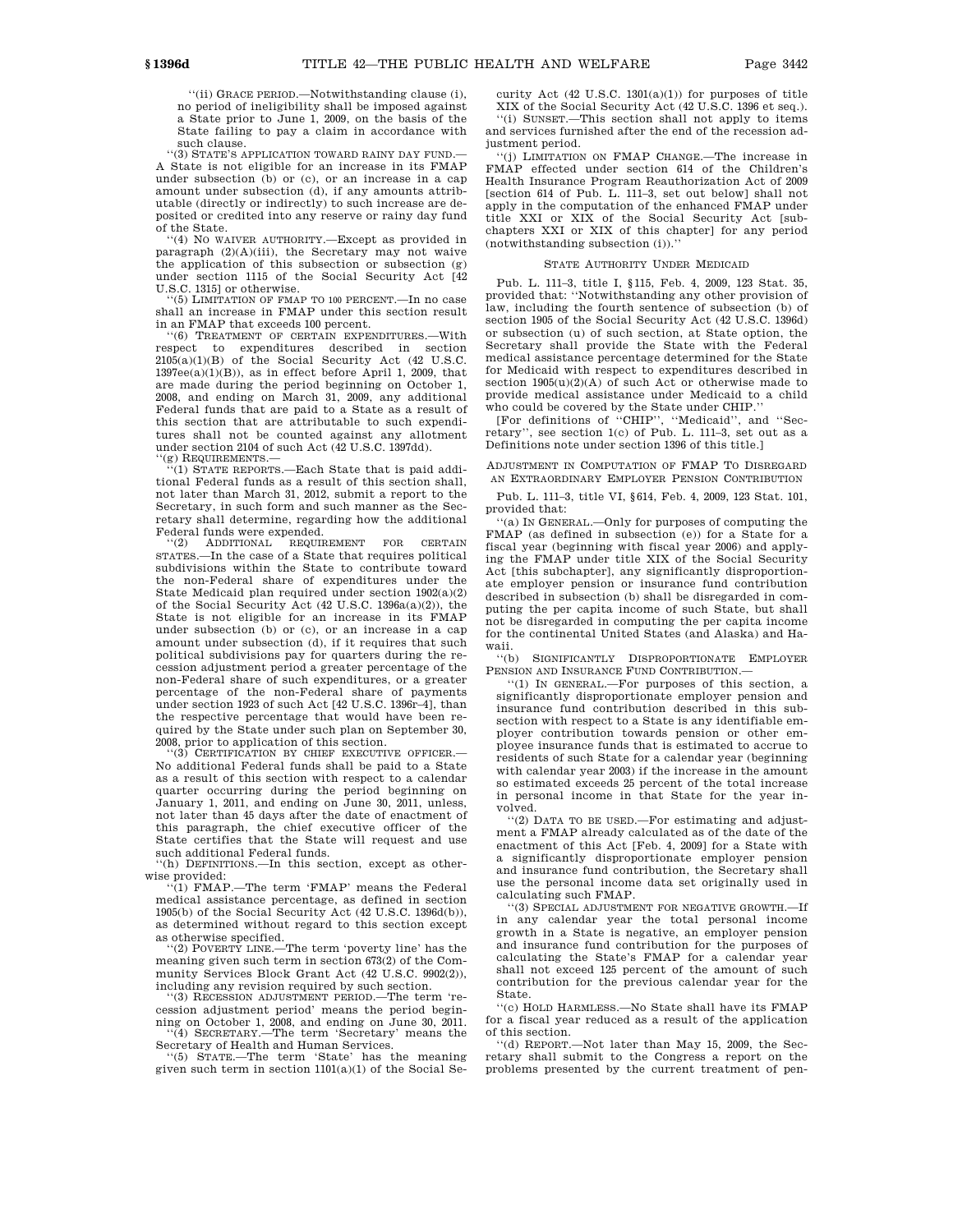sion and insurance fund contributions in the use of Bureau of Economic Affairs calculations for the FMAP and for Medicaid and on possible alternative methodologies to mitigate such problems.

''(e) FMAP DEFINED.—For purposes of this section, the term 'FMAP' means the Federal medical assistance percentage, as defined in section 1905(b) of the Social Security Act (42 U.S.C. 1396(d) [1396d[b]]).''

[For definitions of ''Medicaid'' and ''Secretary'', see section 1(c) of Pub. L. 111–3, set out as a Definitions note under section 1396 of this title.]

### TEMPORARY STATE FISCAL RELIEF

Pub. L. 108–27, title IV, §401(a), May 28, 2003, 117 Stat. 764, as amended by Pub. L. 108–74, §2(a), Aug. 15, 2003, 117 Stat. 896, which authorized \$10,000,000,000 for an increase of the Medicaid Federal medical assistance percentage (FMAP) for the last 2 calendar quarters of fiscal year 2003 and the first 3 quarters of fiscal year 2004 and set forth State eligibility requirements, and was repealed effective Oct. 1, 2004, by Pub. L. 108–27, title IV, §401(a)(9), May 28, 2003, 117 Stat. 766.

#### ALASKA FMAPS

Pub. L. 106–554, §1(a)(6) [title VII, §706], Dec. 21, 2000, 114 Stat. 2763, 2763A–577, provided that: ''Notwithstanding the first sentence of section 1905(b) of the Social Security Act (42 U.S.C. 1396d(b)), only with respect to each of fiscal years 2001 through 2005, for purposes of titles XIX and XXI of the Social Security Act [this subchapter and subchapter XXI of this chapter], the State percentage used to determine the Federal medical assistance percentage for Alaska shall be that percentage which bears the same ratio to 45 percent as the square of the adjusted per capita income of Alaska (determined by dividing the State's 3-year average per capita income by 1.05) bears to the square of the per capita income of the 50 States.''

Section 4725(a) of Pub. L. 105–33 provided that: ''Notwithstanding the first sentence of section 1905(b) of the Social Security Act (42 U.S.C. 1396d(b)), the Federal medical assistance percentage determined under such sentence for Alaska shall be 59.8 percent but only with respect to—

''(1) items and services furnished under a State plan under title XIX [this subchapter] or under a State child health plan under title XXI of such Act [subchapter XXI of this chapter] during fiscal years 1998, 1999, and 2000;

''(2) payments made on a capitation or other riskbasis under such titles for coverage occurring during such period; and

''(3) payments under title XIX of such Act attributable to DSH allotments for such State determined under section 1923(f) of such Act  $(42$  U.S.C. 1396r-4(f)) for such fiscal years.

### EPSDT BENEFIT STUDY AND REPORT

Section 4744 of Pub. L. 105–33 provided that:

''(a) STUDY.—

''(1) IN GENERAL.—The Secretary of Health and Human Services, in consultation with Governors, directors of State medicaid programs, the American Academy of Actuaries, and representatives of appropriate provider and beneficiary organizations, shall conduct a study of the provision of early and periodic screening, diagnostic, and treatment services under the medicaid program under title XIX of the Social Security Act [this subchapter] in accordance with the requirements of section 1905(r) of such Act (42 U.S.C.  $1396d(r)$ ).

''(2) REQUIRED CONTENTS.—The study conducted under paragraph (1) shall include examination of the actuarial value of the provision of such services under the medicaid program and an examination of the portions of such actuarial value that are attributable to paragraph (5) of section 1905(r) of such Act and to the second sentence of such section.

''(b) REPORT.—Not later than 12 months after the date of the enactment of this Act [Aug. 5, 1997], the Secretary of Health and Human Services shall submit a report to Congress on the results of the study conducted under subsection (a).''

REFERENCES TO PROVISIONS OF PART A OF SUB-CHAPTER IV CONSIDERED REFERENCES TO SUCH PRO-VISIONS AS IN EFFECT JULY 16, 1996

For provisions that certain references to provisions of part A (§601 et seq.) of subchapter IV of this chapter be considered references to such provisions of part A as in effect July 16, 1996, see section 1396u–1(a) of this title.

LIMITATION ON DISALLOWANCES OR DEFERRAL OF FED-ERAL FINANCIAL PARTICIPATION FOR CERTAIN IN-PATIENT PSYCHIATRIC HOSPITAL SERVICES FOR INDI-VIDUALS UNDER AGE 21

Section 4706 of Pub. L. 101–508 provided that:

''(a) IN GENERAL.—(1) If the Secretary of Health and Human Services makes a determination that a psychiatric facility has failed to comply with certification of need requirements for inpatient psychiatric hospital services for individuals under age 21 pursuant to section 1905(h) of the Social Security Act [subsec. (h) of this section], and such determination has not been subject to a final judicial decision, any disallowance or deferral of Federal financial participation under such Act [this chapter] based on such determination shall only apply to the period of time beginning with the first day of noncompliance and ending with the date by which the psychiatric facility develops documentation (using plan of care or utilization review procedures) of the need for inpatient care with respect to such individuals.

''(2) Any disallowance of Federal financial participation under title XIX of the Social Security Act [this subchapter] relating to the failure of a psychiatric facility to comply with certification of need requirements—

''(A) shall not exceed 25 percent of the amount of Federal financial participation for the period described in paragraph (1); and

''(B) shall not apply to any fiscal year before the fiscal year that is 3 years before the fiscal year in which the determination of noncompliance described in paragraph (1) is made.

''(b) EFFECTIVE DATE.—Subsection (a) shall apply to disallowance actions and deferrals of Federal financial participation with respect to services provided before the date of enactment of this Act [Nov. 5, 1990].''

#### INTERMEDIATE CARE FACILITY; ACCESS AND VISITATION RIGHTS

Section 411(*l*)(3)(C)(i), formerly §411(*l*)(3)(C), of Pub. L. 100–360, as redesignated by Pub. L. 100–485, title VI, §608(d)(27)(E), Oct. 13, 1988, 102 Stat. 2423, provided that: ''Effective as of the date of the enactment of this Act [July 1, 1988] and until the effective date of section 1919(c) of such Act [section 1396r(c) of this title, see Effective Date note set out under section 1396r of this title], section 1905(c) of the Social Security Act [subsec. (c) of this section] is deemed to include the requirement described in section 1919(c)(3)(A) of such Act (as inserted by section 4211(a)(3) of OBRA).''

### REGULATIONS FOR INTERMEDIATE CARE FACILITIES FOR MENTALLY RETARDED

Section 9514 of Pub. L. 99–272 provided that: ''The Secretary of Health and Human Services shall promulgate proposed regulations revising standards for intermediate care facilities for the mentally retarded under title XIX of the Social Security Act [this subchapter] within 60 days after the date of the enactment of this Act [Apr. 7, 1986].''

### LIFE SAFETY CODE RECOGNITION

Section 9515 of Pub. L. 99–272 provided that: ''For purposes of section 1905(c) of the Social Security Act [subsec. (c) of this section], an intermediate care facility